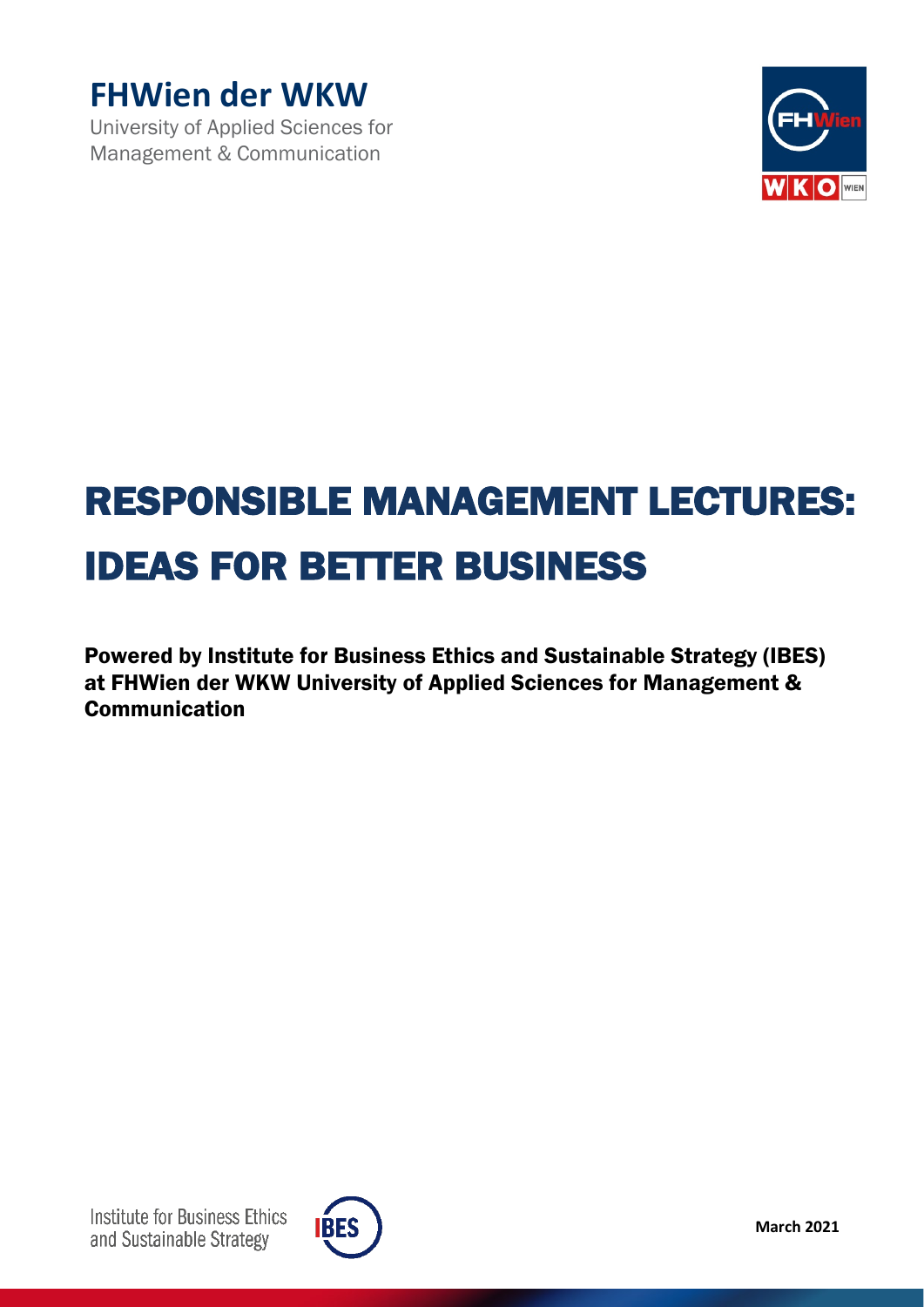



# Responsible Management Lectures (Formerly "CGBE Lectures")

The climate crisis and not least the Covid-19 pandemic underscore the urgency of transforming the socioeconomic framework of our social life. With the lecture series "Responsible Management Lectures: Ideas for Better Business" we aim to initiate an interdisciplinary discourse on the future of our economic system with a special focus on economic and business ethics.

In this lecture series, internationally renowned experts from science and business present their perspectives on various topics of business ethics, sustainability, corporate social responsibility (CSR) and corporate governance. The lecture series is aimed at students and lecturers as well as external guests from the private sector, political decision-makers and the CSR community.

Since 2012, we have regularly organized a lecture series on business ethics topics.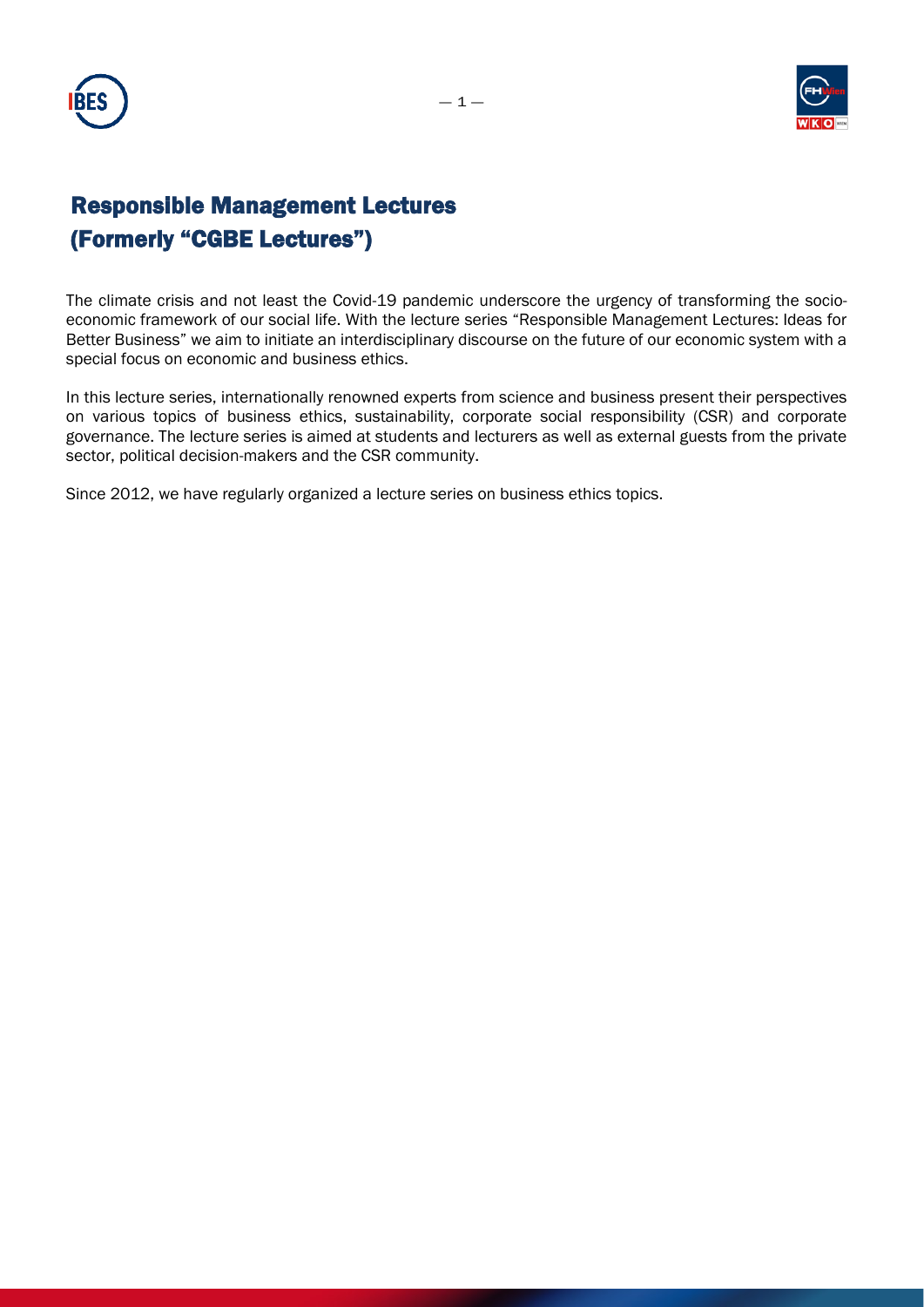



### Responsible Management Lectures | Summer Term 2022

24 March 2022

# HOW CAN WE DRIVE BUSINESSES TO DELIVER ON NET ZERO?

#### Prof. Dr. Jonatan Pinkse Professor of Strategy, Innovation, and Entrepreneurship, Executive Director of the Manchester Institute of Innovation Research (MIoIR) University of Manchester

Business activity is a major source of global carbon emissions. But how can we push businesses to deliver on the net-zero agenda when their bottom line is at stake? In this presentation, Professor Jonatan Pinkse, outlines a simple framework of the options companies have to transition to net zero and the policy changes needed to support the business community in this transition. The framework suggests that companies can choose between innovating, offloading, and offsetting. However, it depends on the purpose behind pursuing these options whether we can expect a business transition to net zero to materialise. Too often, net-zero strategies have the aim to buffer a company's core business model from too much disruption from government and society. A change in thinking is needed where the strategic options are directed, instead, towards radically transforming the core business model. This requires from businesses to move away from a win-win mindset where the business case for sustainability is central towards acknowledging that the management of tensions between multiple desirable goals such as net-zero, productivity, employment, and social equity is inevitable.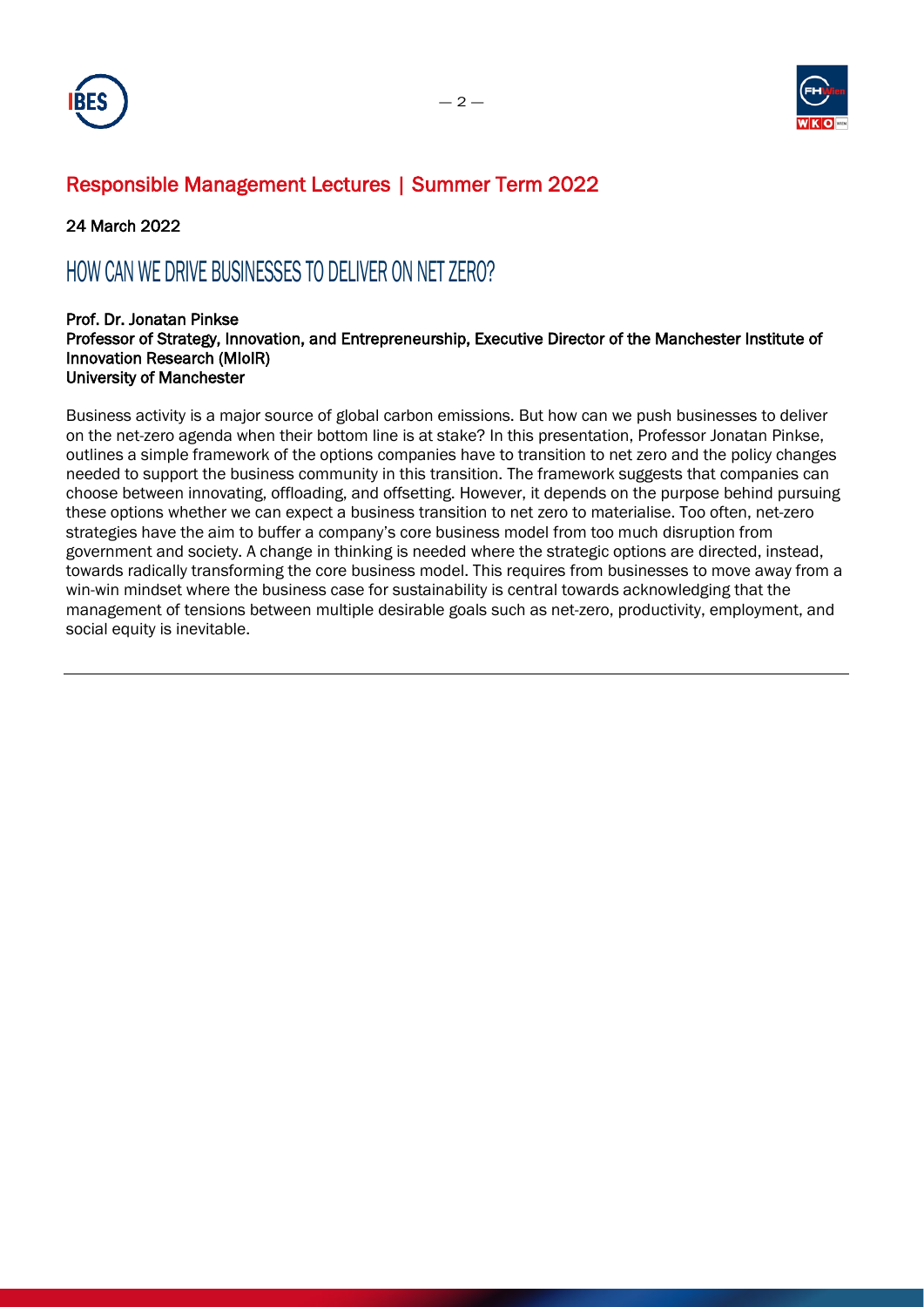



### Responsible Management Lectures | Winter Term 2021

28 October 2021

# BIAS AND CORPORATE RESPONSIBILITY: HOW COMPANIES HIDE BEHIND THE FALSE VEIL OF THE TECHNOLOGICAL IMPERATIVE

#### Prof. Dr. Kirsten Martin, William P. and Hazel B. White Center Professor of Technology Ethics, Director, ND Technology Ethics Center (ND TEC), Professor of IT, Analytics and Operations University of Notre Dame

This lecture will outline the importance of acknowledging that algorithms have biases, value-laden design features with more implications in use – and that companies encode those biases in the design and development of AI. Acknowledging the value-laden biases of algorithms as inscribed in design allows us to identify the associated responsibility of corporations that design, develop, and deploy algorithms. Put another way, claiming algorithms are neutral or that the design decisions of computer scientists are neutral obscures the morally important decisions of computer and data scientists. It will also examine the implications of making technological imperative arguments – framing algorithms as evolving under their own inertia, providing more efficient, accurate decisions, and outside the realm of any critical examination or moral evaluation.

It will discuss if judging AI on efficiency and pretending algorithms are inscrutable produces a veil of the technological imperative, which shields corporations from being held accountable for the value-laden decisions made in the design, development, and deployment of algorithms. While there is always more to be researched and understood, we know quite a lot about testing algorithms. Finally, it will review how the development of algorithms should be critically examined to elucidate the value-laden biases encoded in design and development.

### 21 October 2021

### THE DISCOURSE ON CORPORATE DIGITAL RESPONSIBILITY

### Prof. Dr. Hannah Trittin-Ulbrich, Junior Professor of Business Administration, in particular Business Ethics Leuphana University Lüneburg

The transformation of business operations through digital technologies is much celebrated in management research and practice, which often emphasizes the commercial and economic potential of the digital transformation. Simultaneously, digitalization is recognized also to be a threat to the individual rights of users, employees, and citizens alike, as recent contributions allude to the 'dark side' of the digital transformation. Indeed, the digital transformation creates new ethical challenges and dilemmas as human behavior can increasingly be predicted, controlled, and modified.

This lecture will provide an overview of the emerging debate about "Corporate Digital Responsibility" (CDR) and of how different social actors attempt to shape the discourse on CDR and emerging notions of responsible business practice in the digital age. Finally, it will outline avenues for future research at the intersection of digital transformation and responsible management

Das Video zum Vortrag finden Sie [hier.](https://www.youtube.com/watch?v=39ct-17_azM)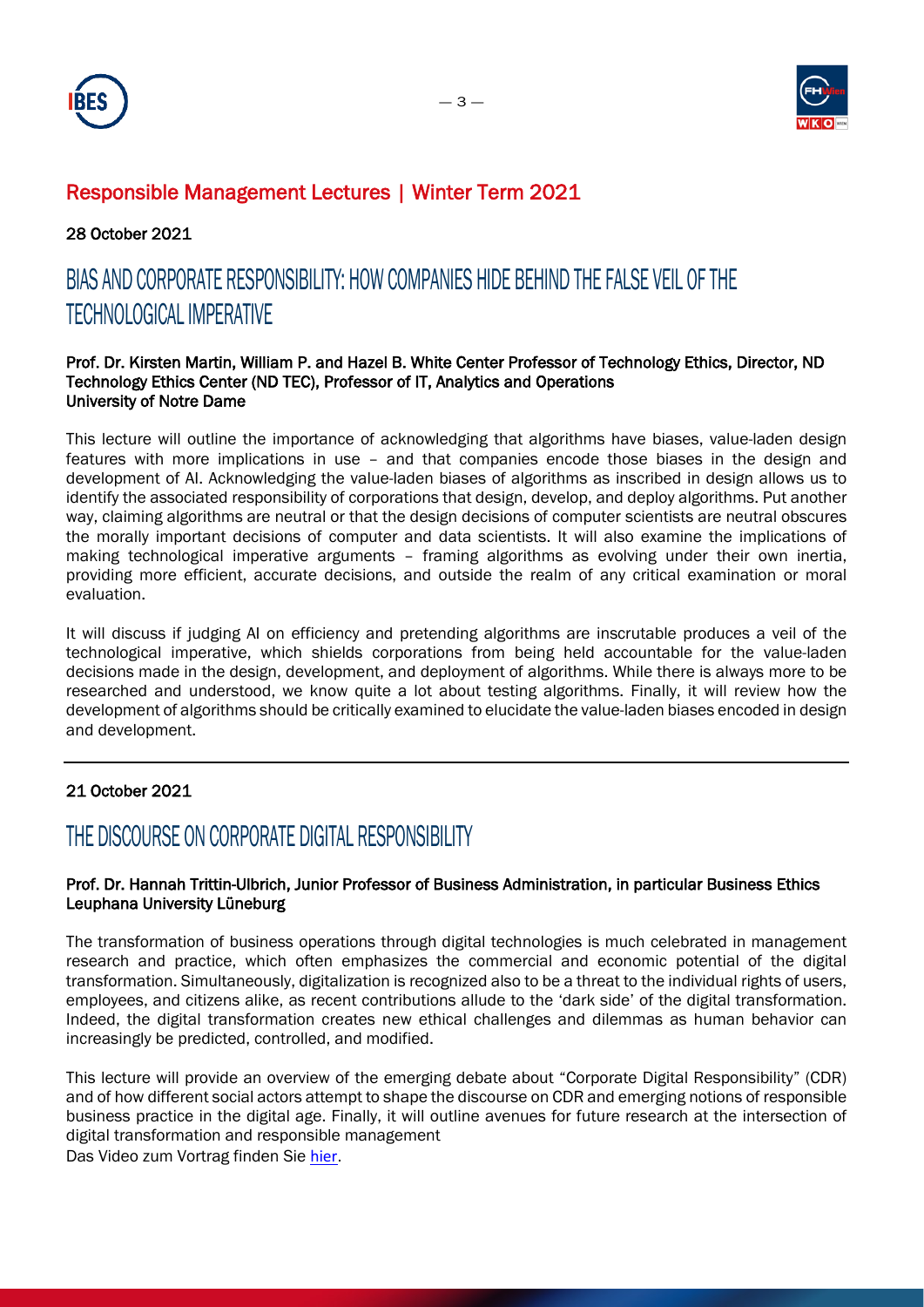



### Responsible Management Lectures | Summer Term 2021

25 March 2021

### TRUE BUSINESS SUSTAINABILITY

#### Prof. em. (HSG) Dr. Thomas Dyllick, Director, The Institute for Business Sustainability, Lucerne, Institute for Economy and the Environment University of St. Gallen

Das Video zum Vortrag finden Sie [hier.](https://www.youtube.com/watch?v=VbK6qT7vTSU)

### 18 March 2021

### SOCIAL ENTREPRENEURSHIP: RESEARCH AS DISCIPLINED EXPLORATION

### Prof. Dr. Johanna Mair, Professor of Organization, Strategy and Leadership Hertie School

Social enterprises address social problem by means of markets. Over the last two decades they have become increasingly popular across geographies. During this time open contestation and ideological debates over the promise, intention and meaning of social entrepreneurship have dominated public discourse but also inhibited the development of a solid knowledge base on social enterprises as a form of organizing in the spectrum of private action for public purpose.

The dominant way of seeing social enterprises as pursuing dual – commercial and social – goals and as ideal sites to study the battle of logics confines our way of looking and limit the theorizing potential around social enterprise. In this chapter I advocate for disciplined exploration approach to study social enterprises to expose this potential. I draw from a collaborative research project involving 1,045 social enterprises across nine countries and show patterns and common features of social enterprises regarding their choice of legal form, their participation in the market for public purpose, their social footprint, and their role in changing local institutional arrangements. I argue that embracing rather than taming the diversity of social enterprises opens opportunities for developing new but more importantly for recasting, refining and connecting existing theories.

Das Video zum Vortrag finden Sie [hier.](https://www.youtube.com/watch?v=pbTWXumO3aY)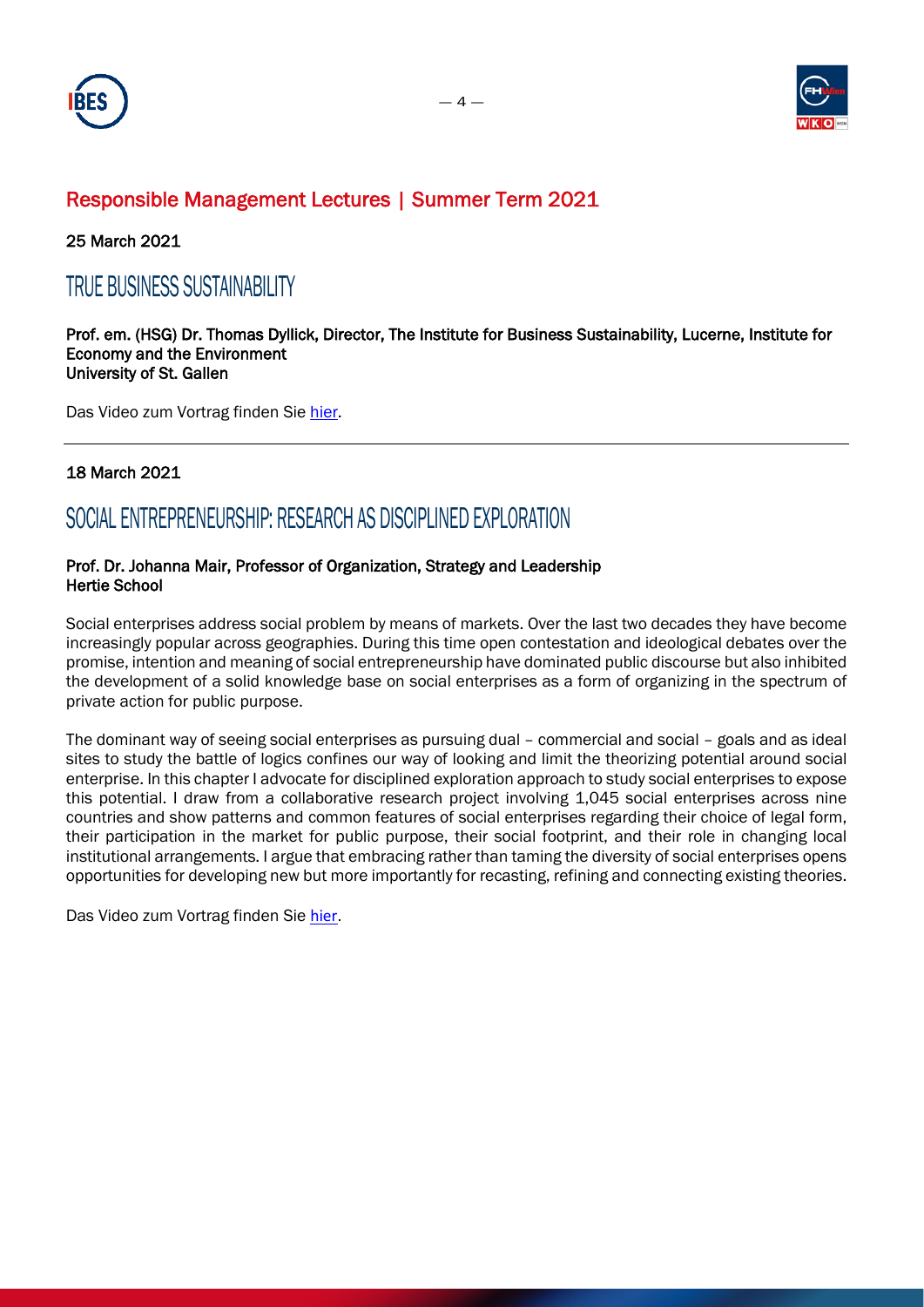



### Responsible Management Lectures | Winter Term 2020

05 November 2020

# COLLECTIVE ACTION ON LIVING WAGES: ANALYZING THE EMERGE OFT HE ACTION, COLLABORATION, TRANSFOMRATION (ACT) INITATIVE

### Prof. Dr. Elke Schüßler, Head of Institute for Organization Johannes Kepler University Linz

Social auditing, the dominant form of private labor governance in global supply chains since the 1990s, is now widely acknowledged to have major limitations. Since the catastrophic Rana Plaza factory building collapse in Bangladesh in 2013, the global garment industry is experimenting with new private governance models to address continued violations of core labor standards in the industry.

In my talk, I will provide a new mapping of private labor governance initiatives that draws attention to two dimensions of these new initiatives: firm collective action and labor inclusiveness. Multi-firm coordination and firm-union coordination is important because collective action problems and weak labor representation lie at the heart of poor labor standards in global supply chains. Using the case of the »Action, Collaboration, Transformation« living wages initiative, I will discuss the mechanisms of emergence of such collective action initiatives and discuss their limits and boundary conditions.

### 22 October 2020

# THE POLITICAL POWER OF MULTINATIONAL CORPORATIONS

### Prof. Dr. Anselm Schneider, University Lecturer, Assistant Professor Stockholm Business School

Many of the operations of multinational corporations (MNCs) take place in countries where governments are either unable or unwilling to provide basic goods and services for their citizens. In such cases MNCs often compensate for the lack of governmental activity by engaging in the provision of public goods such as infrastructure, education and healthcare. In many cases, MNCs even engage in the provision of basic social rights, for example at improving the working conditions above local standards. Also in developed countries, corporations oftentimes complement or even substitute governments when providing certain public goods or rights.

In this lecture, I will first provide an overview over the political perspective on the role of corporations in society, which is essential for understanding the multifaceted activities of corporations beyond purely economic activities. On this basis, I will present reflections on the potential and limits – and even dangers – of an extensive political role of corporations in contemporary capitalism. Finally, I will ask what changes might be required on the levels of corporations and politics to harness the power of NCs for the benefit of society.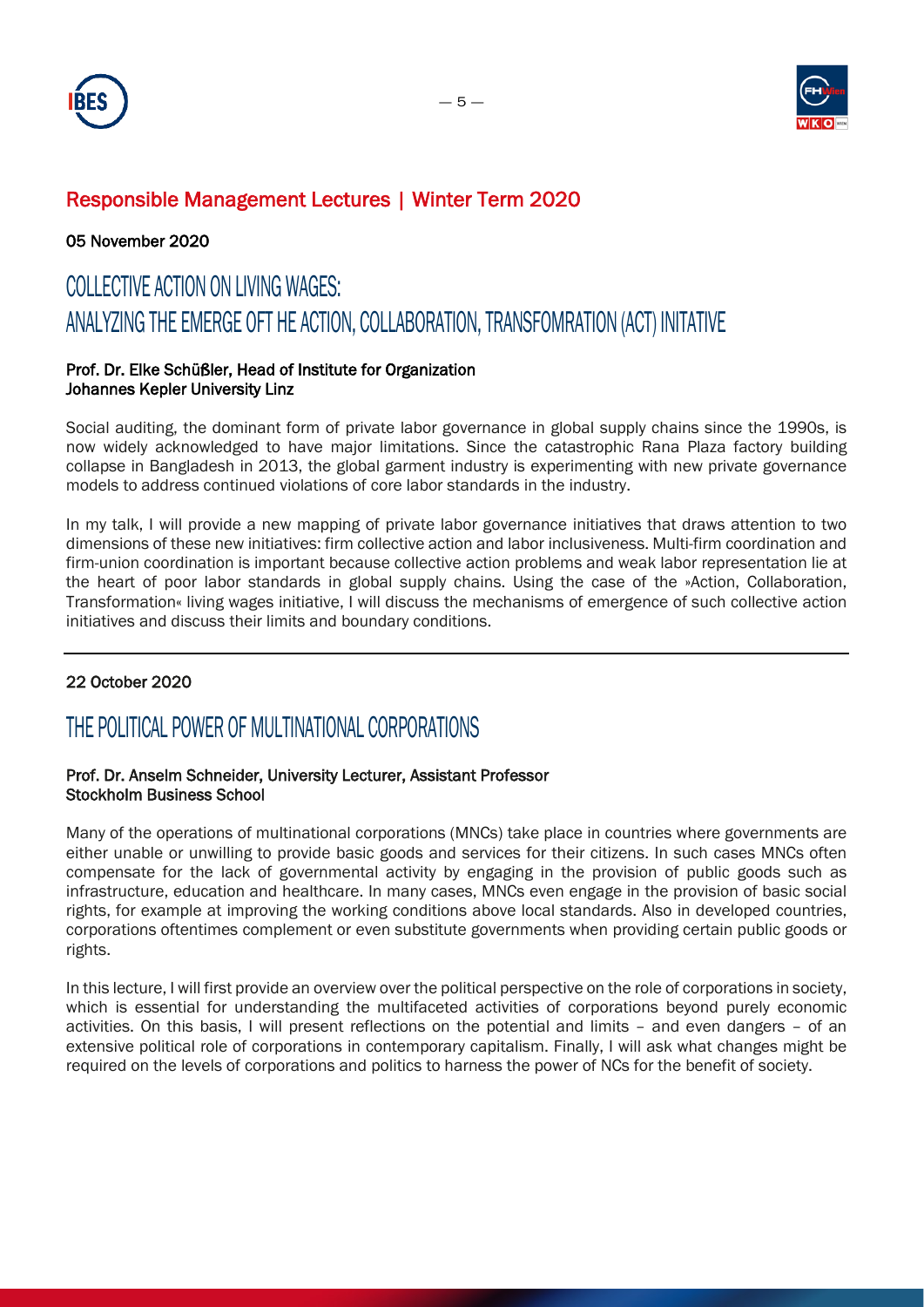



05 March 2020

### MANAGEMENT AND STRATEGY AS IF SUSTAINABILITY MATTERED

### Prof. Dr. Tobias Hahn, Professor, Department of Society, Politics and Sustainability ESADE Ramon Llull University

Our societies are facing unprecedented sustainability challenges. Ecological crises such as resource overconsumption, climate change, and mass extinction pair with social challenges such as poverty alleviation, inequality, and public health. The UN Sustainable Development Goals (UN SDGs) reflect the complexity and multiplicity of these challenges. More and more companies that the UN SDGs as a reference point. But what does it mean to manage as if sustainability really matters? Some companies such as Microsoft or Starbucks have recently taken pledges to become net positive in terms of their environmental impact. At the same time, resource consumption, emission levels, and social inequalities continue to increase and the majority of business models are still deeply rooted in an unsustainable approach.

Changing course will require businesses and decision makers to face the inconvenient truth we are facing and leave the comfort zone of established business models and practices. Such a transition is likely to create tensions and conflict until, eventually, new more sustainable business cases may be built.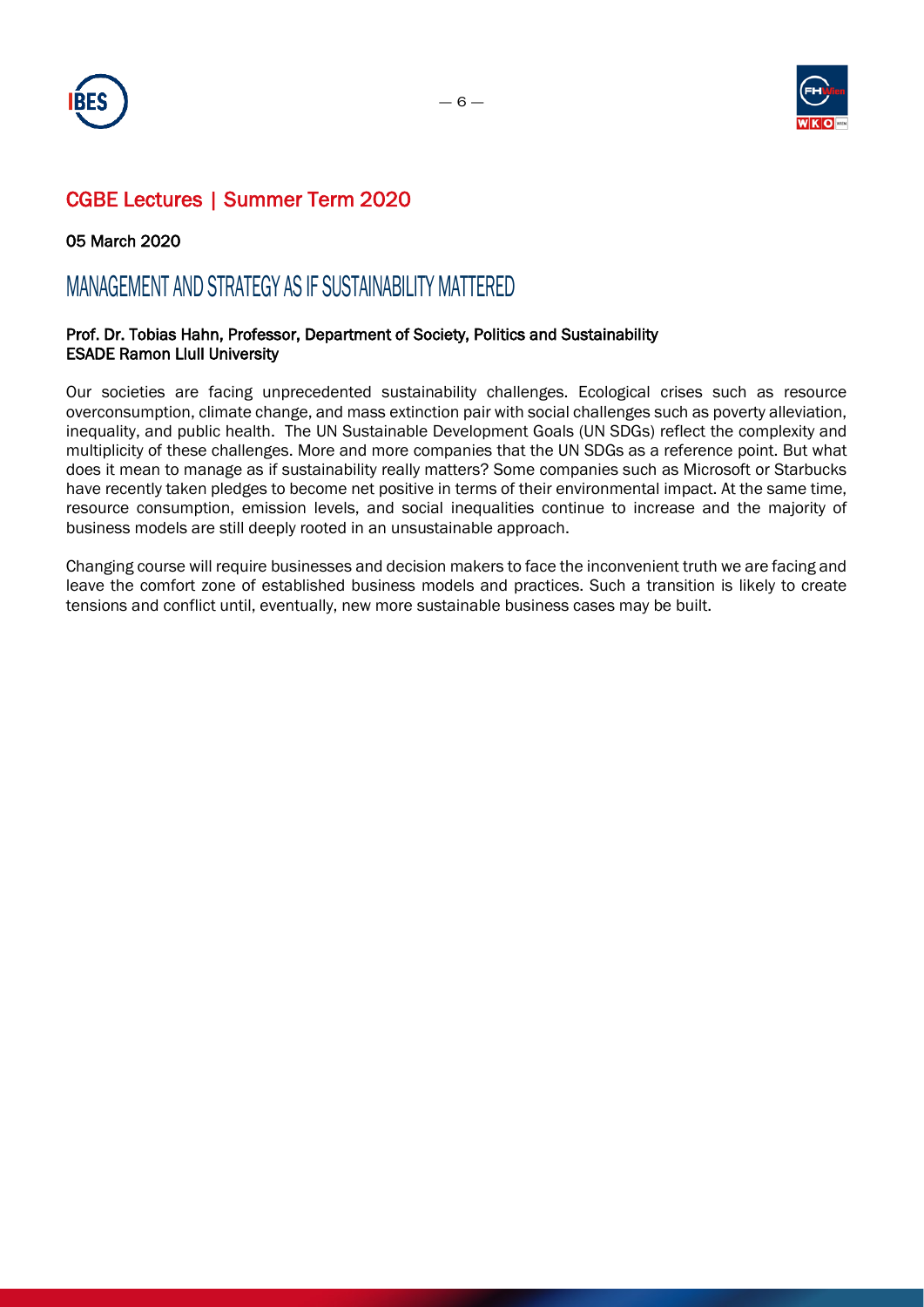



### 24 October 2019

### RETHINKING CORPORATE ROLES IN SUSTAINABILITY

### Prof. Dr. Arno Kourula, Associate Professor of Strategy University of Amsterdam Business School

In light of grand societal challenges, companies are rethinking the way they are approaching sustainability. The United Nations' response to these global challenges, the Sustainable Development Goals (SDG), calls for more collaborative approaches to tackling the wicked problems that societies face, ranging from poverty to climate change. Traditionally, we have assigned rather stable roles to the three societal sectors: governments are regulators, businesses are innovators and profit-makers, and civil society fills in the gaps and/or takes on the role of the critic. Currently, we are seeing much innovation in each of these sectors as governments are reinventing themselves and adopting more varied roles, companies have taken on increasing political tasks and responsibilities, and civil society has moved beyond being either collaborative or conflicting strategies.

In this talk, we discuss the changing landscape of national and global governance and explore the roles that companies can adopt in sustainability. We define an organizational role as a purposive, resource-based, and relational function exhibited through a specific activity or a set of activities. Using roles, we move from examining ethical and responsibility issues as organizational to viewing them as systemic in nature. Using cases and examples, we show how adopting specific roles has important consequences for the company as well as the sustainability as a whole. We end on exploring the potential and limits of businesses innovating their role(s) in sustainability.

### 17 October 2019

### WHALE WATCHING ON THE TRADING FLOOR: UNRAVELLING COLLUSIVE ROGUE TRADING IN BANKS

### Dr. Sebastian Fritz-Morgenthal, Expert Principal Bain & Company Inc.

#### Dr. Hagen Rafeld, Executive Director Goldman Sachs

Recent history reveals a series of rogue traders, jeopardizing their employers' assets and reputation. There have been instances of unauthorized acting in concert between traders, their supervisors and/or firms' decision makers and executives, resulting in collusive rogue trading. We explore organizational misbehaviour theory and explain three major collusive rogue trading events at National Australia Bank, JPMorgan with its London Whale and the interest reference rate manipulation/LIBOR scandal through a descriptive model of organizational/structural, individual and group forces as well as group think. Our model draws conclusions on how banks can set up behavioural risk management and internal control frameworks to mitigate potential collusive rogue trading and group think.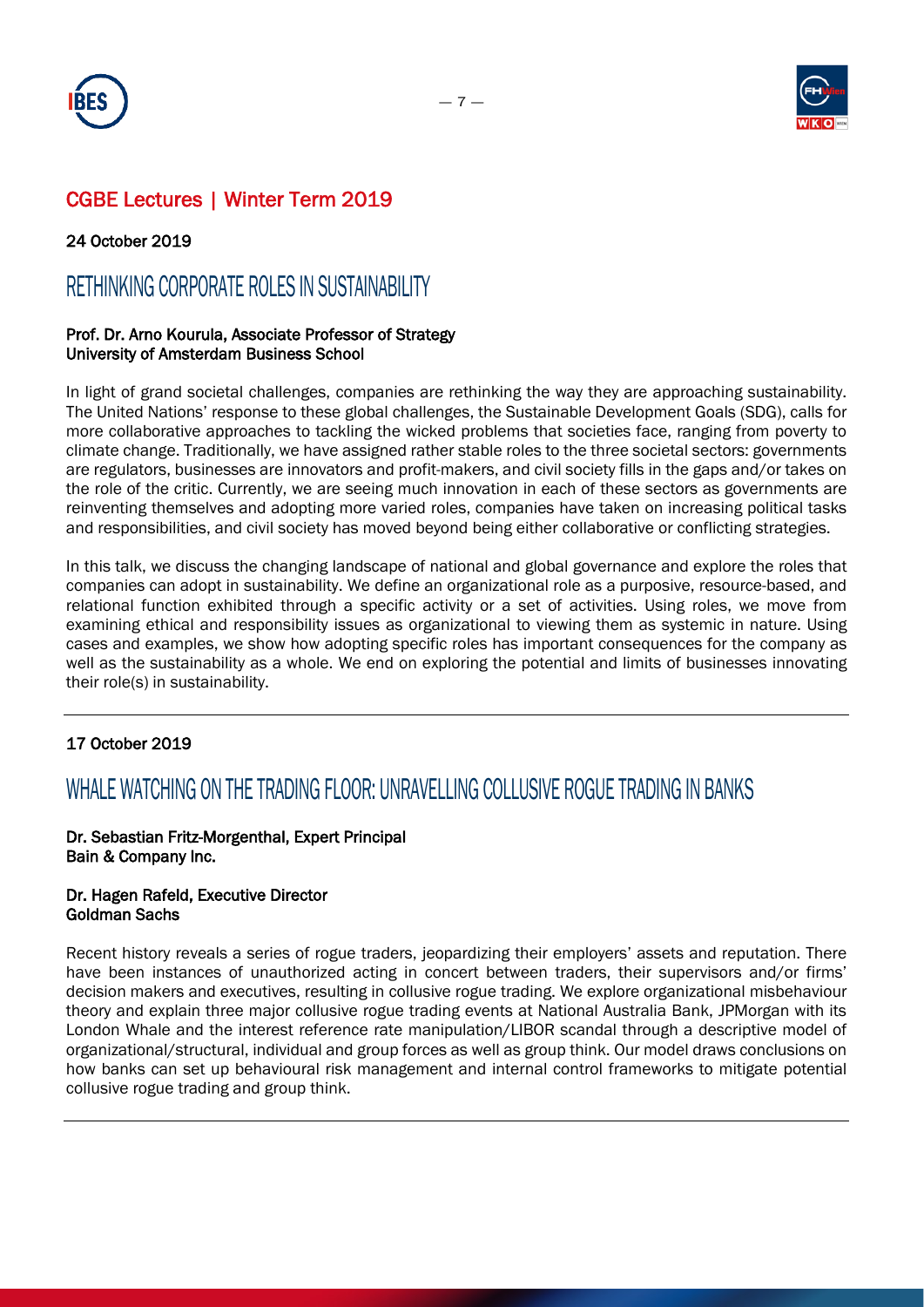



### 10 October 2019

# INSTEAD OF CALCULATION IN MATTERS OF BUSINESS & SOCIETY

#### Prof. Dr. Mollie Painter, Professor of Ethics and Organisation Nottingham Business School

In this presentation, I will challenge one of the most basic assumptions that seem to underpin management discourses, i.e. that only that which can be measured can be managed, and therefore only that which can be calculated can be valued. By drawing some examples from sustainability discourses and ethics management initiatives, I hope to expose the limitations of such thinking and gesture towards alternatives. The talk will touch on the risks that reside in a preoccupation with calculability, scientism, and instrumentalism, especially in the context of digitalization.

In order to challenge the obsession with calculability in management discourses, we have to revisited how we take 'decisions', how we 'manage', and how we 'report' organisational activities. To do so, I will draw inspiration from philosophers such as Heidegger, Deleuze and Guattari, and Bataille. Throughout, I will illustrate the importance of revisiting the humanities in business and society discourses.

### 03 October 2019

### HOW CAN WE MAKE STAKEHOLDER DIALOGUES WORK FOR OUR COMPANY?

#### Dr. Julia Roloff, Associate Professor Rennes School of Business

Managers that want to formalise their firm's corporate social responsibility (CSR) engagement by working with the ISO 26000 guidelines or reporting according to the standards of the Global Reporting Initiative (GRI), notice the standards' emphasis on engaging with stakeholder. While most companies will have regular contact with their suppliers, customers, investors and employees, contact with other stakeholder groups such as local communities, activist groups and governmental institutions may be sporadic.

In the past decades, more and more firms formalized their stakeholder management, often towards including more of these 'secondary' stakeholders. How that looks like in practice, depends on how CSR managers and board members approach stakeholders. Drawing on the experience of CSR managers from the private and public sector operating in France and from a stakeholder mapping survey conducted at African mines, I compare different dialogue strategies and look into the question of what makes some dialogues a success, while others fail.

In this talk, I identify not only best practices for organizing successful stakeholder dialogues, but I will also highlight which personal competencies are needed to make stakeholder dialogue a success. How do we move from talking to each other to collaborate in cross-sector partnerships and multi-stakeholder initiatives delivering responsible innovations?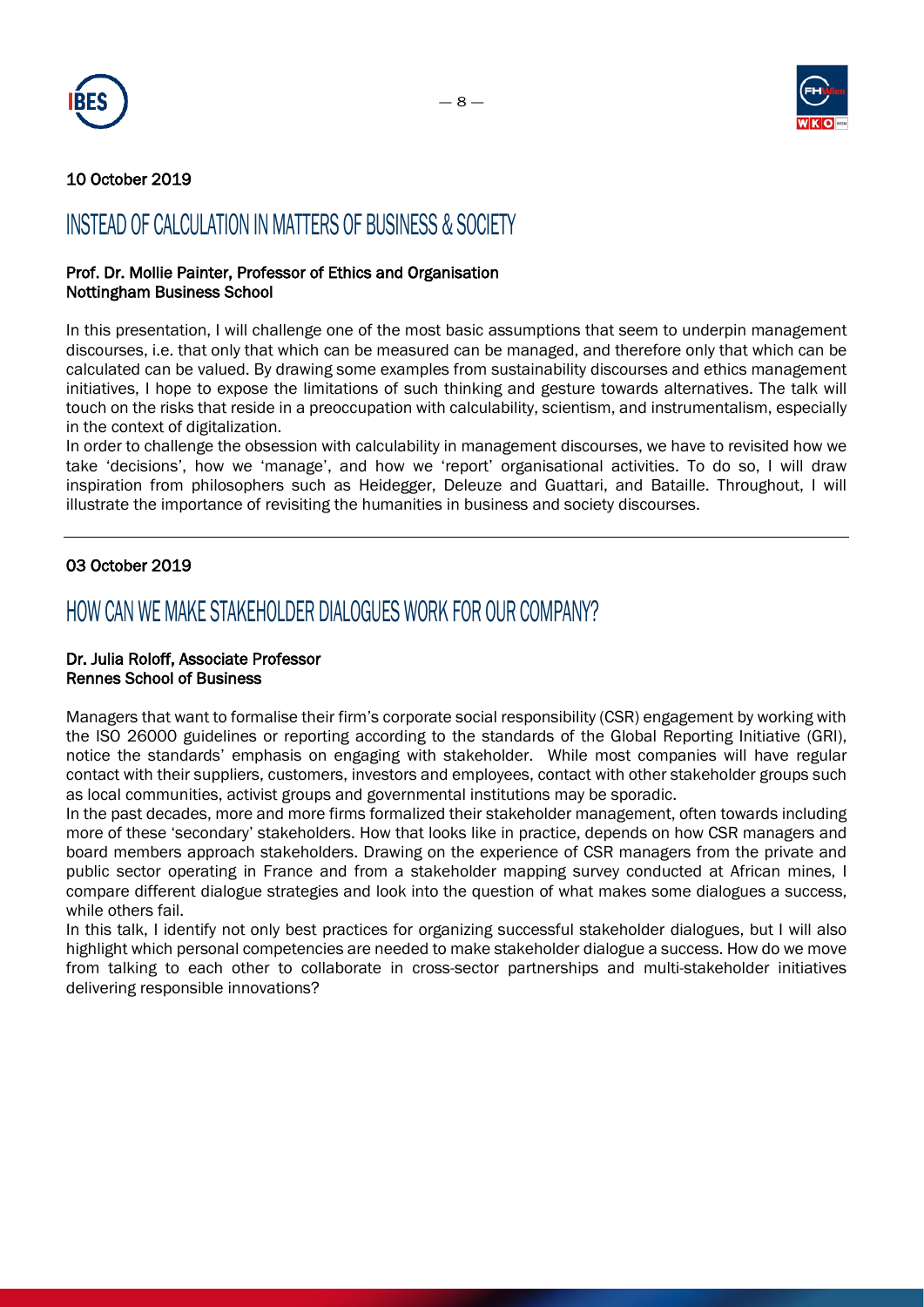



### 28 March 2019

### REFLECTIONS ON THE INFAMOUS BUSINESS CASE FOR CSR: AN ETHICAL AND A MANAGERIAL PROBLEM

### Prof. Dr. Christopher Wickert, Associate Professor of Ethics & Sustainability VU University Amsterdam

The business case for Corporate Social Responsibility (CSR) where corporate social performance positively contributes to financial performance and the bottom line has often been hailed as the "holy grail" in CSR research and practice. Researchers are occupied with finding a clear causal link between ethics and EBIT, while managers are busy "doing well by doing good" and emphasizing concepts such as the Triple Bottom Line or how their operations contribute to People, Planet and Profit.

However, such an instrumental perspective or "enlightened value maximization" does not come without problems. On the one hand, the scientific evidence for a clear business case for CSR where greater social or environmental responsibility would boundlessly contribute to profitability remains fairly thin, if not contradictory. It simply cannot be stated that greater responsibility always yields higher profits. On the other hand, serious ethical concerns arise when approaching responsibility with a sine qua non of increased profits.

In this talk, I will challenge the business case for CSR and share my point of view about what I will unfold as an "ethical problem with the business case for CSR" as well as a "managerial problem with the business case for CSR." I would like to invite participants to question conventional views of how many companies approach their societal responsibility and invite sketching alternative views.

### 21 March 2019

# COOPERATION AND COLLECTIVE SELF-COMMITMENT FOR THE GREATER GOOD

### Prof. Dr. Philipp Schreck, Friede-Springer Endowed Chair of Business Ethics and Management Accounting Martin-Luther-Universität Halle-Wittenberg

Companies regularly engage in collective initiatives to further the social good, or to reduce detrimental effects of their market activities. For example, companies of the textiles or the toys industries have supported multistakeholder initiatives with the aim of securing certain social and environmental standards in the supply chain. Recently, technology companies have offered their support for more regulation to avoid the abuse of facial recognition. Some of these initiatives display two interesting characteristics. First, they cannot be established by only one market participant alone; that is, they require a collective commitment. Second, they are designed to further the social good, but not necessarily the private profits of the participants. We call such initiatives collective self-commitments for the greater good.

We investigate experimentally whether market participants are willing and able to engage in collective selfcommitments for the greater good. In my talk, I would like to report and discuss the results of these experiments. We designed a social dilemma game in which two decision-makers can cooperate in the interest of an affected but inactive third party. More specifically, we analyze three kinds of behavior: Cooperation for the greater good; peer-to-peer punishment of non-cooperative behavior; and the willingness to join an institution which allows for punishment. We find that although the majority of participants would like to sacrifice some private income for the sake of the third party, they fail to cooperate under competition (social dilemma). The possibility to punish others for non-cooperation increases cooperation. If given the opportunity to choose, however, only a third of all groups choose the punishment institution.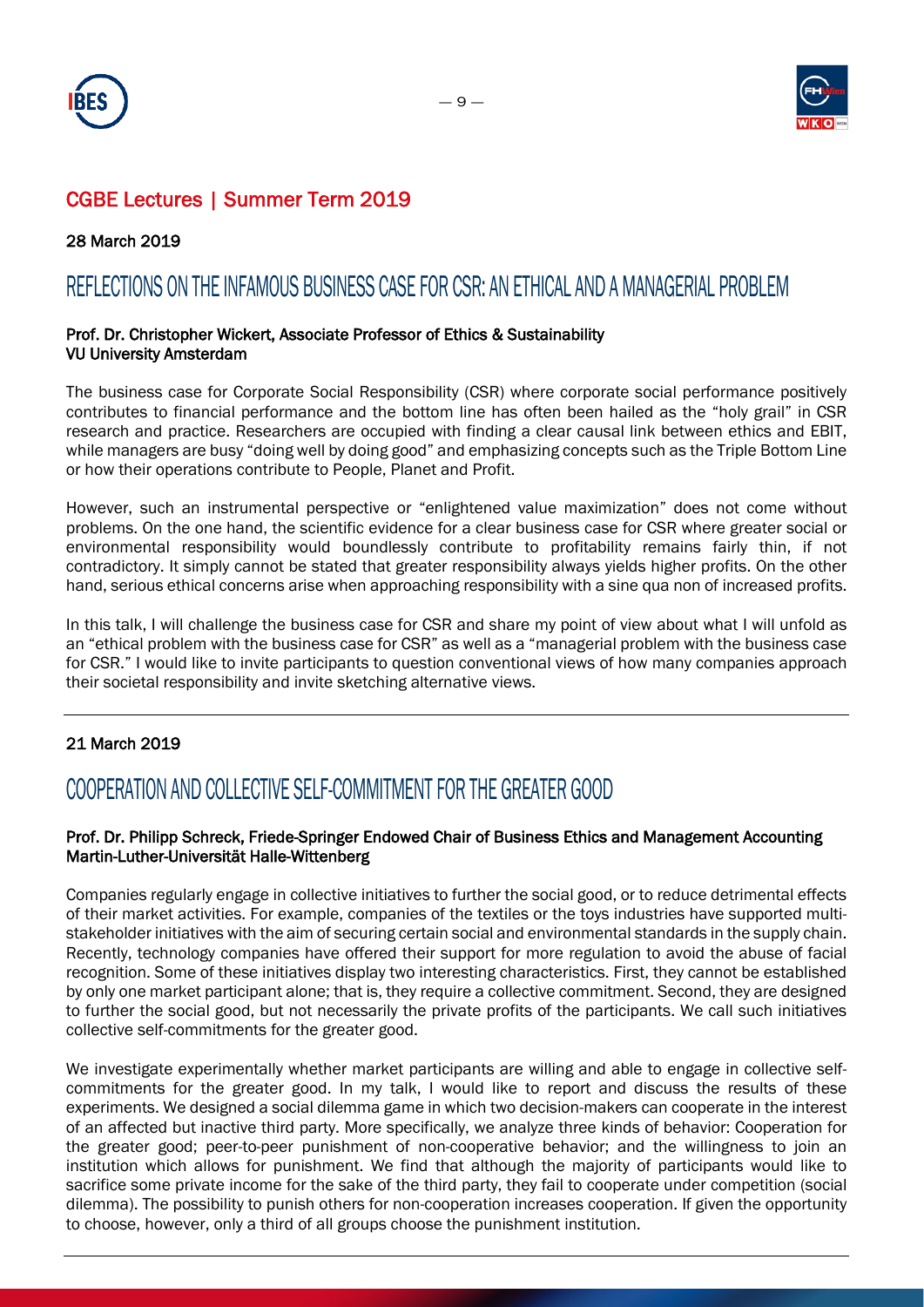



### 14 March 2019

### BUSINESS AND HISTORY: FROM AN INCONVENIENT PAST TO AN ORGANIZATIONAL ASSET

#### Prof. Dr. Judith Schrempf-Stirling, Associate Professor of Responsible Management Université de Genève

There is a growing awareness of the critical but understudied role of time and history in the challenges we face in the present and the future. Businesses, universities, governments, and organizations in myriad industries and of all sizes are increasingly held to account for the actions of prior generations of leaders. The lingering effects of Monsanto's Agent Orange, Yale University's decision to change the name of Calhoun College, and controversies around the world concerning commemorations of leaders with complicated pasts (e.g., indigenous peoples, slavery) barely scratch the surface of this global phenomenon. While the past can present a threat to current business operations, it can likewise function as an asset. Danish beverage company Carlsberg successfully revived the corporate motto Semper Ardens (always burning) in the 1990s when it named one of its handcrafted beer lines after it. Naming the new style of beer after the founder's motto helped the company to legitimize the handcrafted beer line.

In this talk, I discuss the importance of history for business. First, I present how past events influence current business operations. I discuss cases in which businesses have been confronted with their inconvenient past and elaborate on how competing narratives on the role of business in past events evolve and converge. Finally, I explore how history can be an organizational resource and used as an asset to boost reputation, gain legitimacy, and obtain competitive advantage.

### 07 March 2019

### CRANKS AND LEVERS IN THE FINANCIAL SECTOR

### Dr. Ellen Quigley, Senior Programme Manager, Investment Leaders Group University of Cambridge, Institute for Sustainability Leadership

The financial system currently drives global emissions and resource usage that far exceed planetary boundaries. This must change dramatically within a decade, with trillions of Euros per year to be redirected towards net zero emissions energy production and away from high-intensity exploration, extraction, and use of fossil fuels.

This talk examines the cranks and levers within the financial system that could be used to effect a rapid decarbonisation of the global economy. These include everything from IPOs and bond issuances to business school rankings and collaborative shareholder engagement, with a particular focus on the strategic intervention of institutional investors like pension funds.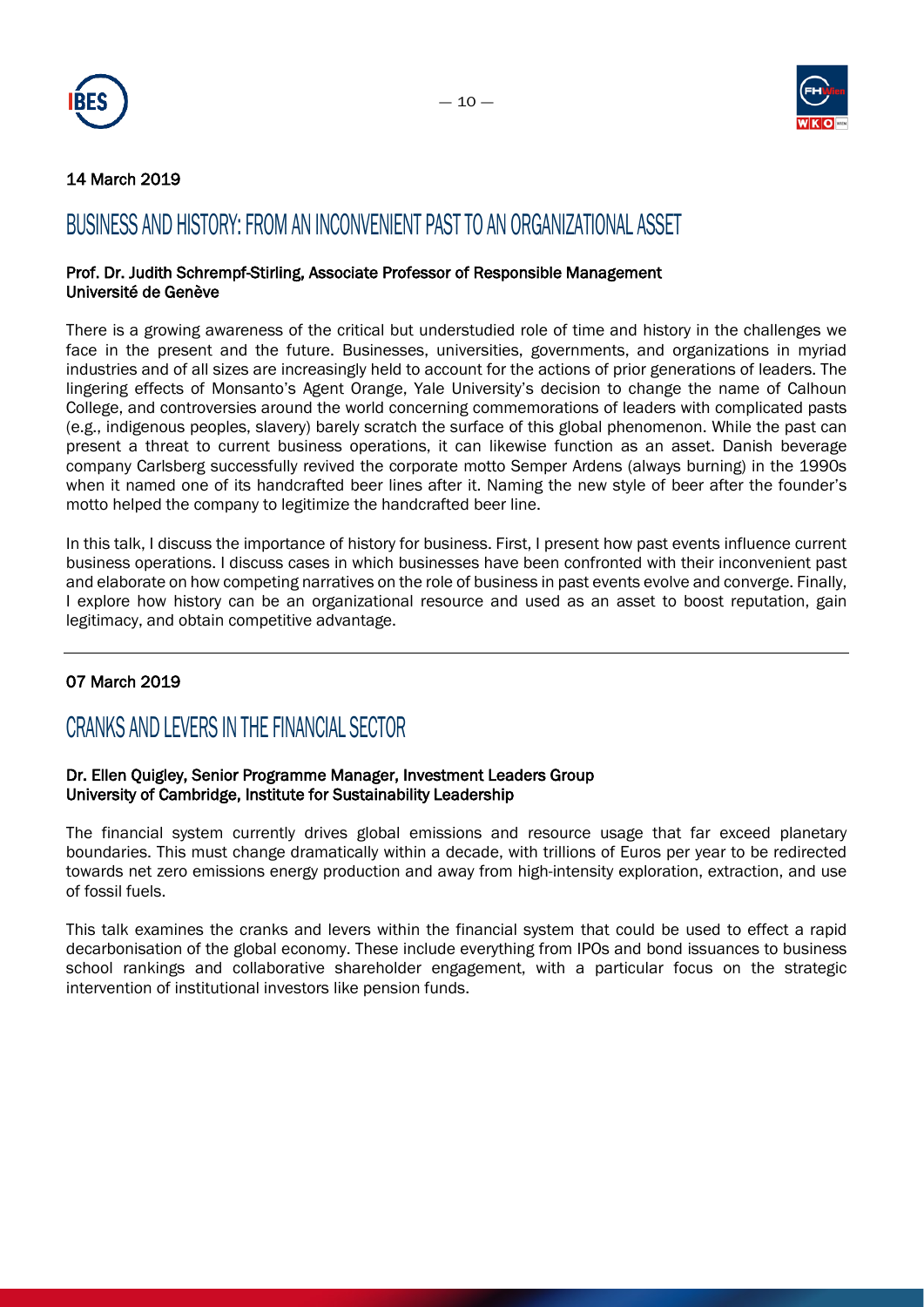



25 October 2018

## UNINTENDED CONSEQUENCES: HUMAN RIGHTS CHALLENGES IN THE APPAREL AND TECHNOLOGY SECTORS

### Dorothée Baumann-Pauly, Research Director NYU Stern Center for Business and Human Rights

Companies are increasingly aware that they need to manage the effects their actions have on human rights. To do so, many companies engage in so-called corporate social responsibility (CSR) initiatives. These initiatives have evolved over the years, but their effectiveness remains questionable. Corporate respect for international labor standards in global supply chains remains weak; social media platforms threaten to undermine the values of our democracies by disseminating politically motivated disinformation.

Despite companies', best intentions, current CSR approaches fail to look deeply at the business models that lead to systemic human rights harms. In the talk, examples from our research in the apparel and tech sectors will illustrate how current business model undermine companies' efforts to establish respect for human rights. I will offer initial recommendations for what companies can do to align core business mechanisms with their commitment to human rights.

### 18 October 2018

### THE ECONOMICS OF MORALITY AND THE FABRIC OF SOCIAL SCIENCES

### Dr. Gerhard Minnameier, Chair of Economics Goethe-University Frankfurt

While many think that ethics and economics are something like natural antipodes, the contrary seems to be true. In particular, it will be shown that morality can be internalized into economics, which is good news for all those who want or have to live up to both economic and moral standards. Moreover, it will be fleshed out what remains as the proper realm of ethics and how this relates to economics. In this respect, ethics will not be internalized into economics, but both disciplines supplement each other in a broader view in which they are not only compatible, but are just something like the other side of the same coin.

The first part of the presentation seeks to internalize morality into economics, both from a decision-theoretic and from a game-theoretic point of view. The second part discusses moral principles as institutions and explains why and how moral principles turn so-called mixed-motive games into coordination games. This reveals the immense importance of morality not only in real life, but also with respect to theoretical and empirical work in economics. The third part addresses the overall fabric of social sciences, where the structural differences and the systematic relations within and between economic subdisciplines and ethics are revealed. Many important ramifications follow from these (new) viewpoints and may be discussed.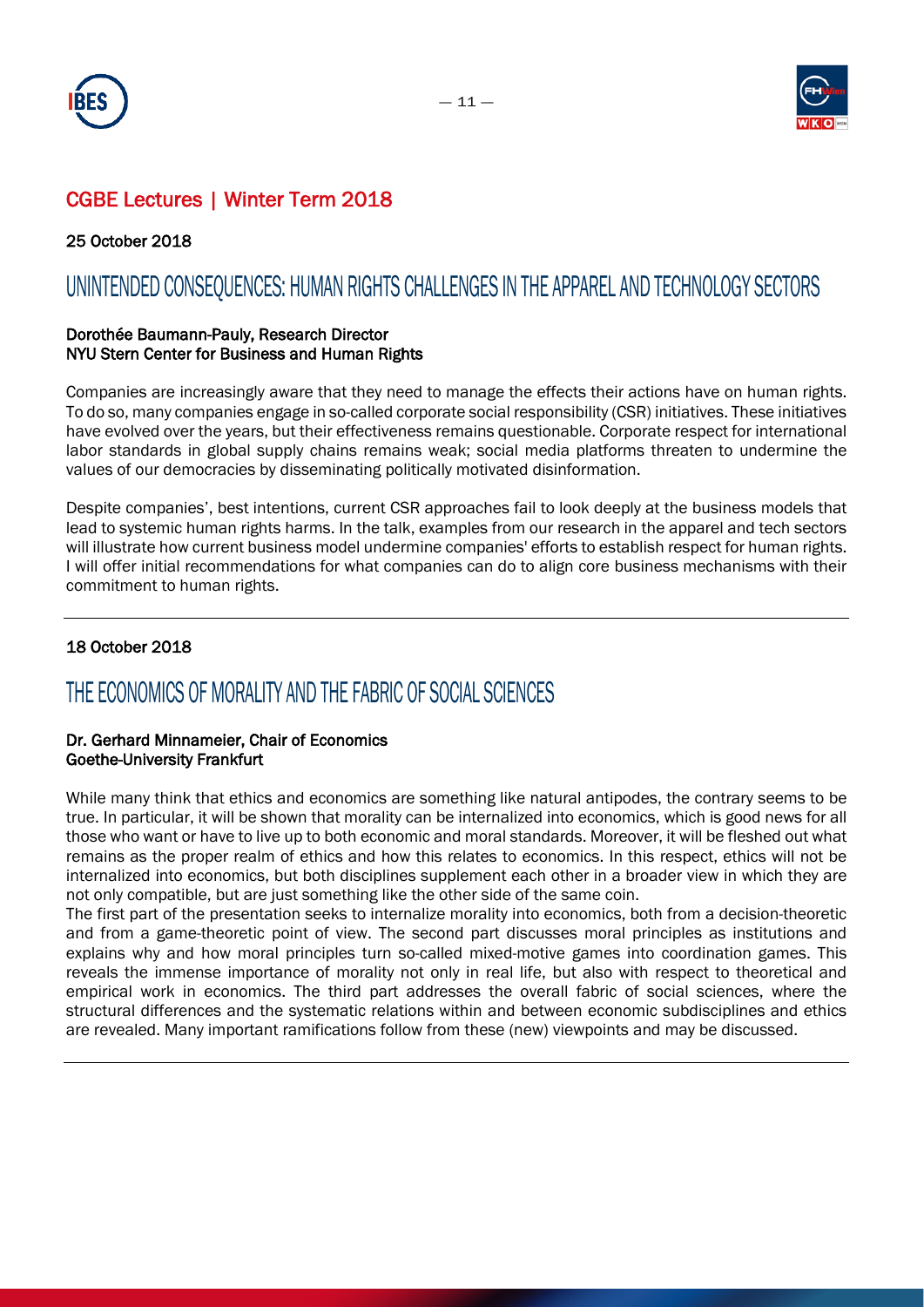



### 11 October 2018

### TRANSPARENCY IN THE PHARMACEUTICAL INDUSTRY

### Victoria Williams, Vice President and General Manager GlaxoSmithKline Pharma GmbH

I have worked in the commercial function of GlaxoSmithKline for the last 20 years across different countries in Europe. Although the pharmaceutical industry has contributed to many of the biggest breakthroughs in science, the reputation of the industry is one of the lowest across industry sectors. This has been because of several unfortunate and inexcusable industry scandals but also, I believe due to an innate societal suspicion of an industry that makes profit from illness.

Despite this, I am extremely proud of the industry I work in and believe we have an opportunity to address our poor reputation and focus on the cutting-edge science that is still leading to medical breakthroughs for many of the illnesses that affect our friends and family every day. However, we will never achieve this if we continue to work as an industry in the same way. I believe the key to affecting real change in trust and reputation is to be totally transparent about the relationship we have with prescribers of our medicines. GSK has been taking many steps towards uncompromised transparency for many years, e.g. fully disclosing clinical studies, the cooperation with patient groups and all interactions with HCPs on individual basis.

Across Europe the industry has taken significant steps forward in recent years in several countries and across the European Industry body, EFPIA (European Federation of Pharmaceutical Industries and Associations), with standards agreed and implemented in some localities. However, these are not routinely applied particularly on issues such as compulsory declaration of conflict of interests between Health Care Professionals and the Industry. My presentation aims to explore my belief that there is still considerable progress to be made if we want to address transparency and the reputation of the Pharma sector.

### 04 October 2018

# POLITICAL EPISTEMOLOGY AND ITS IMPLICATIONS FOR BUSINESS ETHICS.

### Dr. Lisa Herzog, Professor for Political Philosophy and Theory Hochschule für Politik München; HfP

Fake news, trolls on the internet, highly partisan media, anti-science skepticism - it seems that democratic societies have run into trouble concerning the ways they deal with knowledge and information. In philosophy, epistemology, the sub-discipline that dealt with knowledge, has long focussed on the single individual. For a few decades, however, epistemologists have started to explore the social conditions of knowledge, e.g. the role of testimony for acquiring knowledge. Miranda Fricker's path-breaking work on epistemic justice has built the bridge to political philosophy. But there are also many other questions about the political preconditions of knowledge, and the implications of knowledge on politics.

In this talk, I discuss some of the current developments in political epistemology, focusing in particular on the way in which the internet has changed the social organization of knowledge. I present some arguments about the relation between knowledge and markets, challenging the widespread metaphor of the "marketplace of ideas". Finally, I draw some implications for business ethics: what duties do companies have with regard to the use of knowledge in society? In particular, I argue that certain strategies that companies have used to promote their interests - especially the so-called "Tobacco strategy" described by Eric Conway and Naomi Oreskes - are incompatible with a commitment to democracy.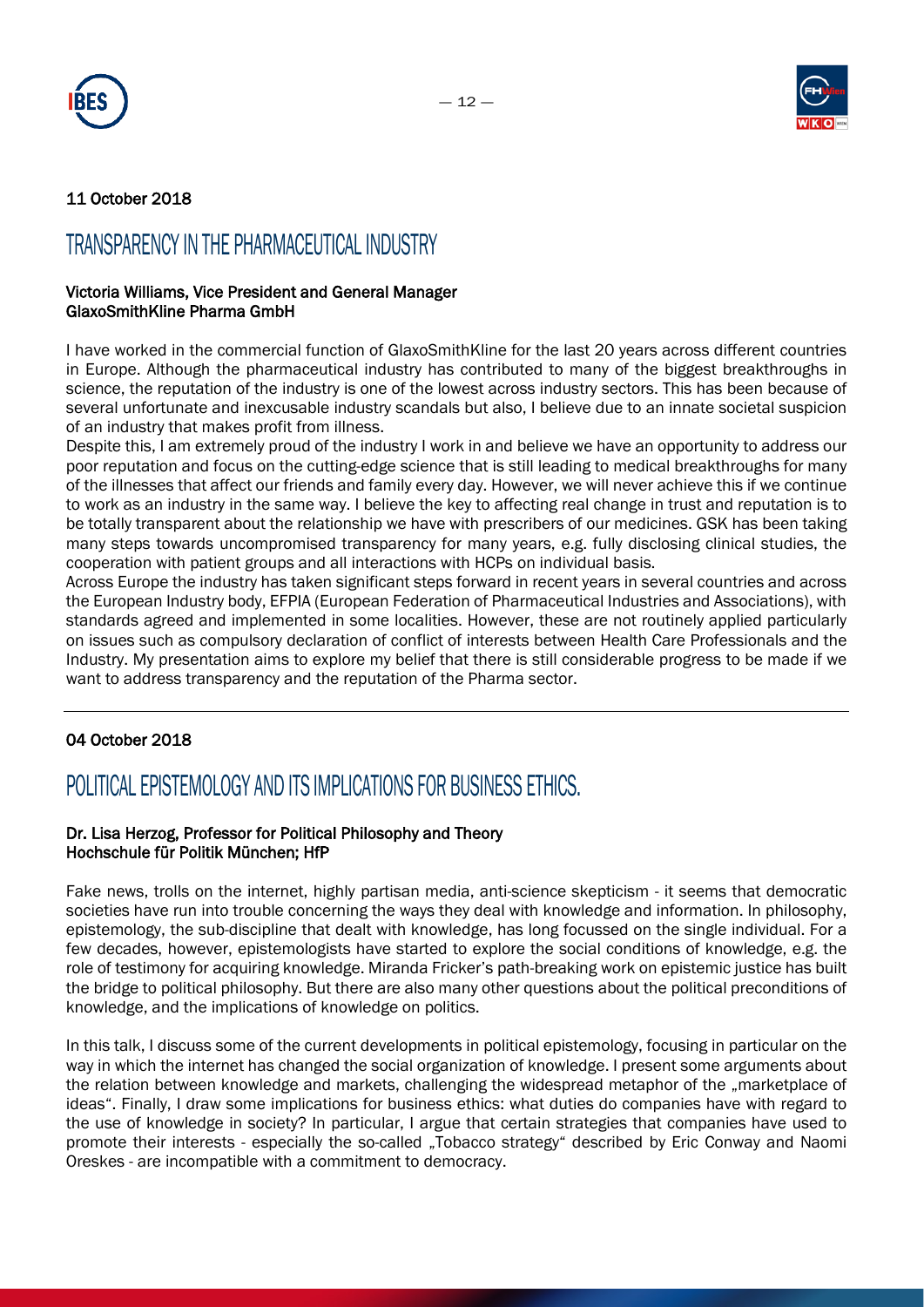



22 March 2018

### 5 YEARS AFTER RANA PLAZA: STITCHING GOVERNANCE INSTITUTIONS IN GLOBAL SUPPLY CHAINS

### Prof. Dr. Juliane Reinecke, Professor of International Management & Sustainability King's Business School

Despite increasing attention being paid to global labour rights, and the emergence of a myriad of sometimes overlapping initiatives to audit labour standards, these have often failed to deliver progress in protecting worker rights or securing worker representation. This was tragically highlighted by the 1,129 deaths caused by the 2013 Rana Plaza factory collapse in Bangladesh, which shunted the garment industry into the global spotlight. 5 years later, has anything changed?

Drawing on extensive fieldwork in Bangladesh, the presentation outlines the global garment industry's response to the disaster. It explores how collective leadership can generate new regulatory institutions to govern transnational, inter-organizational relationships. Findings also point to the need of a new paradigm of global labour rights, rooted in transnational industrial democracy, as a prerequisite for more just and sustainable globalization.

### 15 March 2020

### AUSTRIAN ANTI-CORRUPTION CRIMINAL LAW: CONCEPTS-CONTROL-CONCERNS

### Univ.-Prof. Dr. Susanne Reindl-Krauskopf, Head of Criminal Law Department, ALES Director University of Vienna

In my talk, I will explore the European and international legal instruments providing the background for the Austrian Anti-Corruption Criminal Law and highlight the significant steps towards the current criminal law regime on the international scale. Furthermore, I will outline the principles of the Austrian core criminal offences applicable to the phenomenon of corruption.

The second part of my speech will focus on some Austrian specifics relating to the police and prosecution authorities working in the respective field. Austria has made great efforts to implement independent investigative bodies and, thus, to fulfill its international obligations.

Unfortunately, despite all efforts, some rather complex problems remain unsolved. To illustrate such a scenario I will finish my talk discussing a highly debated judgment of the Austrian High Court concerning the "sponsoring" of schools.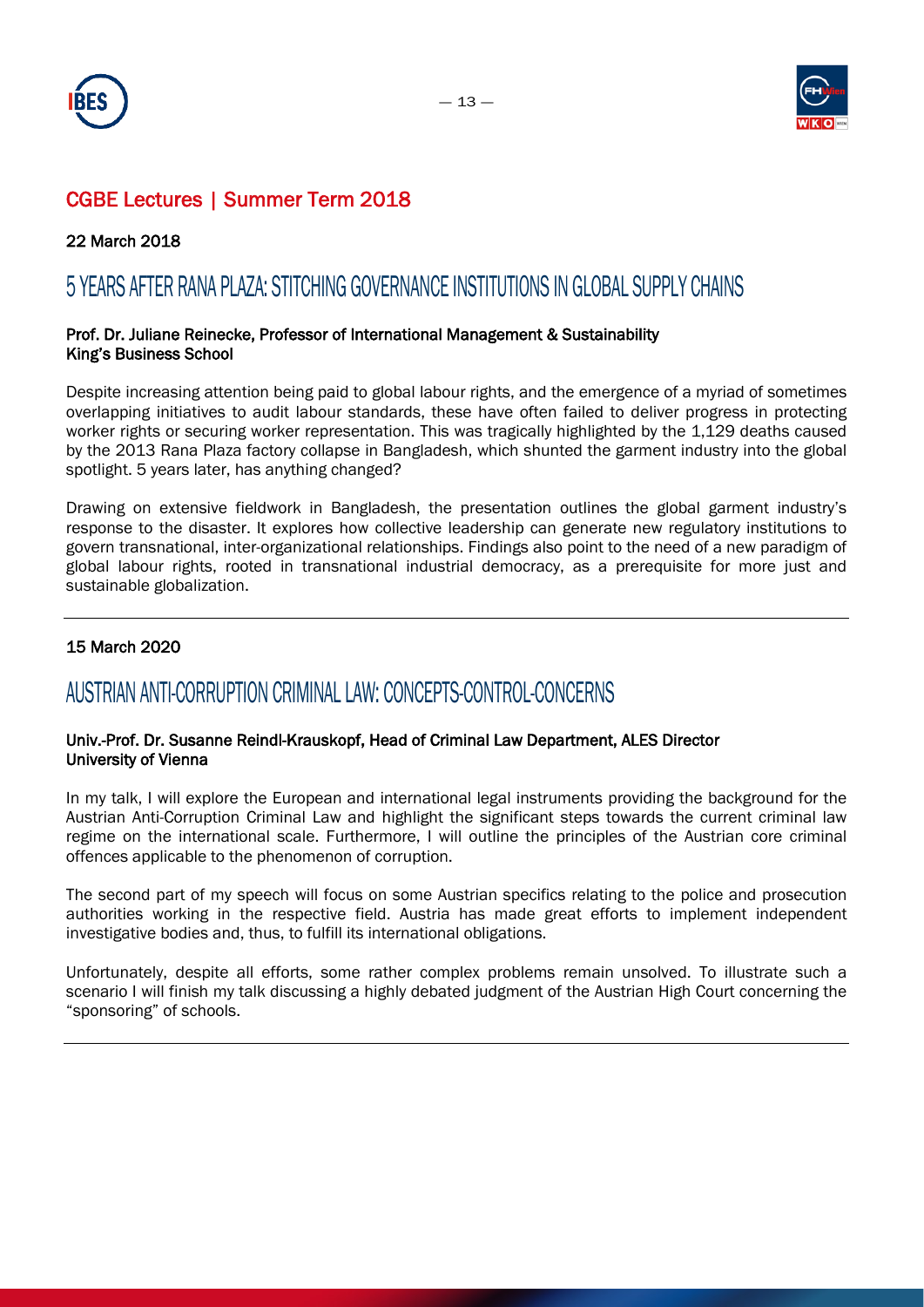



### 08 March 2020

### GETTING CSR GOING: ACTIVISTS AND CSR MANAGERS

#### Prof. Dr. Frank de Bakker, Professor of Corporate Social Responsibility IÉSEG School of Management

When we discuss CSR, we often look at organizations as a whole. In my research, I focus on what sets CSR in motion, highlighting the role of activists and CSR managers and combining insights from institutional theory, social movement studies and stakeholder theory. In doing so, I am particularly interested in examining interactions between activist groups and business firms on issues of corporate social responsibility. In this presentation, I will give a flavor of both these interactions, looking at how activism can influence corporate social change activities: what tactics and strategies do they use, and why? Then, based on a recent study, I discuss how CSR managers, operating as 'issue sellers' within their organizations operate: how do they perceive themselves and their organizational roles; how does this motivate them to engage in selling social issues and how do these perceptions influence the strategies these issue sellers employ? These findings shed new light on the motivation, aspirations and strategies of issue sellers.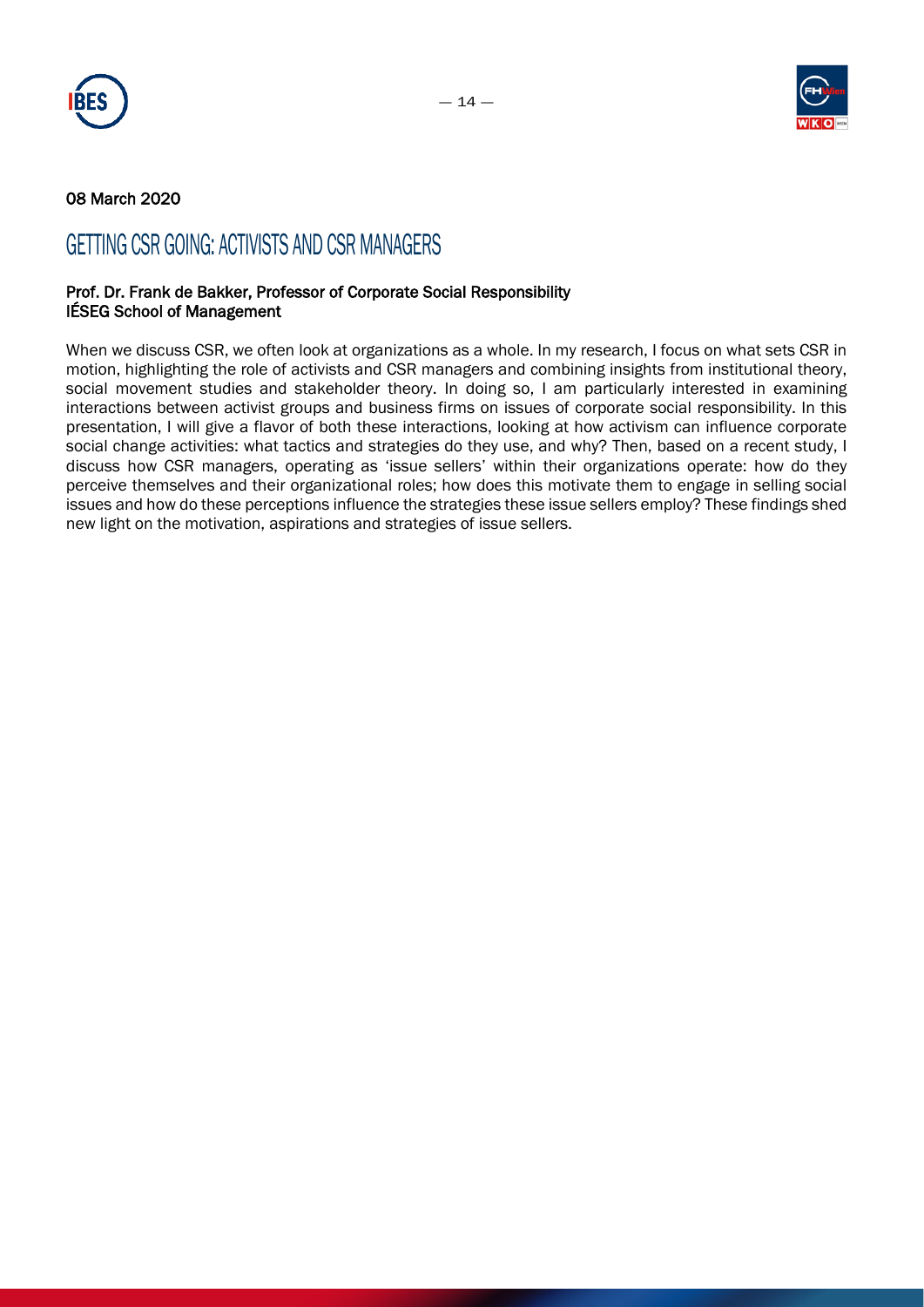



02 November 2017

### ANTI-MONEY LAUNDERING CONTROLS AND PROMOTING FINANCIAL INCLUSION

#### Victoria Meyer, Director Swiss International Business Academy

Anti-Money Laundering controls are not only a core part of the fight against financial crime, they also play a significant role in promoting global security. AML Investigators spend much of their time working against terrorist finance, endemic corruption, human trafficking and many other heinous acts that threaten the development of our global society. Leaders in the AML community are proud to have dedicated themselves to work that contributes to the security of us all.

However, recent initiatives to crack down on terrorism and other illegal activity have brought a zeal to the application of controls that, if not applied sensitively, can lead to some of society's most vulnerable people being locked out of the financial system entirely. Having no access to the financial system further disadvantages these people, restricting access to jobs, housing and finance and keeping them trapped in a circle of exclusion.

These issues have a high profile in developing countries but pose significant challenges to vulnerable communities in many territories of varying economic status. This session will look at the challenges experienced by the unbanked in different areas of the world and consider the various initiatives in place to lower barriers to the financial system posed by AML controls without unduly increasing the risk of money laundering and terrorist finance.

### 19 October 2017

### UNDERSTANDING THE BUSINESS OF MODERN SLAVERY

### Andrew Crane, BSc, PhD, Director of Centre for Business, Organisations and Society University of Bath

Millions of people across the globe are working in conditions of modern slavery. Victims may be forced into working, subjected to violence and intimidation, be stripped of their documents, and coerced into accepting miserable working conditions for little or no pay. Such practices have been identified in virtually every country and have been shown to be present in the supply chains of products that we consume every day, including electronic goods, food, entertainment – and even the buildings we live and work in. According to the ILO, modern slavery is a \$150bn a year global business. In this talk I will explore what this business of modern slavery looks like and show how we can use the tools and techniques of business analysis to understand modern slavery in important new ways that may prove critical in detecting and preventing the worst forms of abuse.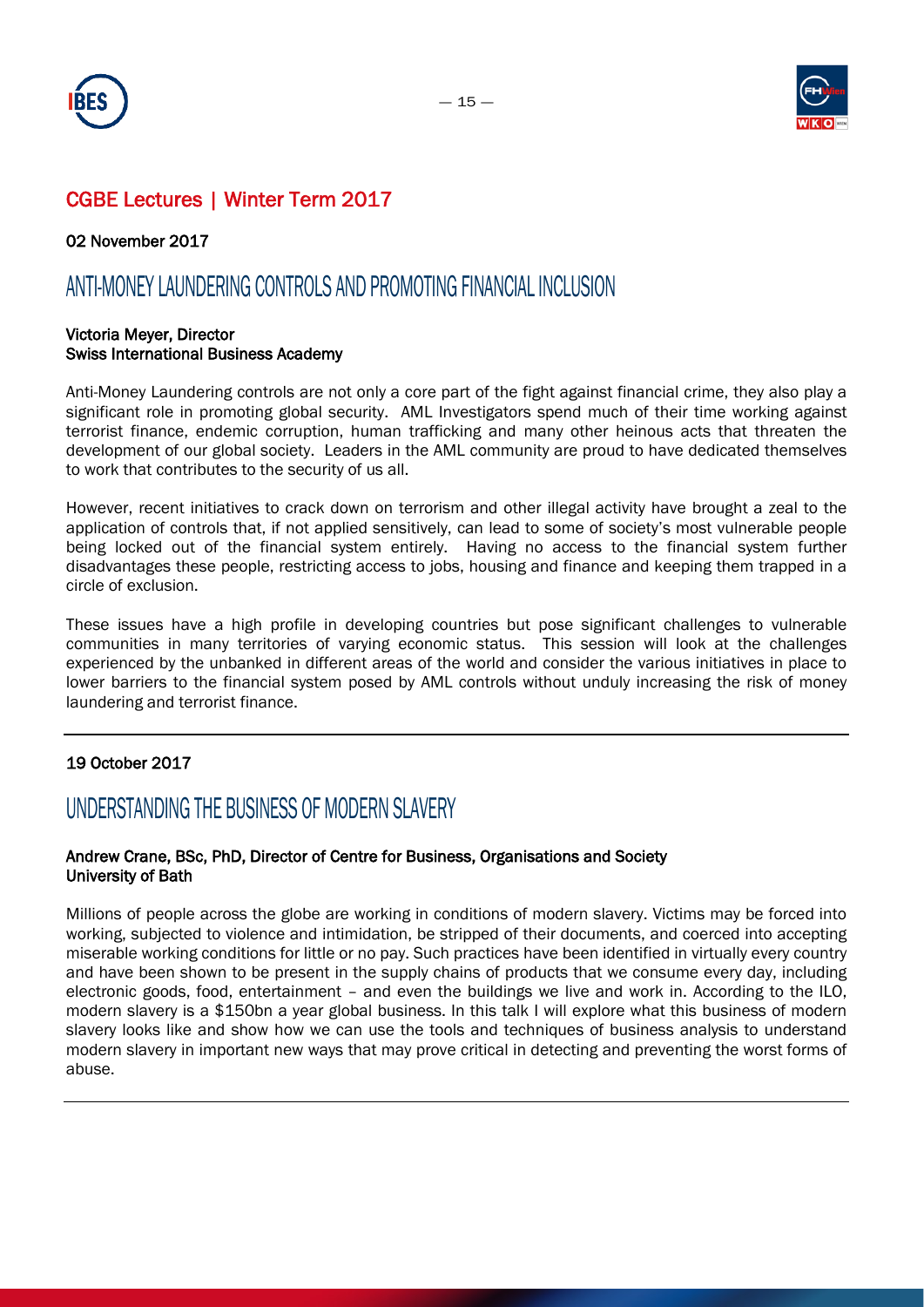



### 12 October 2017

### A CONVERSATION ABOUT CORPORATE RESPONSIBILITY

Mag. Othmar Sailer, CEO LISEC Austria GmbH

### 05 October 2017

### SUSTAINABILITY: FROM SURVIVING TO THRIVING

#### Ioannis Ioannou, BSc, PhD, Associate Professor of Strategy and Entrepreneurship London Business School

In my research, I seek to understand whether, how, and the extent to which the modern business organization contributes towards building a sustainable future. In particular, my academic work evolves around two main themes: a) understanding how investment analysts, and the public equity markets, perceive, evaluate and react to corporate engagement with, and integration of, environmental and social issues into strategy and b) understanding the multiple factors (e.g. institutional, regulatory, behavioral) that may affect, drive or hinder, the corporate decision to adopt environmentally and socially responsible strategies.

In this talk, I will discuss some of my recent pioneering work in the domain of corporate sustainability that provides empirical evidence for the emergence of the "sustainable organization"; a new type of the modern business organization that genuinely and effectively integrates environmental and social issues into its business model, strategy, organizational structure and conduct. Importantly, I will present rigorous academic evidence regarding the significant long-term outperformance of this type of organization compared to the traditional corporate form, both in terms of operating as well as stock market performance and evidence regarding the fundamental innovations that are needed in order for an organization to become a sustainable one. Finally, I will discuss the links between corporate sustainability and capital markets as they pertain to investment analyst recommendations, and more broadly, as they relate to the realization of value in public equity markets through a commitment to sustainability.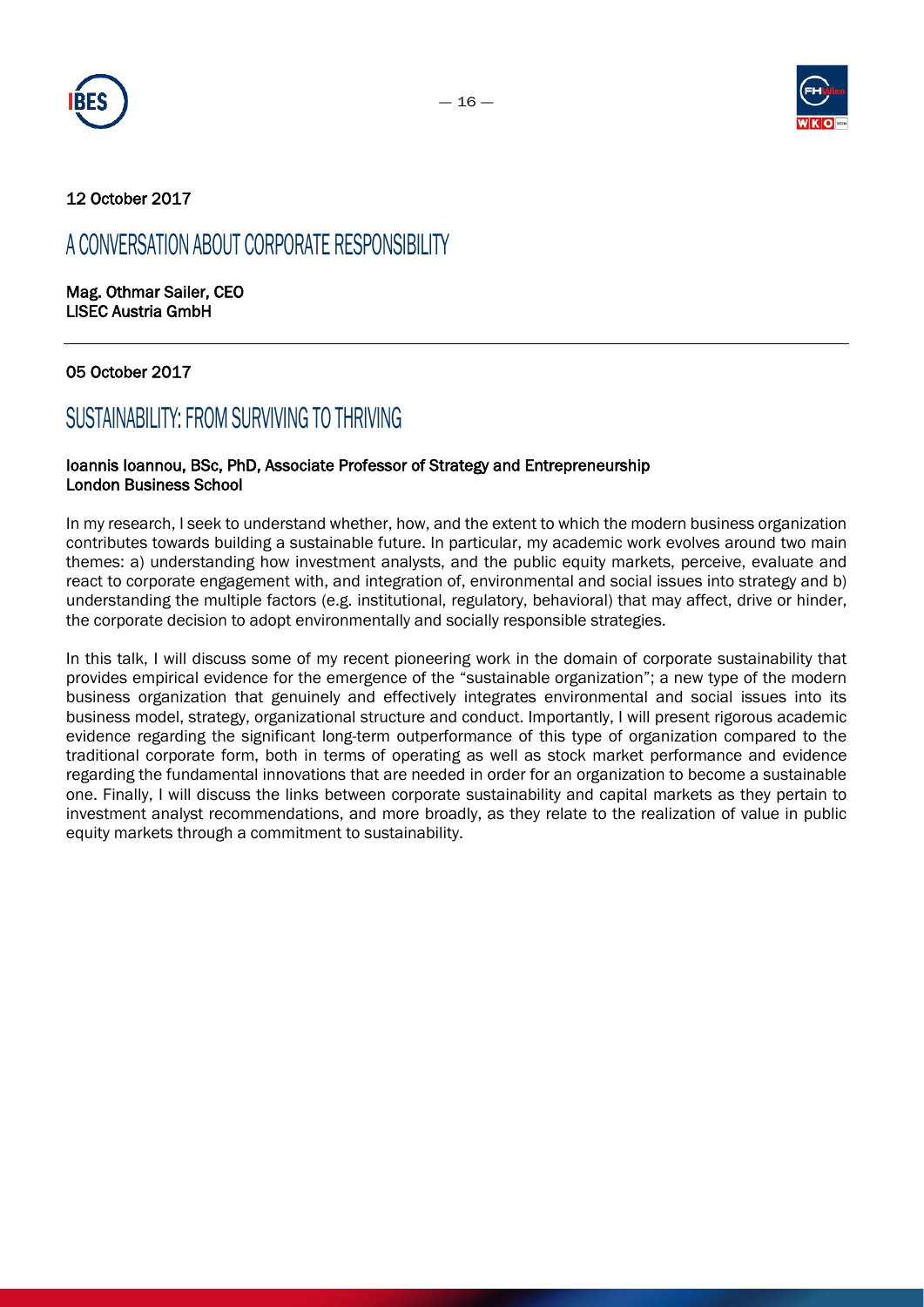



30 March 2017

### CORPORATE HUMAN RIGHTS RESPONSIBILITY: A BUSINESS ETHICS PERSPECTIVE

### Prof. Dr. Florian Wettstein, Director of the Institute for Business Ethics University of St. Gallen

Ethics has not been a prominent feature in the evolving business and human rights debate. Particularly in the work of the former UN Special Representative for Business and Human Rights (SRSG), John Ruggie, it has been largely absent. This contribution sheds a critical, normative light on the respective work, outlines the dangers and blind spots that may result from the lack of normative engagement and reflects on the role that ethics can, and perhaps should, play in the broader debate on business and human rights.

### 23 March 2017

### PUBLIC VALUE: COMMON GOOD WINS?!

### Prof. Dr. Timo Meynhardt, Holder of the Dr. Arend Oetker Chair of Business Psychology and Leadership HHL Leipzig Graduate School of Management

Profit is a precondition to survive but not the reason for being. Now more than ever, the latter is to be rooted in a purpose aiming for social benefit and serving the common good. The notion of Public Value defines this value creation for the common good. However, it is impossible to determine in advance what can be regarded as a contribution to the common good. As a result, it needs to be jointly negotiated what is valuable to society.

Studies show that companies and organizations tend to underrate their Public Value and have to rediscover it. It becomes also clear that a management considering the common good may promote employees' motivation and satisfaction. The lecture introduces the Public Value approach underpinned by empirical studies. The focus lies on a psychological understanding according to which common good is considered as a precondition for individual development

»No freedom without common good«.

Based on concrete case studies on the Public Value of companies but also soccer clubs (FC Bayern Munich and RB Leipzig), the lecture presents approaches to measure and to analyze Public Value.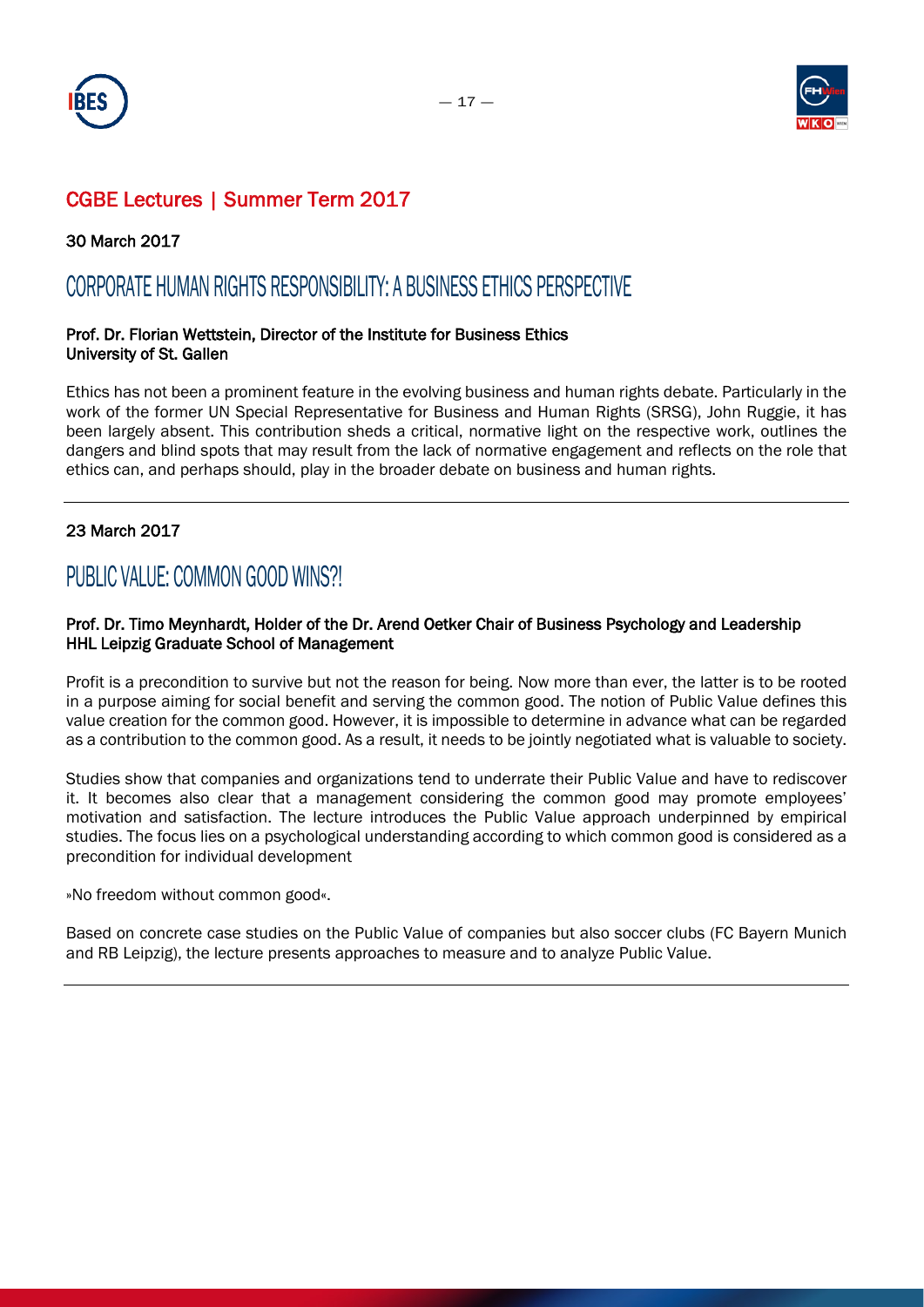



### 16 March 2017

### IS RETURN EVERYTHING?

#### Dr. Brigitte Mohn, Member of the Executive Board Bertelsmann Stiftung

We live in a world of rapid and fundamental change. Economic, political and social systems across the Western hemisphere are under distress. Long-term entrepreneurial success, however, is dependent on stable environments. Therefore, it is in the interest of every entrepreneur and every company to have a strong and clear commitment to society. It is now almost 40 years since Reinhard Mohn chose to give the largest part of his company to BERTELSMANN Stiftung.

He wanted to help to create a society capable of offering everyone a chance to succeed. Today, we continuously work to this end. In addition, business must be based on strong ethics. The BERTELSMANN corporation traditionally puts people – customers, employees, families – at the center. Which is why the company essentials are partnership, entrepreneurship, creativity and citizenship. We want to be part of civil society - with our products, our conduct and commitment to people. Monetary return is and will stay an important factor for every investor. But they will find long lasting gain only if they keep the social return of their doing in mind, which means, sometimes choosing solidity over quick profits.

### 09 March 2017

CORPORATE RESPONSIBILITY

Mag. Georg Kapsch, CEO Kapsch AG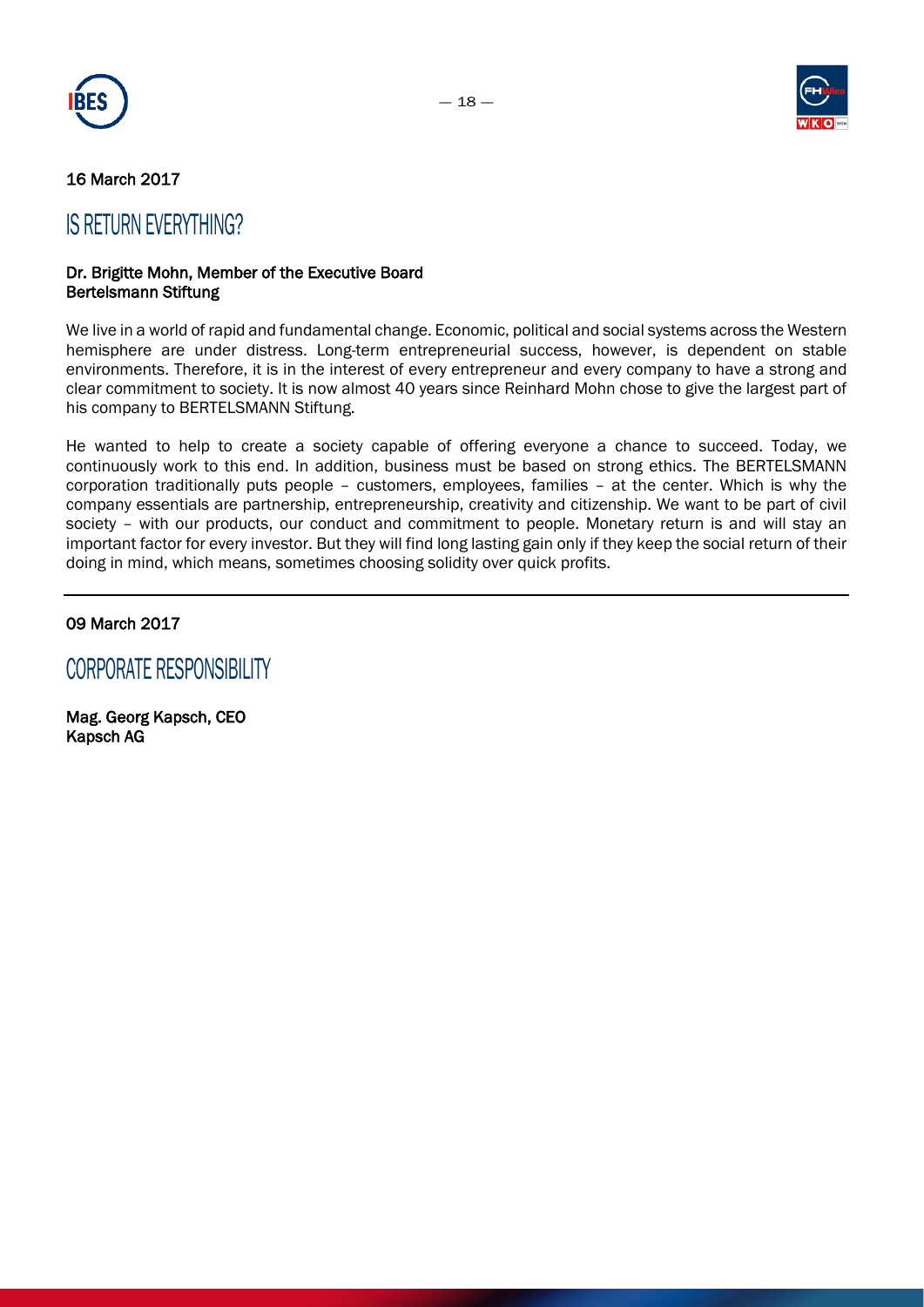



### 27 October 2016

### CORPORATE SOCIAL RESPONSIBILITY AS A SELF-FULFILLING PROPHECY?

#### Emilio Marti, PhD, Visiting scholar Cass Business School, City University London

Many theories investigate the relationship between corporate social performance (CSP) and corporate financial performance (CFP). Showing that CSP contributes to CFP would have major practical implications as this finding would resolve the ongoing debate about the social responsibility of companies. Theories on the CSP-CFP link, however, may not merely describe the relationship between CSP and CFP. Such theories may also influence the behavior of investors and, ultimately, the behavior of corporations that need access to capital.

This paper builds on insight from research on performativity—the study of how theories shape rather than merely describe social reality—to explore how theories on the CSP-CFP link may perform the positive link between CSP and CFP that the theories describe. Ultimately, this presentation explores the possibility that corporate social responsibility may become a self-fulfilling prophecy.

[This presentation builds on insights from a working paper co-authored with Jean-Pascal Gond, City University London]

### 20 October 2016 (German)

### FAMILIENFREUNDLICHKEIT ALS WETTBEWERBSFAKTOR

#### Mag. Elisabeth Wenzl, CEO Familie & Beruf Management GmbH

Familienfreundlichkeit ist längst nicht mehr nur eine Frage von sozialem Engagement, sondern von elementarer Bedeutung für den Wirtschafts-, Lebens- und Zukunftsstandort Österreich. Zudem ändern sich die Lebensrealitäten unserer Familien massiv und Familien stehen mehr denn je unter Druck, da die heutige Arbeitswelt immer mehr Tempo, Flexibilität und Mobilität abverlangt.

Vor dem Hintergrund einer im europäischen Vergleich eher durchschnittlichen Geburtenrate, sich stetig verschärfender Wettbewerbsbedingungen, neuer Rahmenbedingungen für Familien und einem demografischen Wandel in Richtung Überalterung müssen sich Politik, Wirtschaft und Gesellschaft mit vielfältigen Fragestellungen befassen.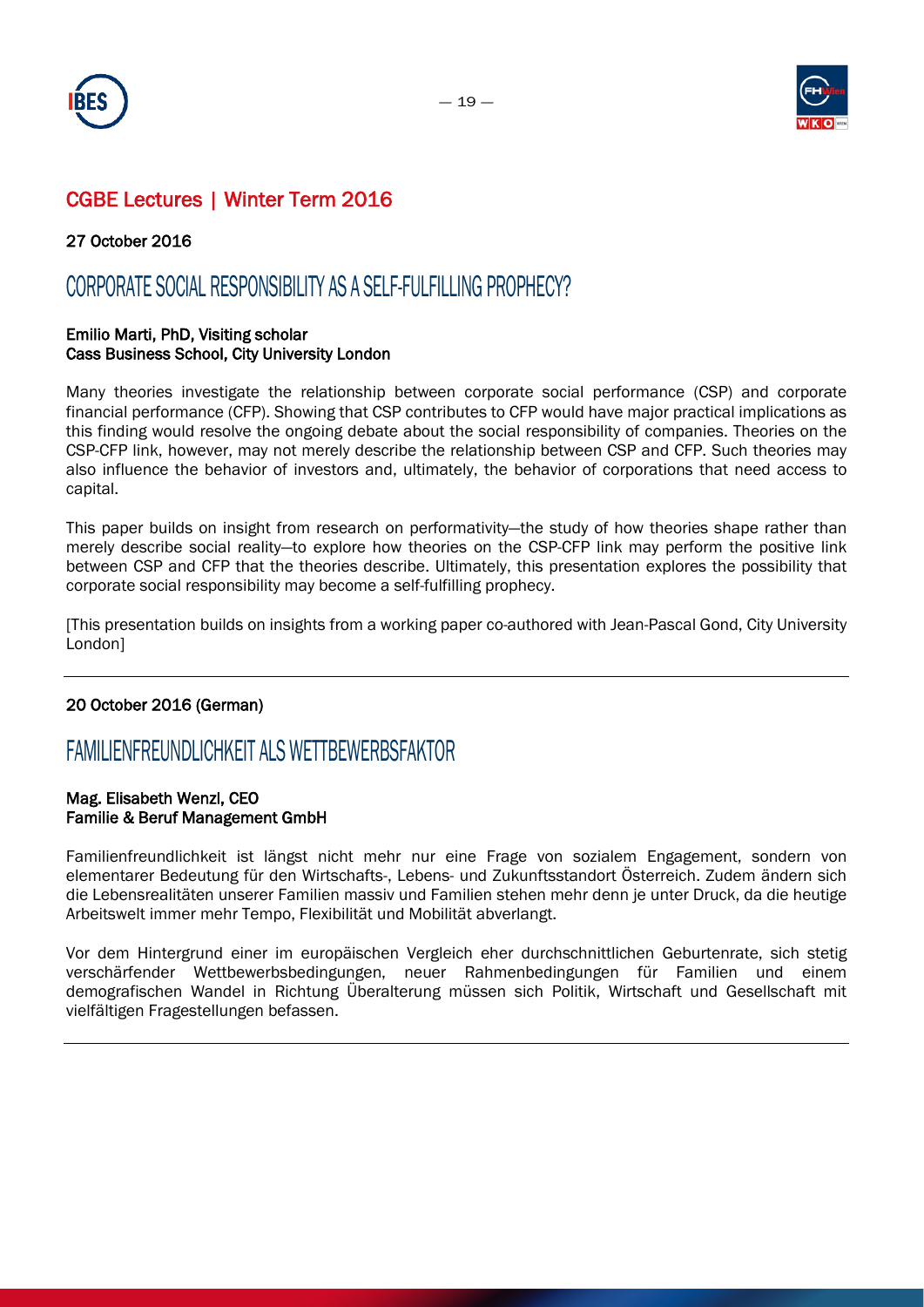



### 13 October 2016

### ETHICAL INVESTMENT

#### Mag. Walter Hatak, MA, CPM, Head of Sustainable Investments Bankhaus Schelhammer & Schattera AG

What is »Ethical Investment« and what are the motivations behind sustainable investing? Is it a niche for altruists who resign performance in desperate hope of saving the world? Which forms of ethical investments exist and what separates the different ethical approaches from each other? Is there a common definition of ethical investments and what are the most important labels in Austria? What is green washing?

Walter Hatak, Head of Sustainable Investments at Bankhaus Schelhammer & Schattera, is going to address these questions in the upcoming lecture »Ethical Investment«. Bankhaus Schelhammer & Schattera, founded in 1832 and situated in the heart of Vienna, can be seen as a pioneer when it comes to Ethical Finance in Austria. Offering the whole range of ethical financial products from saving accounts, portfolio management to investment funds, Schelhammer & Schattera has recently been titled by the international forum FNG as the only bank in Austria having an exclusive focus on sustainability and being an expert in the field of ethical and sustainable investments.

### 06 October 2016 (German)

# CSR ZWISCHEN ETHISCHER THERORIE UND ÖKONOMISCHER PRAXIS – EINE KRITISCHE BESTANDSAUFNAHME

#### Prof. Dr. Michael Aßländer, Professor of Economics Technical University Dresden

Auch in Europa hat sich der Begriff Corporate Social Responsibility (CSR) innerhalb des letzten Jahrzehnts als Synonym für verantwortungsbewusstes Managementhandeln in Wissenschaft, Politik und Wirtschaft durchgesetzt. So existiert derzeit kaum ein großes europäisches Unternehmen, das nicht mit einschlägigen CSR-Statements auf seinen Internetseiten werben würde. Auch zahlreiche Beratungsagenturen haben das Thema für sich entdeckt und bewerben das neue Geschäftsfeld mit zahlreichen »best practice«-Beispielen.

Während dies von manchen Autoren als Indiz dafür betrachtet wird, dass wirtschafts- und unternehmensethische Fragen nun auch von der Praxis ernst genommen würden, sehen andere Autoren hierin wenig Anlass zur Freude. Sie beklagen, dass es in der CSR-Debatte längst nicht mehr um Fragen der gesellschaftlichen Verantwortung gehe, sondern vielmehr darum, die eigene Geschäftspolitik hinter der Fassade einer etablierten CSR-Rhetorik zu verstecken. CSR wird so zur Geschäftsstrategie, die dazu dient, der öffentlichen Kritik entgegenzuwirken und mittels vermeintlicher Reputationsgewinne die eigene Marktposition zu stärken.

Anliegen des Vortrages ist es, das Themenfeld CSR im Spannungsfeld von Theorie und Praxis zu beleuchten und die aktuelle Entwicklung in der Wirtschaftspraxis einer kritischen Analyse zu unterziehen.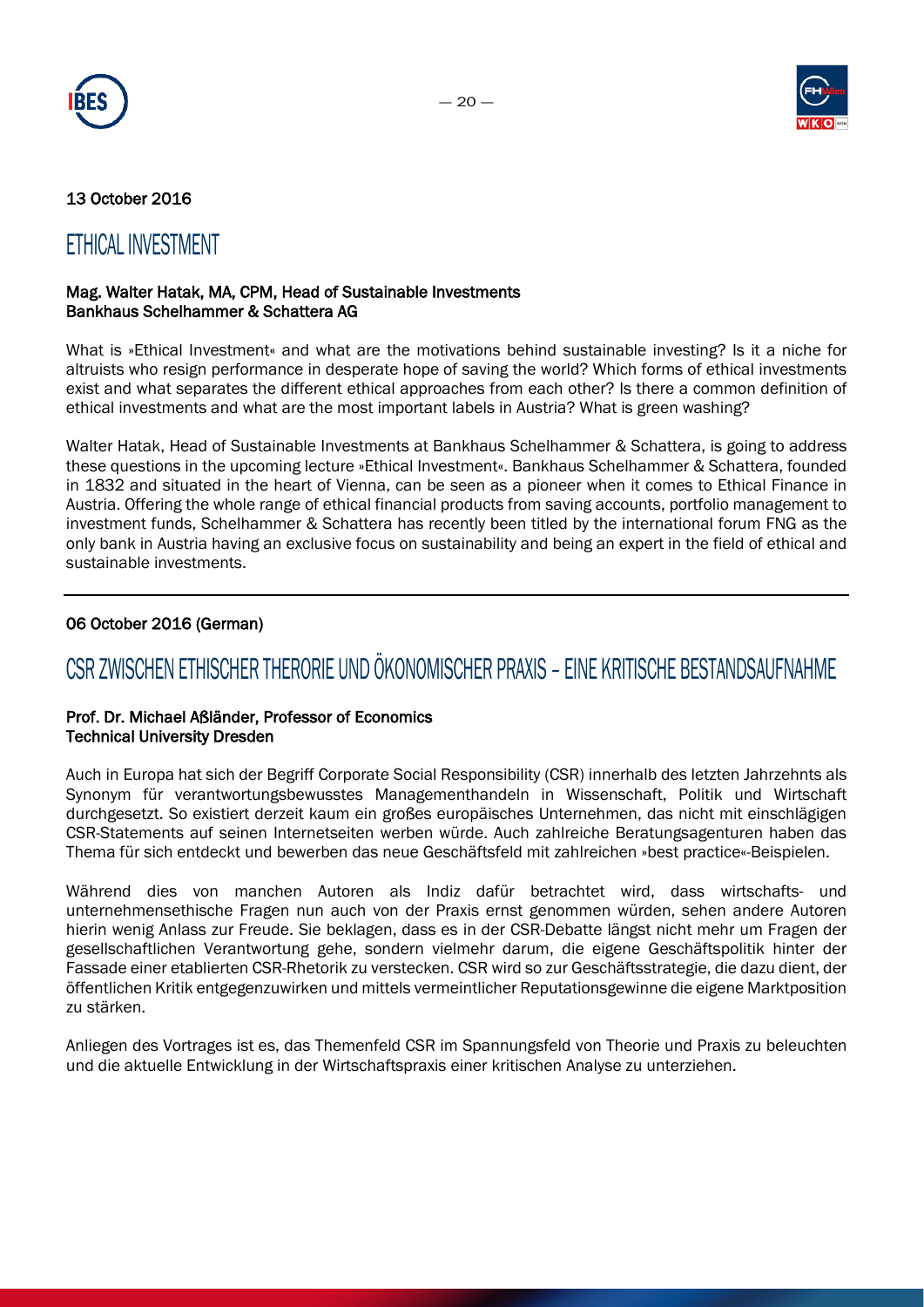



### 31 March 2016 (German)

# UNTERNEHMEN ALS POLITISCHE AKTEURE. EINE ORTSBESTIMMUNG ZWISCHEN ORDNUNGSVERANTWORTUNG UND SYSTEMVERANTWORTUNG

### Prof. Dr. Ludger Heidbrink, Professor of Practical Philosophy Kiel University

Die politische Rolle von privatwirtschaftlichen Unternehmen hat sich in den zurückliegenden Jahrzehnten stark verändert. Durch die Globalisierung werden von Unternehmen zunehmend Aufgaben und Leistungserbringungen erwartet, die bislang im Hoheitsgebiet der Nationalstaaten gelegen haben. Nicht nur multinational operierende Konzerne, sondern auch mittelständische Unternehmen sehen sich mit Verantwortungsanforderungen konfrontiert, die bis vor kurzem noch in den Bereich der staatlichen Daseinsvorsorge und Gemeinwohlpolitik gefallen sind.

Der Vortrag beschäftigt sich mit der Frage, welche Konsequenzen die veränderte Verantwortungsverteilung zwischen staatlichem und privatwirtschaftlichem Sektor für die politische Rolle von Unternehmen hat. Die Zuschreibung politischer Aufgaben an Unternehmen und ihre Übernahme setzen nicht nur voraus, dass Unternehmen den Status verantwortlicher Akteure und die Fähigkeit zur Erbringung öffentlicher Leistungen besitzen. Die Verschiebungen im öffentlich-privaten Verantwortungsgefüge werfen auch Fragen nach der Legitimität und Reichweite der politischen Aufgabenerfüllung durch Unternehmen auf.

### 17 March 2016

# INTRODUCTION TO THE MEDIATION PROCESS AND PRESENTATION OF DIFFERENT AREAS OF BUSINESS MEDIATION

Dr. Martin Fischer, General Counsel EMEA Celanse

#### Dr. Susanne Koch, Lawyer

### Dr. Harald Hölder, General Counsel and Director of Contracts Honeywell Building Solutions Europe

We will give a general introduction to the methodology and structure of the mediation process, including the different stages, underlying concepts and general benefits of mediation. Furthermore, we will address the technique and the role of the mediator, as well as how mediation can be utilized to prevent conflict escalation within companies and organizations. In addition we will provide an overview of different forms of business conflicts where mediation can be applied. Mediation can quickly be applied and helps to maintain existing relationships instead of destroying them. Additionally, mediation is very often the best option to deal with disputes between individuals operating within the same business unit, for example family members of a family business or partners of a company. The third part of the lecture will compare mediation and litigation processes in the context of several international business procedures. In order to demonstrate the function of the mediation process and its tools typical mediation scenarios are presented.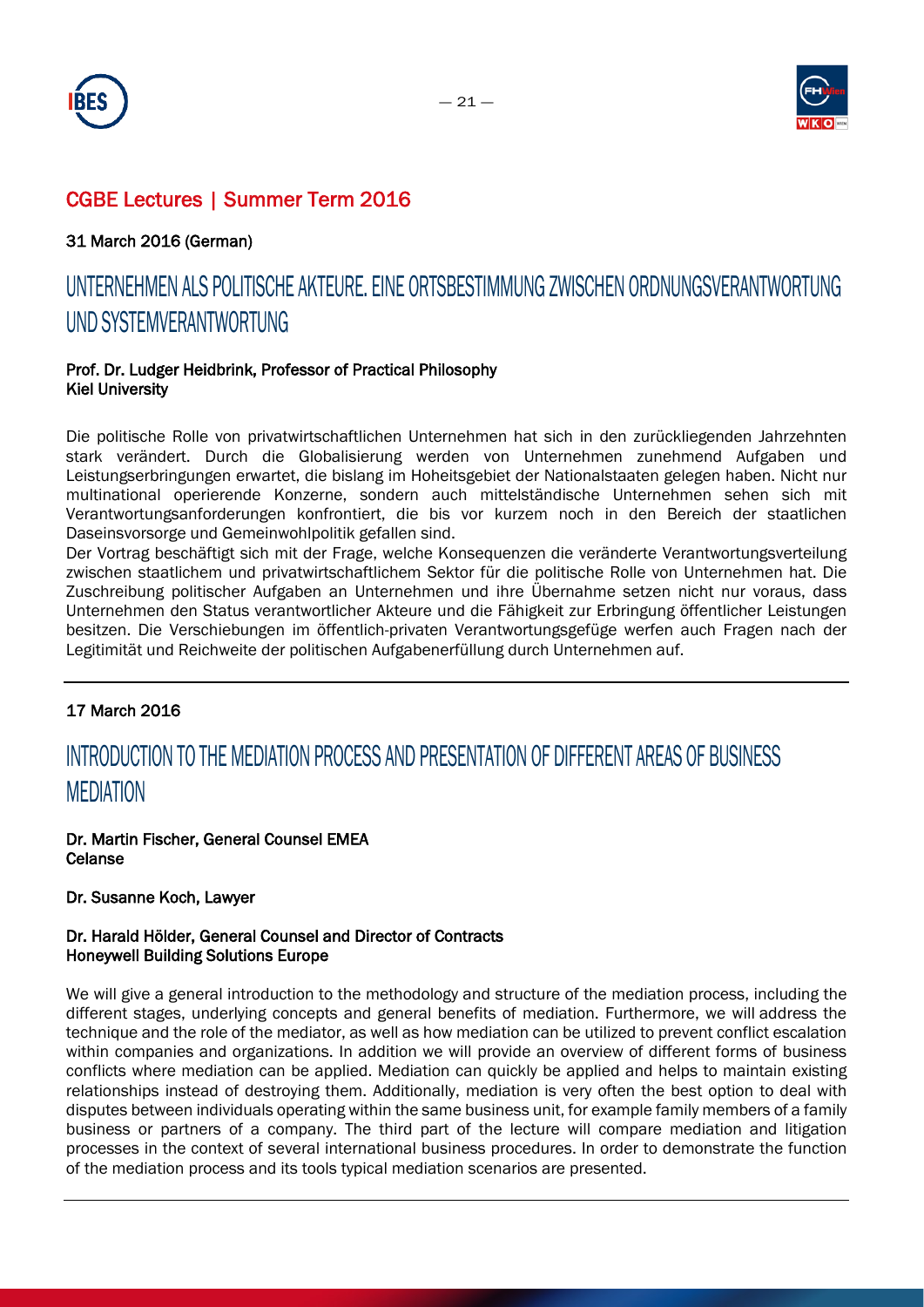



### 10 March 2016

# BUSINESS FIRMS FIGHTING GLOBAL POVERTY AND CREATING INCLUSIVE MARKETS – HOW TO ALIGN ECONOMIC AND SOCIAL IMPERATIVES

#### Dr. Daniela Ortiz Avram, Team Leader »City of Vienna Competence Team for Sustainable, Strategic and Opportunity-Oriented Management of SMEs« University of Applied Sciences for Management & Communication

A positive relationship between poverty reduction and economic growth, measured as GDP-growth, can be implied from more than a century of collected economic data. The World Bank states that there is evidence of a decline in absolute poverty – i.e. the percentage of the world population living with \$ 1.25 or less a day – in the developing from 40 percent of the population in 1981 to 18 percent at the beginning of the new century. However, once the absolute poverty line has been surpassed, this relationship is more muted and other factors begin to have a stronger mediating effect such as levels of inequality, technology, institutions and governance, etc. Hence, the concept of "inclusive growth" has emerged as a possible strategy to include these and other factors in economic development. According to the UNDP, there are many roles that businesses play in promoting an inclusive form of human development, e.g. generating growth through innovation and including the poor in their value chains, contributing to knowledge and capability creation (building up technology), as well as developing innovative approaches (new products and services as well as institutions) to fight pressing social issues. Companies are thus central actors of economic growth and social change. In my research, I focus on the potential advantages, risks and challenges faced by the private sector when engaging in inclusive business strategies.

### 03 March 2016 (German)

### SOZIALPARTNERSCHAFT EIN AUSLAUFMODELL?

#### DI Walter Ruck, President Vienna Chamber of Commerce

Medien und manche politische Parteien sehen die Sozialpartnerschaft am Ende. Dabei steht damit ein Modell zur Verfügung, dass gerade in Zeiten anhaltender, auch wirtschaftlicher Unsicherheit nachhaltiges Wirtschaften ermöglicht. Standortsicherheit, sozialer Frieden und Innovationsfähigkeit können sich nur auf Basis einer Wirtschaftspolitik entwickeln, die auch das "große Ganze" im Auge hat und ihre Konflikte nicht auf der Straße austrägt. Das bestätigt auch eine aktuelle WIFO Studie, die europäische Staaten nach sozialpartnerschaftlichem Organisationsgrad eingeteilt und verschiedene ökonomische Indikatoren verglichen hat. Fazit: Bei den wesentlichen Eckpunkten schneiden Staaten mit gelebter Sozialpartnerschaft deutlich besser ab. Dennoch ebbt die Kritik nicht ab.

In dieser Vorlesung sollen nicht nur der historische Sinn der Sozialpartnerschaft vorgetragen, sondern auch sein Ist-Zustand kritisch hinterfragt und Eckpunkte für die Zukunft angedacht werden.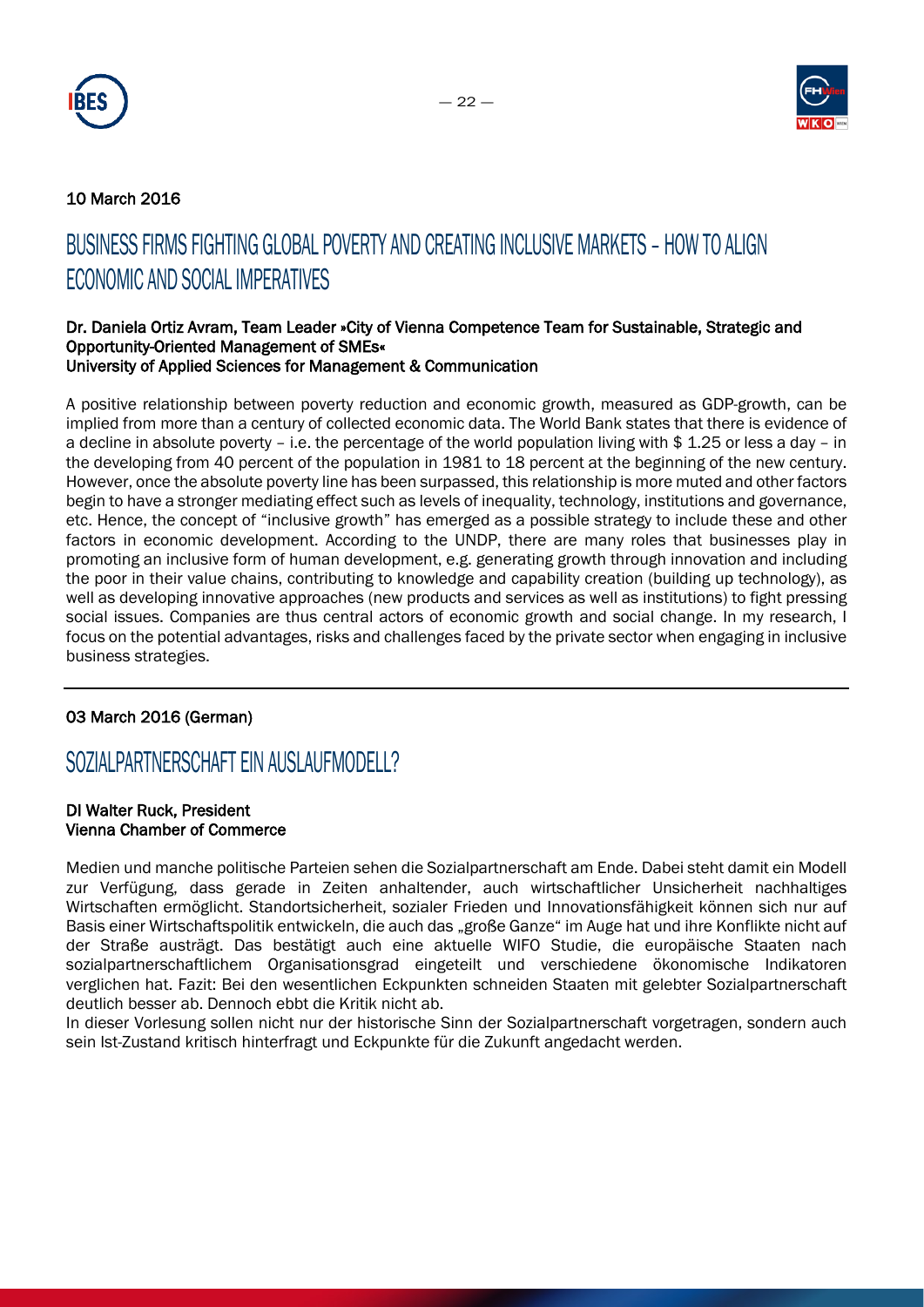



29 October 2015

### SHORTAGES AS DRIVER FOR GROWTH?!

#### Dr. Harald Hauke, Managing Direktor Austria Glas Recycling

Currently we face three megatrends – scarcity of resources, demographic shifts and climate change – which have one thing in common: they all involve shortages. Shortages of people, of resources and in the environment. We have choice: we can focus on the scarcity threats facing us, or we can focus on the opportunities presented for business and the economy.

Austria Glas Recycling (AGR) is a non-profit organization responsible for the collection and recycling of glass packaging in Austria. AGR has led the way with best practices in Europe with its strong focus on Sustainability, Circular Economy and CSR to achieve the com- mon goals of environmental protection by recycling raw materials as well as economic benefit and growth.

### 22 October 2015

### THE ETHICAL CHALLENGES OF CLIMATE ENGINEERING

### Univ.-Prof. MMag. Dr. Harald Stelzer, Professor for Political Philosophy and Head of the Section Political Philosophy

### University of Graz

Due to its global scale and potentially irreversible changes to nature, climate engineering (CE) raises important long- term ethical questions about (1) responsibility, (2) CE's influence on humanity's relationship to the Earth and non-human nature, (3) CE's relation to mitigation and adaptation efforts, (4) the proper con- duct of research as well as (5) questions of procedural, distributive and corrective justice on the intra- and intergeneration- al level. These questions are not only important in the context of CE research, they present ethical issues poised to more generally inform the public agenda that ultimately shapes public policy, political decision-making and political outcomes. Learning the lessons from the development of new technologies and CE in particular demonstrates that ethical considerations cannot be safely deferred as some kind of afterthought, all the more so when considering the global dimension of CE and the speed and magnitude of possible changes it may bring.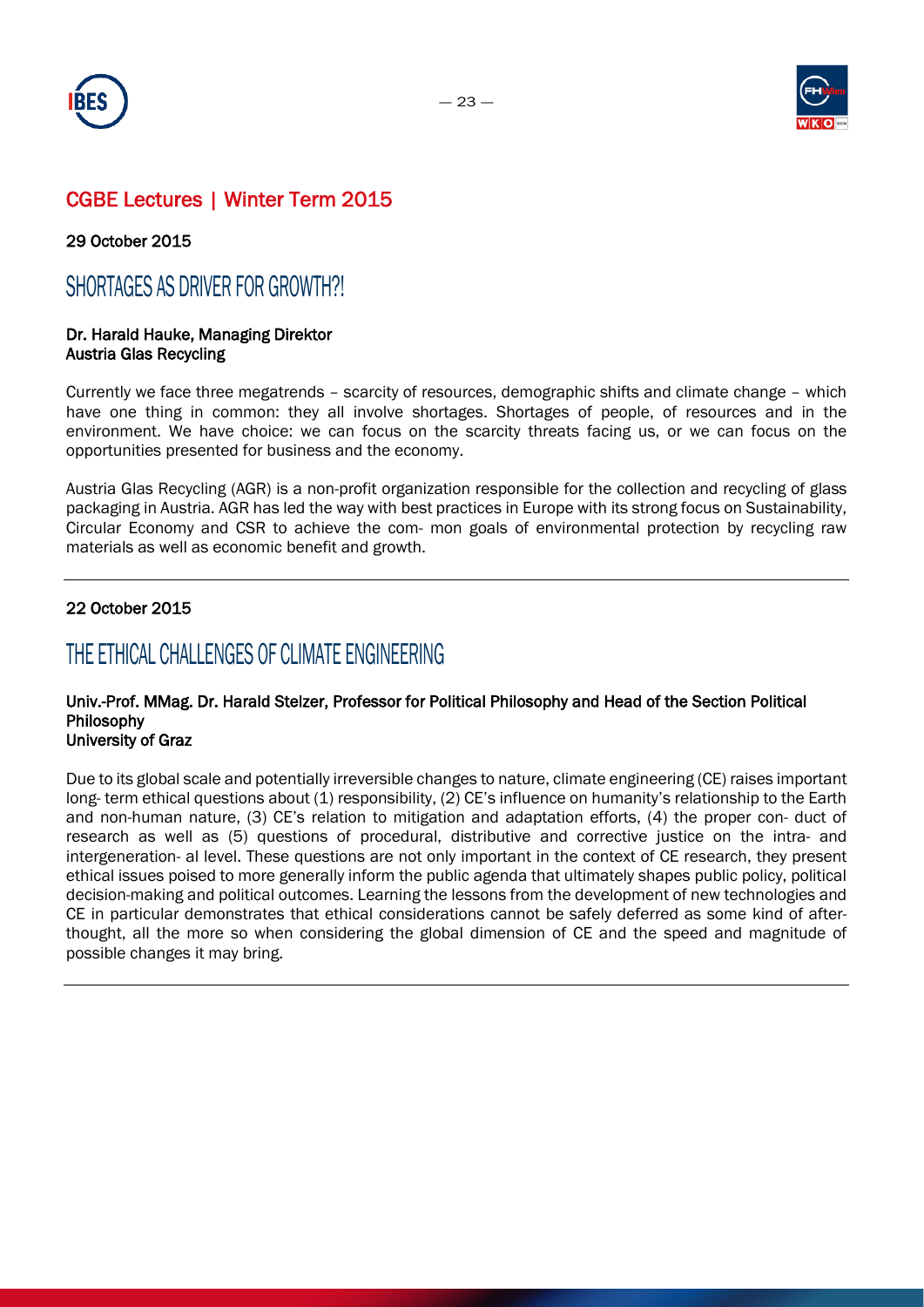



### 15 October 2015 (German)

# CORPORATE RESPONSIBILITY BEI HOFER: STRATEGIEN ZUR IMPLEMENTIERUNG INS KERNGESCHÄFT, HERAUSFORDERUNGEN UND DIE MITMACH-INITIATIVE PROJEKT 2020

### Mag. Bernhard Haider, Managing Director Branch Office Stockerau Hofer KG

### Dr. Anja Prexl, Head of Communication & Project 2020 Hofer KG

In kaum einer anderen Branche ist Nachhaltigkeit ein derart geflügeltes Wort wie im Einzelhandel. Zum einen legen immer mehr KundInnen Wert auf einen fairen Lebensstil, zum anderen stellen begrenzte Ressourcen, etwa bei Fisch, den Handel vor Verfügbarkeitsprobleme. Als weitere Beweggründe kommen Reputation, Arbeitgeberimage und Risikominimierung hinzu. Doch Nachhaltigkeit bewährt sich langfristig nur bei fixer Integration ins Kerngeschäft. Wie Hofer diese Aufgabe bewältigt, welche Ziele und Maßnahmen gesetzt werden und welchen Herausforderungen man auf dem Weg in Richtung Nachhaltigkeit begegnet, ist Gegenstand des Vortrags. Darüber hinaus wird anhand der Mit- mach-Initiative Projekt 2020 erörtert, welchen Stellenwert die Kommunikation mit MitarbeiterInnen und KundInnen einnimmt, um in der Gesellschaft mehr Nachhaltigkeitsbewusstsein zu schaffen.

### 08 October 2015

# CSR AND SUPPLY CHAINS: UNIDO EXPERIENCE AND NEW OPPORTUNITIES TO CONTRIBUTE TO THE SUSTAINABLE DEVELOPMENT GOALS

### Gerardo Patacconi, Chief UNIDO Clusters and Business Linkages Unit

The implementation of CSR practice – to respond to pressure by governments and consumers addressing pollution/ environmental degradation, inadequate working conditions, corruption or human rights abuses – has spread from large companies and multinationals (MNCs) to their suppliers: SMEs and farms that must still perform in terms of price, quality and delivery. It is argued that pursuing sustainability and inclusiveness objectives also offers opportunities to increase the shared value created at every point in the value chain: it must impact positively on the livelihoods of producers, workers and their families and on availability of safer, more affordable and sustainable products for consumers. An overview of win-win UNIDO partnerships for sustainable sup- plier development with corporations such as METRO AG, AEON, Heineken, Illycaffè, etc., will be presented. Reflections will be shared on how the implications of the Sustainable Development Goals (SDGs) for the private sector requiring innovative and more inclusive and sustainable busi- ness models. Under the SDGs, partnering with the private sector is expected (1) to mobilize financial resources and co-funding to support capacity building, research & innovation, transfer of know-how and of environmentally-sound technology, and (2) to contribute to changing unsustainable consumption and production patterns, in each case to achieve economic, social and environmental sustainability.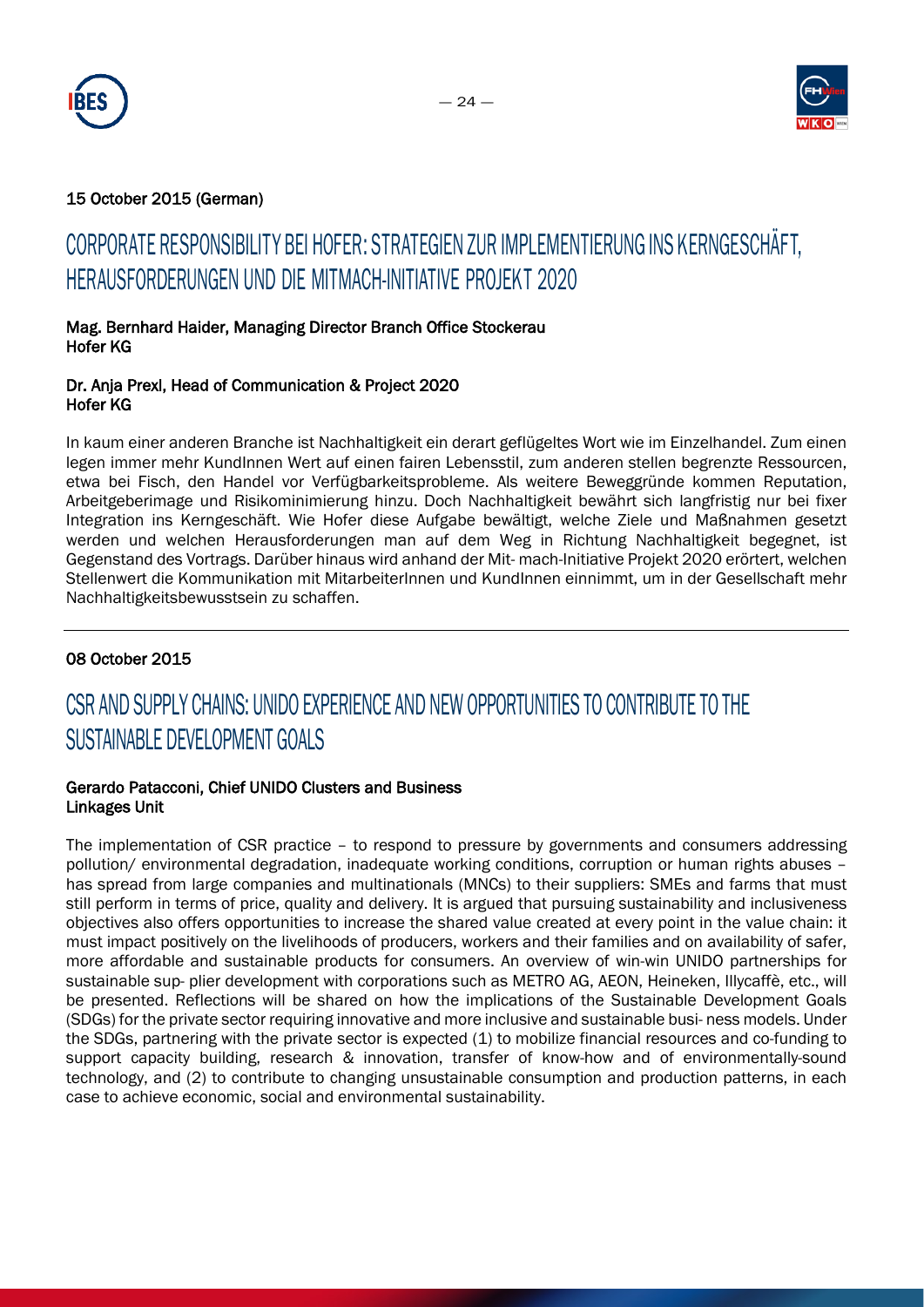



30 April 2015 (German)

### FROM YALE TO JAIL – WARUM GUTE MANAGER KORRUPT WERDEN

#### Guido Palazzo, Professor of Business Ethics University of Lausanne

Korruptionsskandale in Unternehmen werden in der Regel interpretiert als das Ergebnis individuellen Fehlverhaltens. Überspitzt formulier t herrscht die Überzeugung vor, dass böse Dinge von bösen Menschen getan werden. Compliance Systeme sind folglich meist darauf ausgerichtet, die "Bösen" in Zaum zu halten. Bei der Auswertung von Unternehmensskandalen zeigt sich jedoch immer wieder, dass die involvierten Personen in der Regel gar nicht diesem Bild entsprechen. Man findet selten von krimineller Energie getriebene Mitarbeiter/innen, sondern meistens Personen mit guten Absichten und hoher Integrität. Es zeigt sich, dass es oft nicht die Individuen sind, die unmoralisches und illegales Handeln erklären, sondern die Kontexte, in denen die Individuen ihre Entscheidungen treffen. Der Vortrag beschreibt, wie sich Korruptionsrisiken in Unternehmen aufbauen und wie man sie rechtzeitig erkennen und proaktiv verhindern kann.

### 09 April 2015 (German)

# ZUR EFFEKTIVITÄT VON CSR-GOVERNANCE-INSTRUMENTEN

### Sarah Jastram, Dr. Jürgen Meyer Chair of International Business Ethics & Sustainability, Department Strategy & Leadership

#### HSBA Hamburg School of Business Administration

Codes of Conduct, ethische Standards, Audits oder Berichte stellen Corporate Social Responsibility-Governance-Instrumente dar, die im Rahmen des unternehmerischen CSR-Managements in unterschiedlicher Variation und Intensität zum Einsatz kommen. Unternehmen und Stakeholder erhoffen sich durch die Etablierung von CSR-Governance-Instrumenten die Linderung von negativen sozialen und ökologischen Auswirkungen der eingrenzten ökonomischen Wertschöpfungsaktivitäten. Dabei zeigt sich jedoch anhand wiederkehrender Unternehmensskandale, dass CSR-Governance in vielen Fällen ineffektiv bleibt. Insbesondere im Hinblick auf internationale Wertschöpfungsketten stellt sich die Frage, ob und wie ethische Standards effektiv etabliert werden können und welche CSR-Governance-Akteure und -Instrumente dabei substanzielle Lösungen herbeiführen können. Legitimation kann dabei einen kritischen Erfolgsfaktor darstellen. Vor allem aber prägt die Vielfalt nationaler Institutionen und Wertgefüge die Komplexität des zeitgenössischen CSR-Managements.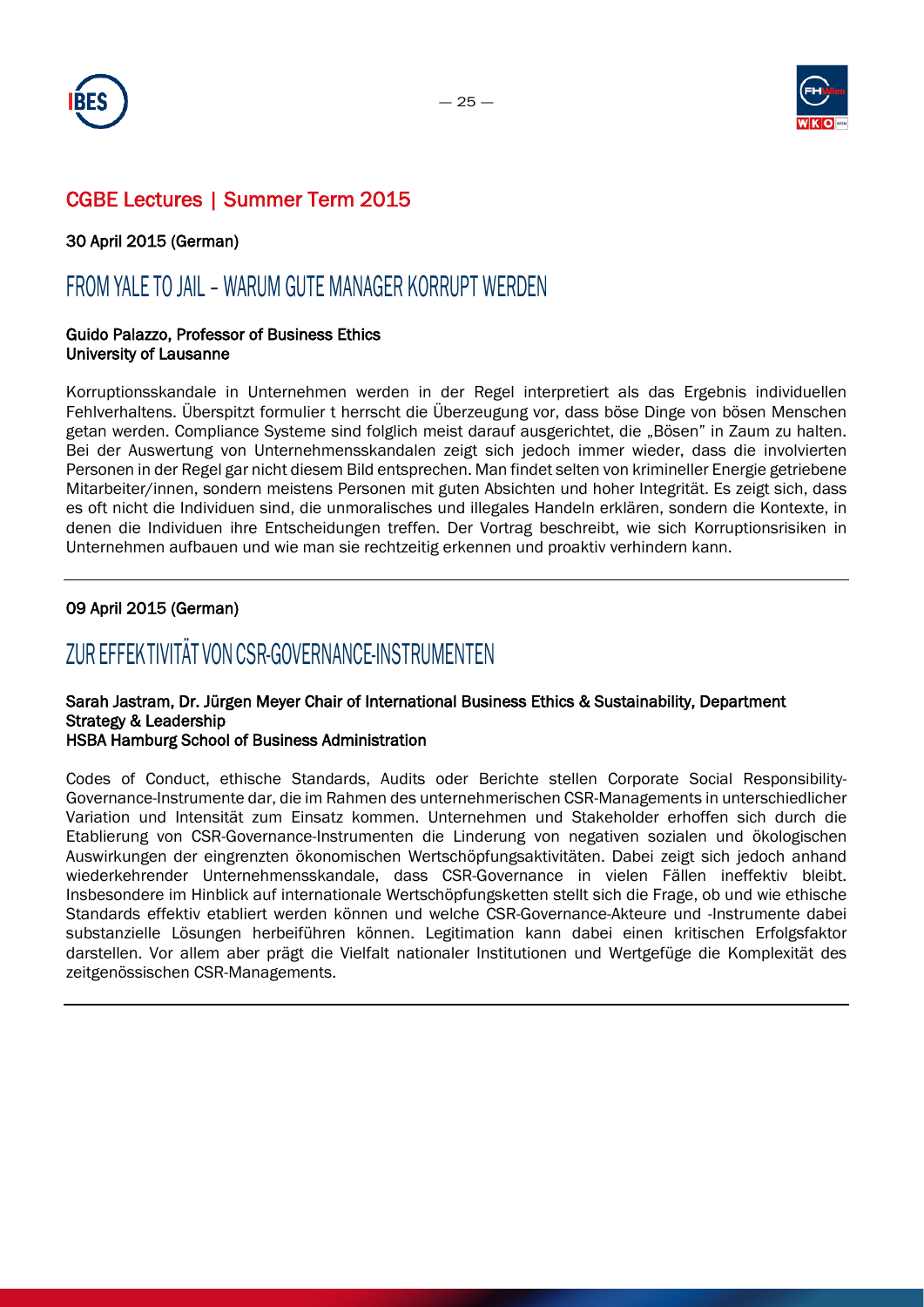



### 26 March 2015 (German)

### EIN VERSUCH DEN WERT DER ZUKUNFT IN DER MARKENSTRATEGIE ZU BESTIMMEN

### Michael Stöppler, Project Manager Brand Fiction Space at Audi till 2015 Adviser to Fellowships at Auschwitz for the Study of Professional Ethics (FASPE)

Relevanz, ein Gedankenexperiment: Was würde alles verschwinden, wenn X verschwände? Setzten wir für X Bibel oder Haber-Bosch-Verfahren ein, ginge der Wer t gegen unendlich. Setzten wir für X Audi ein, ginge der Wert gegen Null. Zukunft, eine Zeitreise:

Um heraus zu finden, welche Zukunft Zukunft hat

- a) untersuchten wir 100 Klassiker der Science-Fiction-Literatur und vierhundert Science-Fiction-Filme.
- b) baten wir WissenschaftlerInnen aus den Future and Emerging Technologies

einen Blick aus ihrem Forschungsgebiet in die Zukunft zu werfen. Was er warten Sie, was befürchten Sie und worauf wetten Sie?

Der Vortrag gibt einen Einblick in Vorgehen und Ergebnisse.

### 19 March 2015

# OF STRATEGISTS, PHILANTHROPISTS ANDPSYCHOPATHS: WHAT DRIVES RESPONSIBLE AND IRRESPONSIBLE MANAGERIAL BEHAVIOR?

#### Günter K. Stahl, Professor of International Management WU Vienna

The corporate psychopath theory and other person-based explanations of recent corporate scandals and of other events that occurred during the financial crisis (e.g., the collapse of Lehman Brothers and the nearcollapse of several other investment banks) have gained a lot of traction recently. In this presentation I argue that these explanations are overly simplistic (although not entirely untrue); and that any attempt to explain the causes of socially responsible or irresponsible managerial behavior must take both individual characteristics and systemic influences (aspects of the environment in which managers act and make decisions) into account. I will provide an over view and synthesis of existing and emerging research on responsible leadership and propose a unifying framework for explaining leaders' propensity to engage in two types of socially responsible behavior: 'do good' and 'avoid harm'. The framework models the linkages among individual, situational, organizational, institutional, and supranational influences on responsible leader behavior and describes the mechanisms by which these factors may affect a leader's decisions and actions. My analysis suggests that 'do good' and 'avoid harm' behaviors are conceptually distinct categories, with different motivational bases and different antecedents that predict them. In addition to providing directions for future research on responsible leader behavior, I will discuss implications for practice, specifically how to select, train, and develop socially responsible leaders.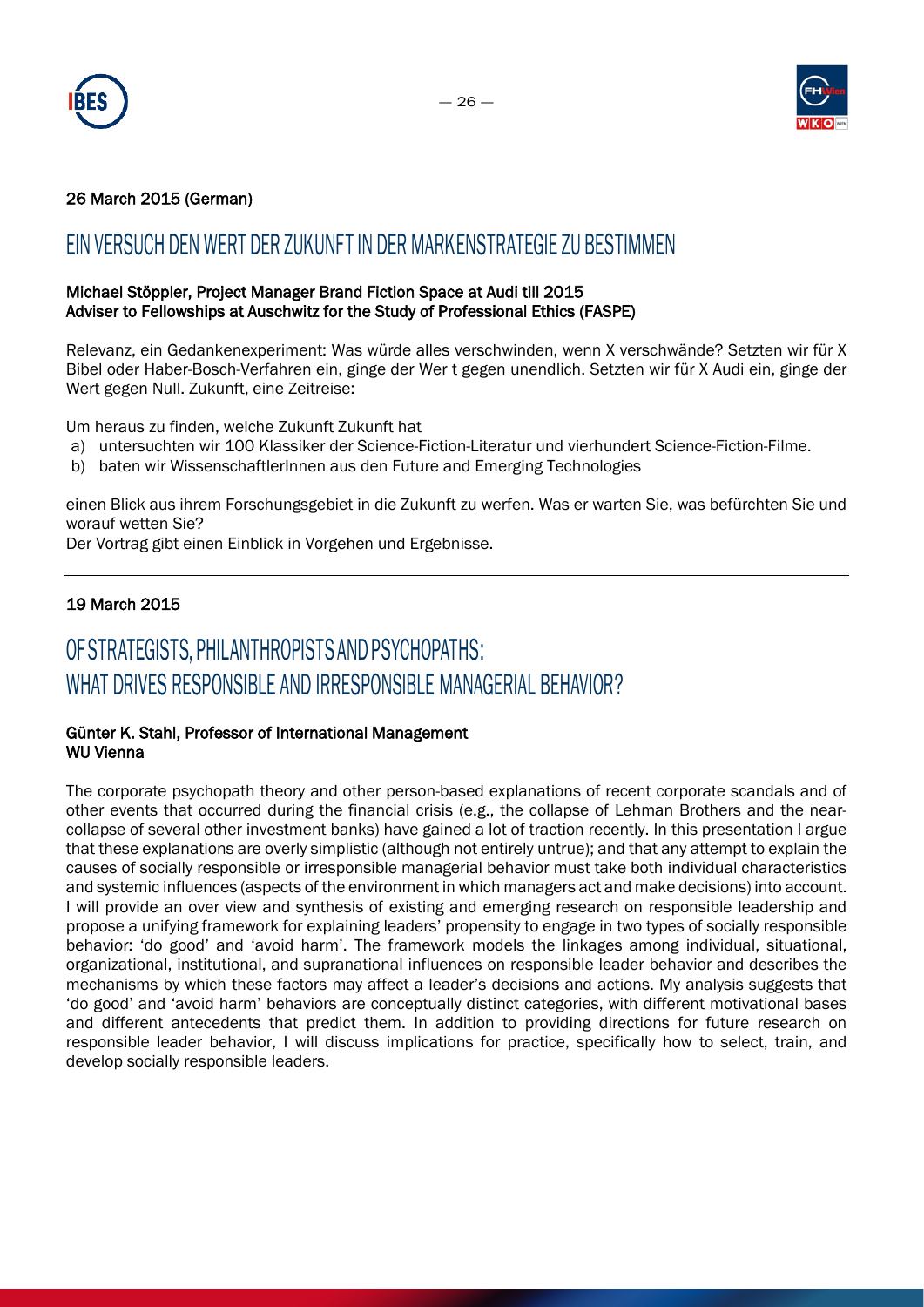



22 January 2015 (German)

### KORRUPTION – NA UND ?!

### Mag. iur. Martin Kreutner, MSc, Dean & Executive Secretary International Anti-Corruption Academy (IACA)

Korruption als Schmierstoff in der Wirtschaft, als Nullsummenspiel, als Macht(erhaltungs)mechanismus, als egalitäres Instrumentarium ungleicher Gesellschaften …. – oder sind wir einfach nur zu empfindlich, zu zimperlich geworden?

Seit ca. 20 Jahren ist das Thema "Anti-Korruption" ziemlich "trendy", wohl auch "sexy" geworden. Der "Compliance" geht es seit etwa einem Jahrzehnt ebenso. Doch was steckt hinter diesem bekannten unbekannten Phänomen? Warum haben sich breiteste internationale Allianzen, sowohl im öffentlichen, im privaten als auch im zivilgesellschaftlichen Kontext dagegen zusammengetan, haben legistische Rahmenwerke, Vorgaben, Guidelines, Kodizes u.v.a.m. entwickelt? Und warum greift das zu kurz, stehen wir erst ganz am Anfang eines wohl nie gänzlich korruptionsfreien Zusammenlebens?

### 08 January 2015 (German)

### WIRTSCHAFTSETHIK DER WELTERNÄHRUNG

### Prof. Dr. Ingo Pies, Chair of Business Ethics Martin–Luther–University Halle-Wittenberg

Zahlreiche zivilgesellschaftliche Organisationen gehen davon aus, dass die starken Agrarpreissteigerungen der Jahre 2008 und 2011 durch Finanzspekulation verursacht wurden. Seitdem werden Indexfonds als "Hungermacher" tituliert und als "Spekulanten des Todes" an den Pranger gestellt. Demgegenüber kommt die wissenschaftliche Forschung zu ganz anderen Einschätzungen, die im Vortrag ausführlich vorgestellt werden. Nach vorn schauend, werden zwei wirtschaftsethische Thesen zur Ernährungssicherheit entwickelt: (1) Wer den Hunger in der Welt wirksam bekämpfen will, muss realwirtschaftlich ansetzen und dafür Sorge tragen, dass das Angebot an Lebensmitteln mit der auf absehbare Zeit ansteigenden Nachfrage mindestens Schritt halten kann. (2) Der Königsweg für eine nachhaltige Angebotssteigerung besteht in der Förderung von Innovationen und Know-how-Transfer, weil die Ausdehnung der globalen Ackerfläche an Grenzen der Sozialund Umweltverträglichkeit stößt, ebenso wie eine umfangreichere Bewässerung oder der verstärkte Einsatz von Düngemitteln.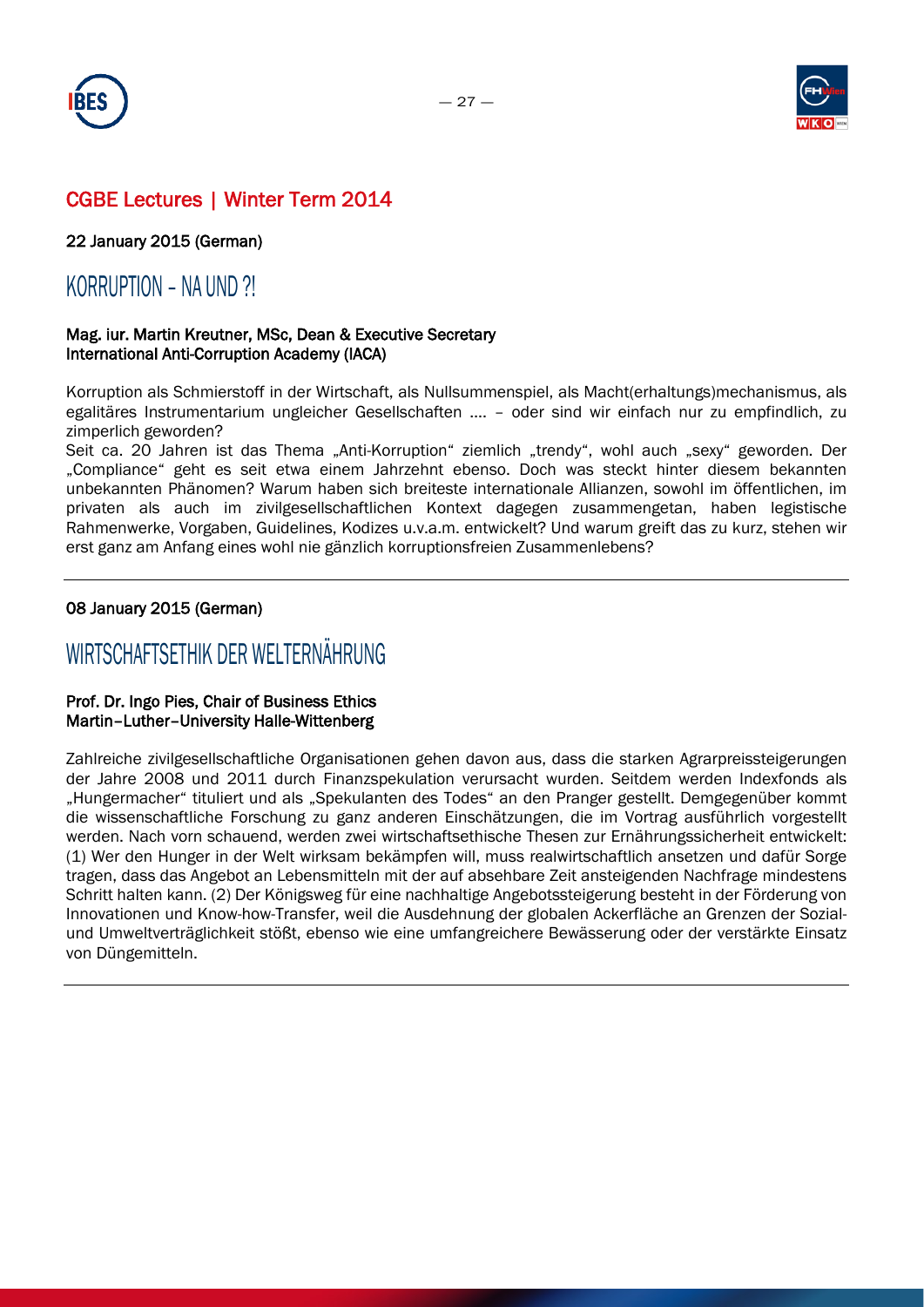



### 18 December 2014 (German)

### SELBSTREGULIERUNG IM BEREICH DER CORPORATE GOVERNANCE

### Dr. Michael Eberhartinger, Consultant, Department of Financial and Trade Policy Austrian Chamber of Commerce

Am 1.10.2002 wurde der Österreichische Corporate Governance Kodex (ÖCGK) erstmals der Öffentlichkeit präsentiert und damit den österreichischen börsennotierten Unternehmen ein freiwilliges Regelwerk für gute Unternehmensführung und Unternehmenskontrolle zur Verfügung gestellt. Seit zwölf Jahren wird daher das österreichischen Aktien- und Kapitalmarktrecht durch Regeln der Selbstregulierung auf Basis des "Comply or Explain" -Prinzips ergänzt. Der Österreichische Corporate Governance Kodex hat viele positive Veränderungen bewirkt und das Vertrauen der internationalen und nationalen Investoren gestärkt. Er stellt den Maßstab für gute Unternehmensführung und Unternehmenskontrolle am österreichischen Kapitalmarkt dar und ist zu einem unverzichtbaren Bestandteil des österreichischen Corporate Governance Systems geworden.

### 04 December 2014 (German)

# NACHHALTIGKEITS(CSR)MANAGEMENT MIT AUSWIRKUNSORIENTIERUNG SETZT BUSINESS ETHICS VORAUS

### Ina Pfneiszl, Head of CSR & Corporate Communications SIMACEK Facility Management Group GmbH

Der tägliche Brückenschlag zwischen den ökonomischen Bedingungen und den sozialen Bedürfnissen sowie umweltrelevanten Ansprüchen stellt die größte Herausforderung dar. Nachhaltigkeitsmanagement gelingt dann, wenn die gesellschaftliche Verantwortung in die strategische Ausrichtung des Kerngeschäftes integriert ist. Sozusagen in die DNA des Unternehmens. Nur wie gelingt dies am besten? Welche Auswirkungen haben die unternehmerischen Handlungen auf die Gesellschaft und die Umwelt?

Der Dialog mit den Anspruchsgruppen liefert dafür eine hervorragende Basis. Die Fragen, in welchen Handlungsfeldern hat man welchen Handlungsbedarf und wo welchen Einfluss, gehören geklärt. Dies ist einerseits mit Zeitressourcen aber auch mit Investitionen verbunden. Hier nimmt die Überlegung "Soll man CSR überhaupt messen?" ihren Platz ein. Schließlich geht es um Werte, Einstellungen und Unternehmensphilosophien.

Gleichzeitig bedarf es klare Ergebnisse, die die Investitionen in CSR auch rechtfertigen. Nur was gemessen wird, kann auch gesteuert und somit auch laufend für eine nachhaltige Unternehmensentwicklung optimiert werden. Der Fokus auf das Wesentliche hilft bei der strategischen Ausrichtung und trägt zur Unternehmenswertsteigerung bei. Denn um die Zukunft mit Verantwortung für Menschen und Umwelt zu sichern, bleibt kein Bereich im Unternehmen unberührt.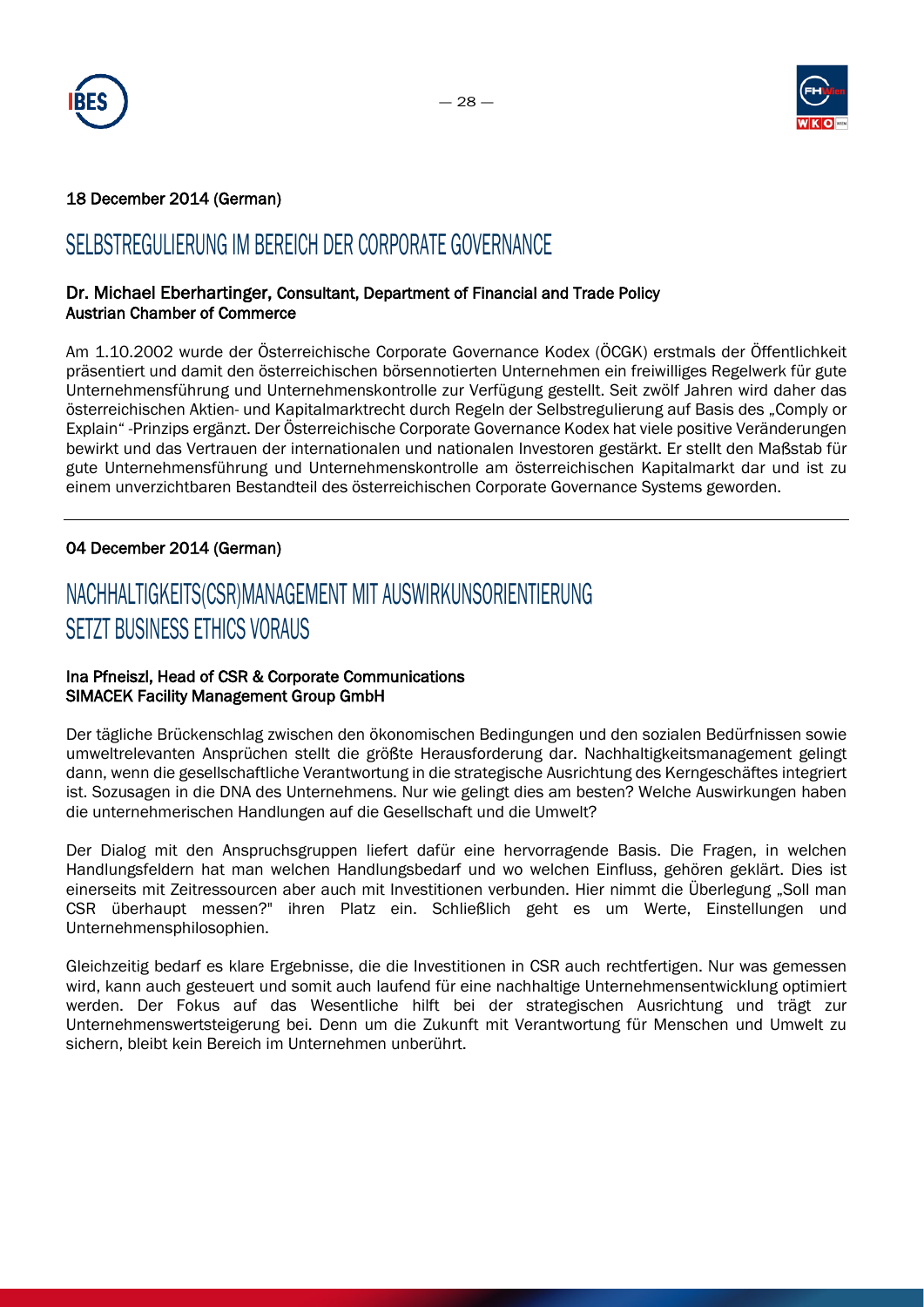



15 May 2014 (German)

# COMPLIANCE – NOTWENDIGES ÜBEL ODER ERFOLGSFAKTOR FÜR UNTERNEHMEN?

#### Mag. Karin Mair, CFE, Partner & national Leader Forensic Deloitte Austria

Beginnend mit einer Einführung in die Themengebiete Korruption und Forensik geht Frau Mag.<sup>a</sup> Karin Mair, CFE und allgemein beeidete und gerichtlich zertifizierte Sachverständige, Deloitte Partner und National Leader Forensic, unter anderem auf Begriffsdefinitionen und Erscheinungsformen ein und erläutert den Ablauf einer forensischen Untersuchung in der Praxis. In diesem Zusammenhang führt sie unter anderem mögliche Ursachen für die Begehung wirtschaftskrimineller Handlungen in Unternehmen an. Im Anschluss stellt Frau Mag.a Mair wesentliche Parameter betreffend Compliance/Good Governance bzw. die Einführung von Compliance-Management-Systemen (CMS) in Unternehmen dar. Abschließend illustriert sie die präsentierten Inhalte anhand von Praxisbeispielen.

### 24 April 2014 (German)

# CORPORATE GOVERNANCE & BUSINESS ETHICS THEORIE UND PRAXIS AUS DER SICHT EINES INFRASTRUKTURUNTERNEHMENS

### DI Alexander Walcher, CEO ASFINAG Bau Management GmbH

Die Planung und der Bau von Verkehrsinfrastruktur stellt eine komplexe Aufgabe dar. Zahlreiche beteiligte Akteure mit speziellen und unterschiedlichen Anforderungen prägen die Abwicklung von Projekten. Das Spannungsfeld zwischen ökonomischen, ökologischen und sozialen Aspekten verknüpft mit den hohen Investitions- und Auftragssummen verlangt professionell vorbereitete, transparente sowie integer umgesetzte Vorhaben. Das Bemühen um Transparenz, Nachvollziehbarkeit und Reproduzierbarkeit von Entscheidungen muss sich selbstverständlich auch in den Organisationsstrukturen spiegeln.

Die ASFINAG übernimmt als Infrastrukturunternehmen diesbezüglich eine hohe Verantwortung. Der gegenständliche Vortrag zeigt, wie das Unternehmen dieser immer größer werdenden Herausforderung in der Baubranche gerecht zu werden versucht.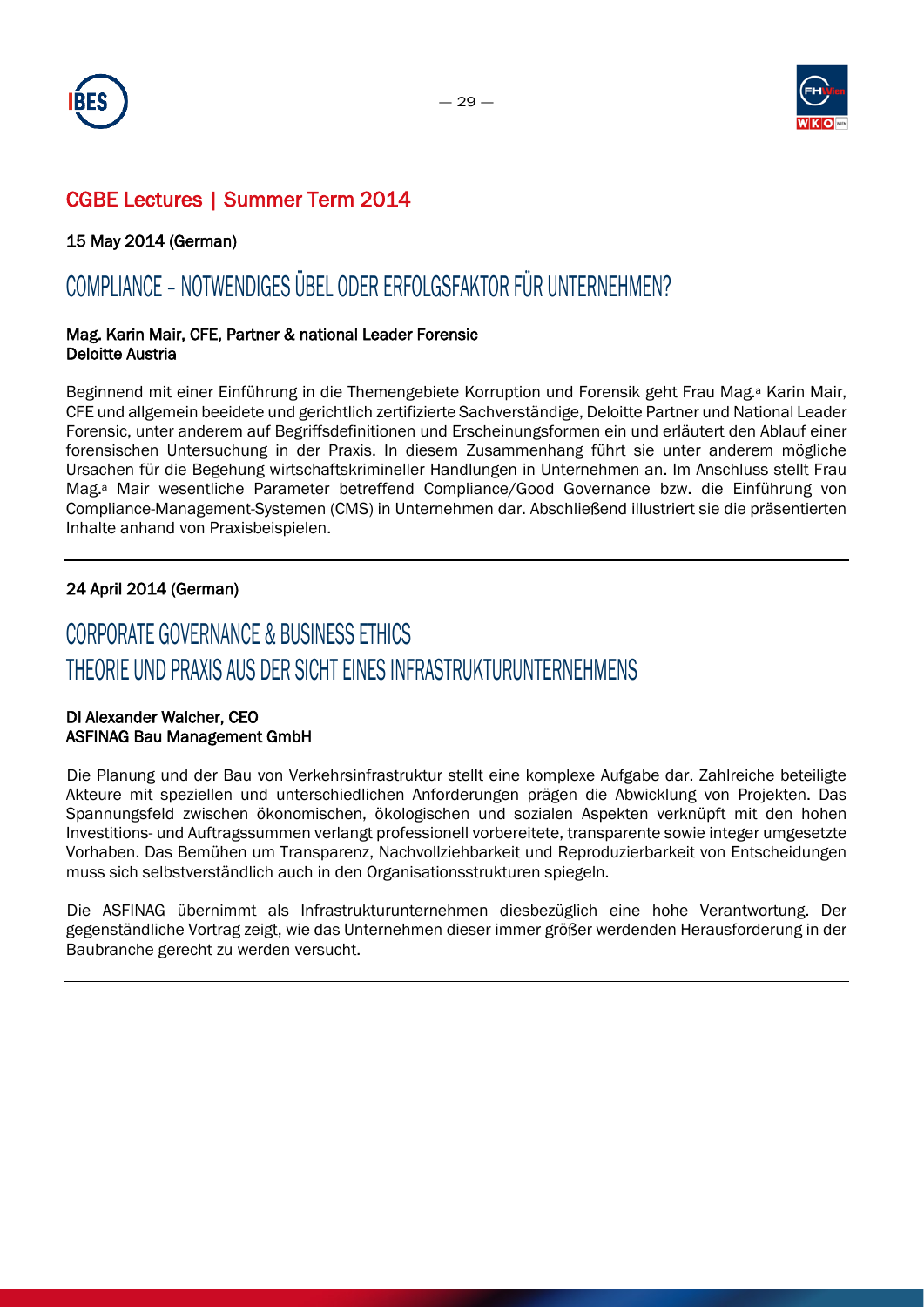



### 10 April 2014 (German)

# CSR MIT ODER OHNE STAKEHOLDER? WELCHEN POSITIVEN BEITRAG DER DIALOG MIT SEINEN ANSPRUCHSGRUPPEN FÜR EIN UNTERNEHMEN LEISTEN KANN

### DI Roman Mesicek, Head of Program Master "Environmental and Sustainability Management" IMC University of Applied Sciences Krems

Bei Corporate Social Responsibility (CSR) – der gesellschaftlichen Verantwortung von Unternehmen - geht es nicht um Philanthropie. Das hat sich inzwischen herumgesprochen! Es geht um das Kerngeschäft und darum, sich mit dessen ökologischen und sozialen Auswirkungen auseinandersetzen. Und dies entlang der gesamten Wertschöpfungskette zu tun.

Im Jahr 2014 ist grundlegendes Wissen über CSR und diese unterstützenden Managementsysteme (wie ISO 26000, EMAS oder SA 8000) bei den Unternehmen angekommen. Insofern kann man durchaus von einer gewissen Professionalisierung bzw. "Reife" der Auseinandersetzung mit dem Thema in der Wirtschaft sprechen. Warum also wird die strategische Einbindung beziehungsweise die Auseinandersetzung mit den Anspruchsgruppen immer noch stiefmütterlich betrachtet?

Der Vortrag geht der Frage nach, welche Hindernisse es zu überwinden gilt um den Dialog auf Augenhöhe mit den Stakeholdern zu etablieren und welchen Beitrag dieser zu einer strategischen CSR leisten kann.

### 03 April 2014 (German)

# STRATEGISCHES NACHHALTIGKEITSMANAGEMENT – EIN GANZHEITLICHER ANSATZ ZUR UNTERNEHMENSFÜHRUNG

#### Univ.-Prof. Dr. Rupert J. Baumgartner, Director of the Institute for Systems Science, Innovation and Sustainability Research University Graz

Ökologische und soziale Fragen gewinnen für viele Unternehmen an Bedeutung – gesetzliche Vorgaben, zunehmendes Interesse von Konsumenten und Konsumentinnen an nachhaltigen Produkten oder intensiver werdende Forderungen von NGOs sind Ausdruck einer Entwicklung, die verantwortungsvolles und nachhaltiges Handeln für Unternehmen wichtiger werden lässt. Die Frage ist nun, wie Unternehmen dieser Entwicklung Rechnung tragen können. Wie können Nachhaltigkeitsaspekte in der Unternehmensführung berücksichtigt werden? Ist Nachhaltigkeit für ein Unternehmen Chance oder Bedrohung? Welche Nachhaltigkeitsthemen sind für ein Unternehmen von Bedeutung? Um auf diese Fragestellungen eingehen zu können, wird im Rahmen dieses Vortrages ein ganzheitlicher Ansatz zur Unternehmensführung vorgestellt und es werden Grundlagen, Strategien und Umsetzungsmöglichkeiten eines strategischen Nachhaltigkeitsmanagements präsentiert.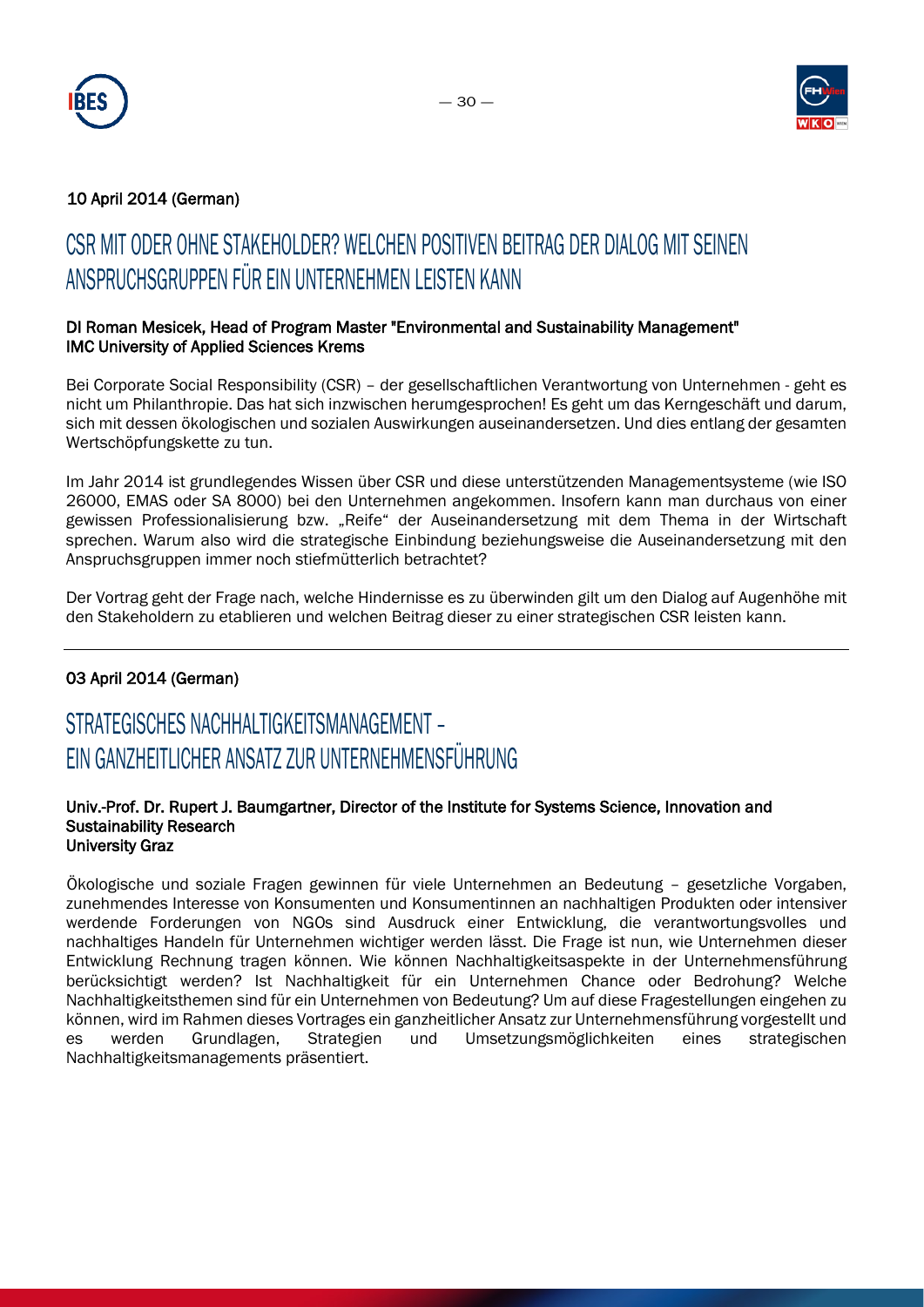



### 05 December 2013 (German)

# ZUR ORGANISATORISCHEN UMSETZUNG VON CSR IM UNTERNEHMEN: SIND "BIG CORPORATIONS" WIRKLICH BESSER ALS KMU?

### Prof. Dr. Andreas Georg Scherer, Chair of Foundations of Business Administration and Theories of the Firm University of Zurich

Große multinationale Unternehmen stehen im Zentrum der Aufmerksamkeit und haben angesichts der öffentlichen Kritik, aufgrund häufiger Umwelt- oder Korruptionsskandale, ihre Anstrengungen zur Wahrnehmung gesellschaftlicher Verantwortung scheinbar verstärkt. Es gibt heute kaum ein großes Unternehmen, das nicht über Sozial- und Umweltstandards verfügt, den vielfältigen Corporate-Citizenship oder Sustainability-Initiativen beitritt, CSR-Abteilungen einrichtet und umfangreiche Berichte veröffentlicht, die das gesellschaftliche Engagement dokumentieren sollen. Kleine und mittlere Unternehmen stehen dagegen weniger im Fokus und Berichte über CSR-Initiativen von KMU sind rar. Dadurch entsteht der Eindruck, dass Großunternehmen hinsichtlich der Umsetzung von CSR weiterentwickelt seien als KMU. Der Beitrag setzt sich kritisch mit dieser These auseinander, zeigt unterschiedliche Muster bei der Kommunikation und Organisation von CSR in Großunternehmen und KMU auf und analysiert die Unterschiede.

### 28 November 2013 (German)

### PODIUMSDISKUSSION: ANTI-KORRUPTION UND COMPLIANCE

PARTICIPANTS: Mag. (FH) Paul Blaguss, CEO Blaguss Reisen GmbH

Bettina Lorentschitsch, MSc MBA, Chair of the Federal Trade Division Austrian Chamber of Commerce

Mag. Werner Wutscher, MBA Business Angel and Consultant

### FH-Prof. Dr. Markus Scholz, Endowed Professor for Corporate Governance & Business Ethics University of Applied Sciences for Management & Communication

Laut einigen Studien und Berechnungen entsteht allein in Österreich durch Korruption ein Schaden in Höhe einer zweistelligen Milliardensumme. Gleichzeitig ist diesbezüglich ein negativer Trend zu verzeichnen – Österreich rutschte im vergangenen Jahr im Korruptionswahrnehmungsindex von Transparency International um gleich 7 Plätze nach unten ab. Der Gesetzgeber reagierte auf dieses Phänomen bspw. mit einer Verschärfung des Korruptionsstrafrechts. Unternehmen, die häufig als ursächlich für die um sich greifende Korruption gelten, sollen mit dieser Maßnahme u.a. zur Einführung von Compliance Systemen angehalten werden. Ob diese Maßnahmen tatsächlich sinnvoll sind und welche Kosten, Vor- und Nachteile für Unternehmen entstehen, wird Thema des heutigen Podiumsgesprächs sein.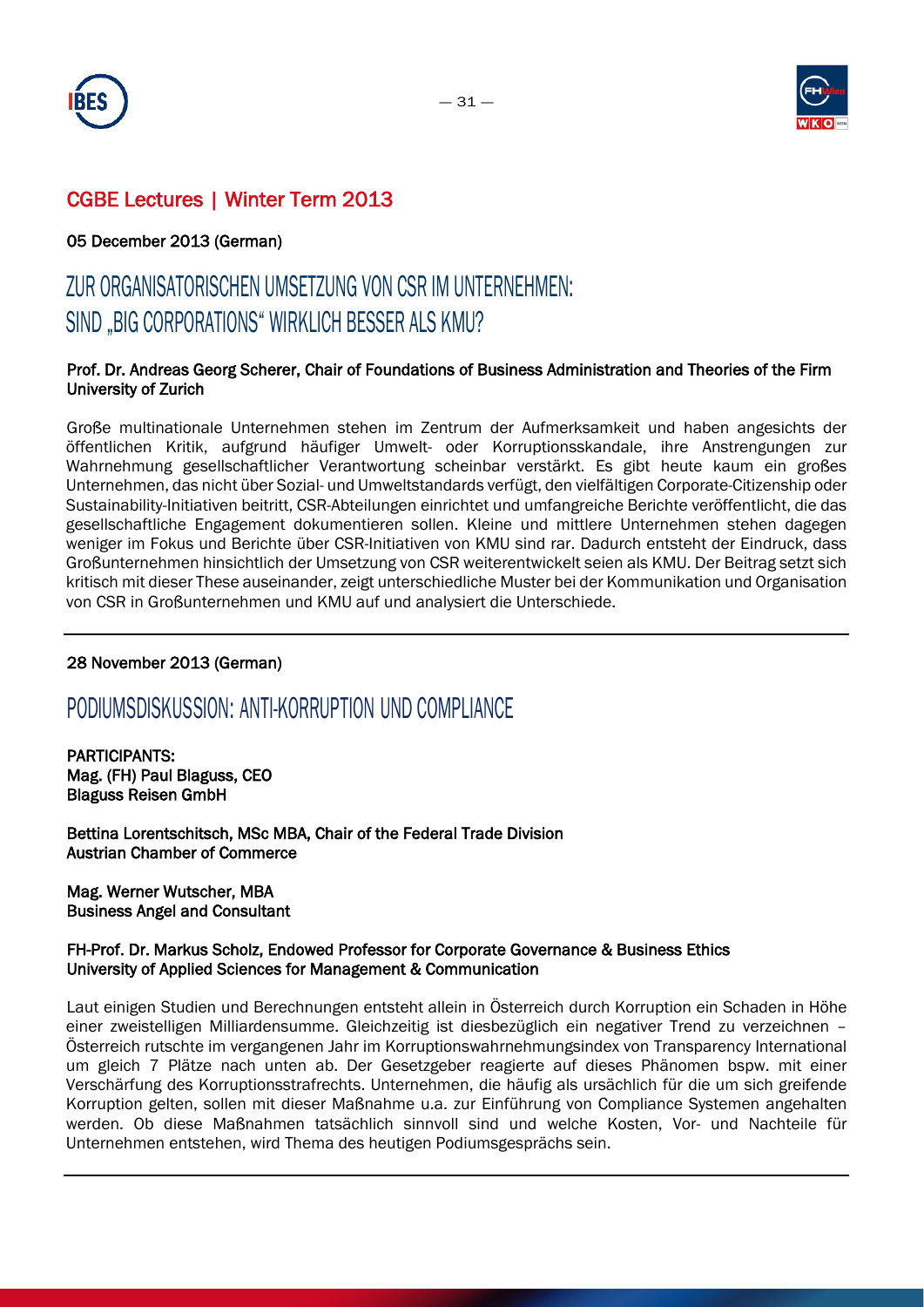



### 21 November 2013 (German)

# ETHICS AND THE CITY: EIN PLÄDOYER FÜR MEHR LEADERSHIP IN DER FINANZINDUSTRIE

### Dr. Stefan Krummaker, Senior Lecturer (Associate Professor) für Organisational Behaviour University of East Anglia London Campus

Die negativen Schlagzeilen aus dem Finanzsektor führten nahezu unisono zu der Frage, warum das passieren konnte. Darauf wurde insbesondere regulatorisch, systemisch und strukturell reagiert, sowie eine umfassende Diskussion über effiziente Governance- und Compliance- Systeme losgetreten. Ein ausgefeilteres Überwachungs- und Regelungswerk hätte sicherlich die meisten Skandale erkennen und verhindern können. Dies alleine greift jedoch zu kurz, da es das Verhalten von Managern und Mitarbeitern nicht grundlegend zu ändern versucht. Ohne entsprechende Verhaltensänderungen bei Managern und Mitarbeitern besteht weiterhin die Gefahr, dass sie nach Wegen suchen, Regeln und Überwachungen zu umgehen, um ihre eigenen Ziele durchzusetzen. Leadership vermag jedoch die Kraft zu besitzen, Werte, Motive und Einstellungen grundlegend zu verändern. Der Vortrag verknüpft einerseits Beispiele vom Finanzplatz London mit aktuellen Erkenntnissen aus der Leadership-Forschung und zeigt, wie Führungskräfte durch das Vorleben von erwünschtem Verhalten, Authentizität, Verantwortungsübernahme und Feedback, Einfluss auf den Wertekanon und das Verhalten von Mitarbeitern nehmen können. Andererseits wird gezeigt, dass die Einflussnahme nicht nur auf Manager beschränkt ist, sondern dass auch Mitarbeiter ohne formale Führungsverantwortung die Möglichkeit haben, das Verhalten anderer Mitarbeiter und Führungskräfte zu verändern.

### 14 November 2013 (German)

# VERANTWORTUNG RICHTIG KOMMUNIZIEREN – WARUM GLAUBWÜRDIGE KOMMUNIKATION OHNE BUSINESS ETHICS NICHT FUNKTIONIERT

### Gabriele Faber-Wiener, MBA, Founder and Partner Center for Responsible Management

Immer mehr Unternehmen betreiben CSR; bekennen sich zur Nachhaltigkeit. Doch warum glauben ihnen das viele Menschen nicht? Warum geht das Vertrauen sogar immer mehr zurück? Ein Schlüssel hinter diesen Fragen ist die richtige Kommunikation. Sie muss bei Werte- und Verantwortungsthemen anders organisiert und aufgesetzt werden als bei allen anderen Themen. Und sie setzt eine andere Grundhaltung voraus, als derzeit bei PR oder Marketing üblich. Es reicht nicht, Positiv-PR oder Reputationsmanagement zu betreiben. Statt dem Motto "Tue Gutes und rede darüber" heißt es vielmehr "Tue das Richtige und überzeuge" – und das setzt Business Ethics voraus. Was dafür notwendig ist, wie es funktioniert und wie echte Glaubwürdigkeit erlangt werden kann, ist Gegenstand dieses Vortrags von Gabriele Faber-Wiener, Kommunikations- und Management-Expertin und Autorin des soeben erschienenen Buches "Responsible Communication - Wie Sie von PR und CSR-Kommunikation zu echtem Verantwortungsmanagement kommen."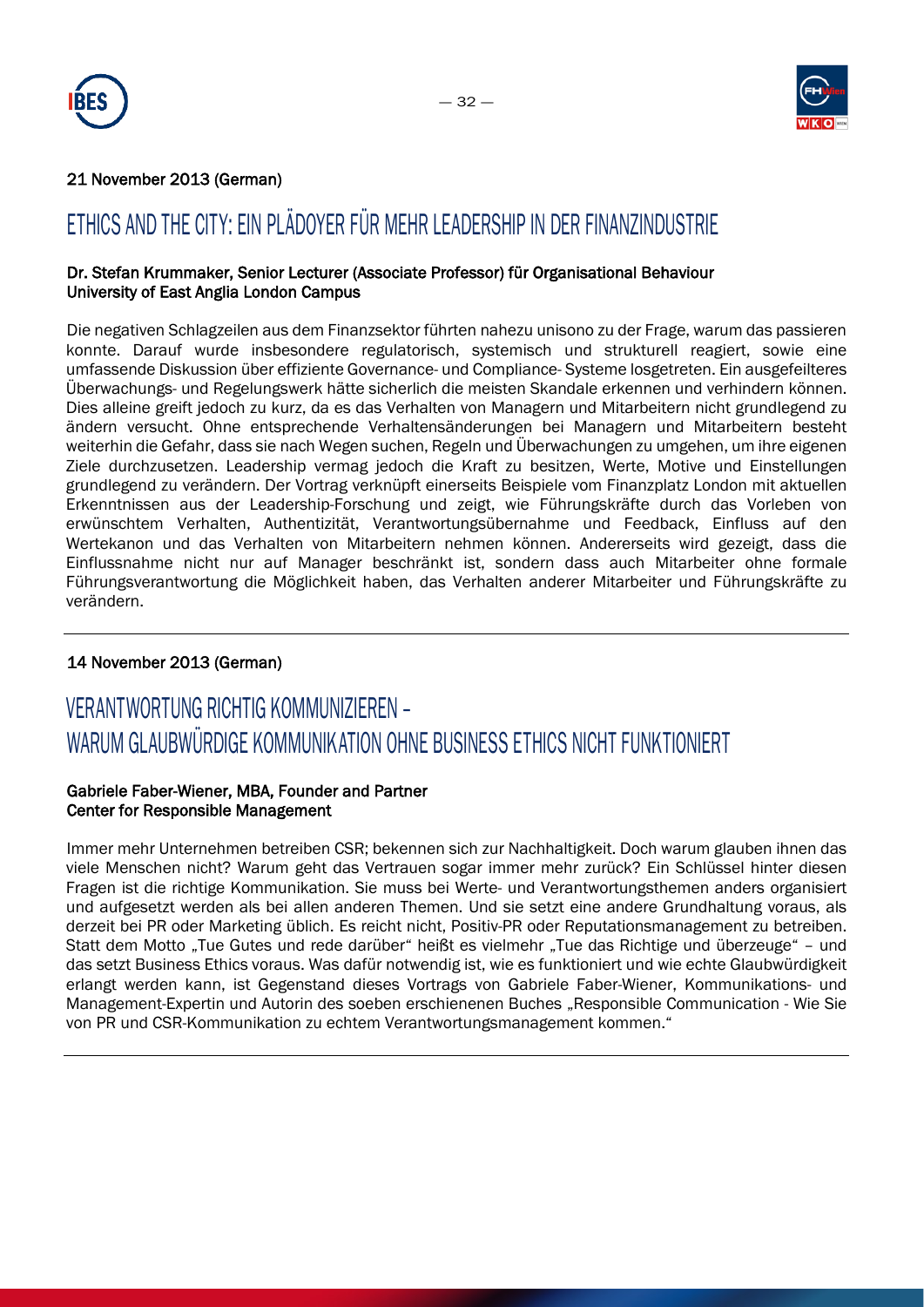



### 07 November 2013 (German)

# UNTERNEHMENSETHIK UND NACHHALTIGKEIT AN WIRTSCHAFTS- HOCHSCHULEN – TREND ODER KERNGESCHÄFT?

### Dr. Fred Luks, Head of the Competence Center for Sustainability WU Vienna

#### FH.-Prof. Dr. Markus Scholz, Endowed Professor for Corporate Governance & Business Ethics University of Applied Sciences for Management & Communication

Die führenden wirtschaftswissenschaftlichen Hochschulen haben das Fach Wirtschafts- und Unternehmensethik bereits fest in ihren Fächerkanon aufgenommen, bzw. ihre entsprechenden Lehr- und Forschungskapazitäten weiter verstärkt. Dieser Entwicklung wird an der FHWien der WKW bereits seit 2012 mit der ersten Stiftungsprofessur zu den Themen Corporate Governance & Business Ethics Rechnung getragen. Die größte Wirtschaftshochschule Europas, die Wirtschaftsuniversität Wien, setzt einen Schwerpunkt im Bereich der Nachhaltigkeit.

Ob es sich bei diesen Entwicklungen nur um einen kurzfristigen Trend handelt, oder ob die Vermittlung von unternehmensethischen und nachhaltigkeitsbezogenen Themen vielmehr zum Kerngeschäft einer Wirtschaftshochschule zählt, diskutiert Markus Scholz mit dem Leiter des Kompetenzzentrums für Nachhaltigkeit der Wirtschaftsuniversität Wien, Herrn Dr. Fred Luks.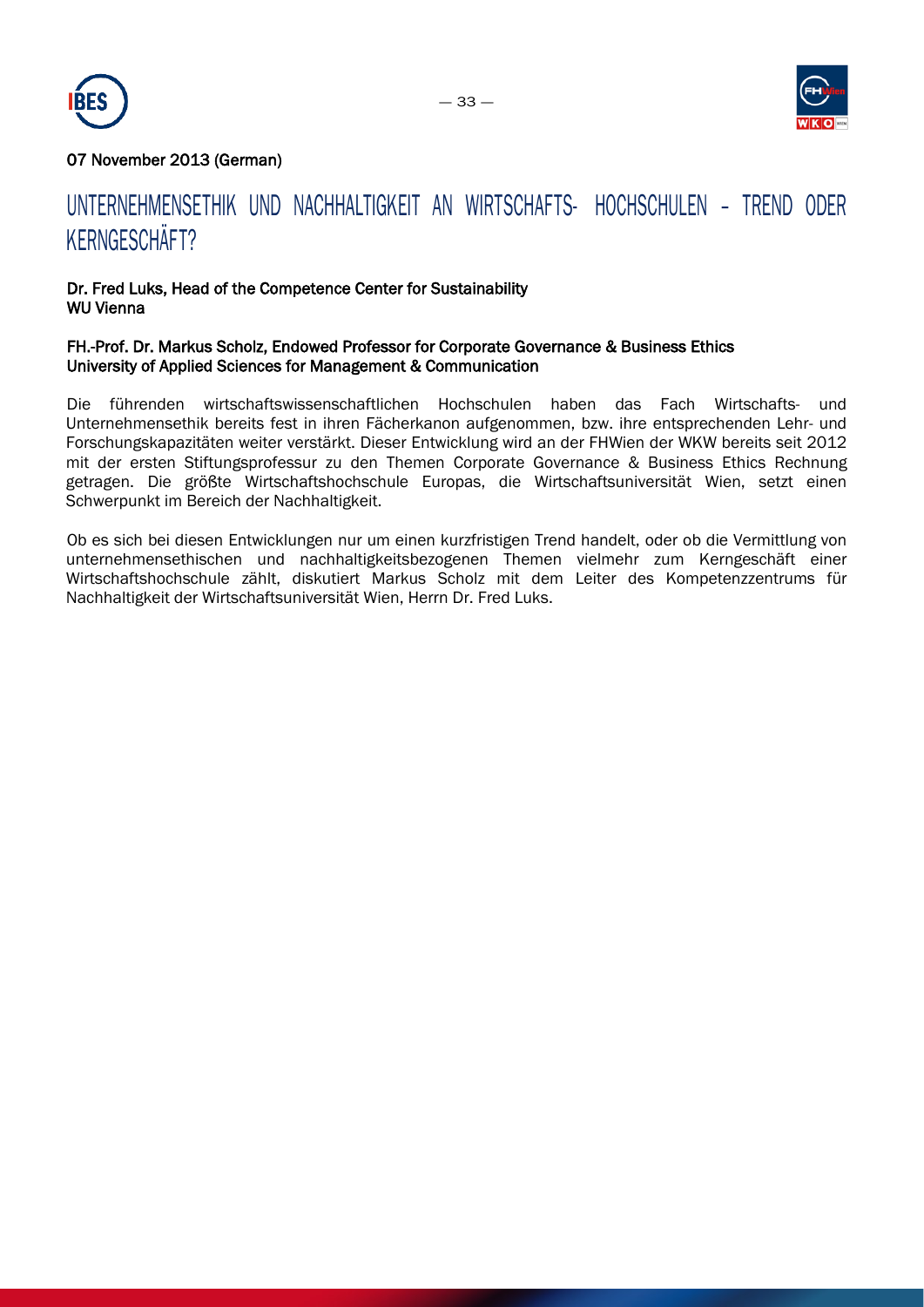



### 13 June 2013 (German)

## BUSINESS ETHICS ALS STRATEGIE: WAS IST EIGENTLICH SHARED-VALUE?

### FH.-Prof. Dr. Markus Scholz, Endowed Professor for Corporate Governance & Business Ethics University of Applied Sciences for Management & Communication

Dieser Beitrag bezieht sich auf den von Michael E. Porter und Mark R. Kramer entwickelten Shared-Value Ansatz. Die Autoren argumentieren, dass gesellschaftliche Verantwortung und unternehmerischer Er folg sich nicht gegenseitig ausschließen, sondern einen gegenseitigen Nutzen generieren können: Ist das gesellschaftliche Engagement eines Unternehmens am jeweiligen Kerngeschäft und an der unternehmerischen Strategie orientiert, entstehen für das gesellschaftliche Umfeld und für das Unternehmen Vorteile. Es wird ein Shared-Value generiert.

Unklar bleibt, wie der Shared-Value Ansatz sich gegenüber anderen unternehmensethischen Ansätzen (bspw. Philanthropie, Corporate Citizenship etc.) verhält, und ob dieser Ansatz universell, d.h. für große Unternehmen sowie für KMU, einsetzbar ist. Diesen und weiteren Fragen soll während des Vortrages nachgegangen werden

### 06 June 2013 (German)

### NACHHALTIGKEIT ALS MANAGEMENTPRINZIP – WARUM ES IN DER PRAXIS (NICHT) FUNKTIONIERT!

#### Mag. Werner Wutscher MBA Business Angel and Consultant

Nachhaltigkeit bzw. Corporate Social Responsibility (CSR) sind in den letzten Jahren in den Unternehmen "in" geworden. In dieser Session soll der Frage nachgegangen werden, warum viele Unternehmen den Ansprüchen nicht gerecht werden und was die Schlüsselfaktoren für eine erfolgreiche Umsetzung sind. Außerdem wird versucht, eine Brücke von den freiwilligen Maßnahmen im Bereich des CSR zu den gesetzlichen Regeln der Corporate Governance zu schlagen.

Der Vortragende hat in seiner Managementpraxis Erfahrung in beiden Bereichen gewonnen.

### 23 May 2013 (German)

### DER EHRBARE KAUFMANN UND DIE ILLUSIONEN DER MARKTWIRTSCHAFT

### Prof. Dr. Christoph Lütge, University Professor of Business Ethics, Peter Löscher Endowed Chair of Business **Ethics**

#### Technical University of Munich

Das Leitbild des ehrbaren Kaufmanns ist gegenwärtig wieder hoch im Kurs. Grundsätzlich ist es zu begrüßen, dass sich Unternehmen und andere gesellschaftliche Player verstärkt um ethische Themen kümmern. Gleichzeitig ist aber kritisch zu hinterfragen, ob dieses Leitbild der modernen globalisierten Wirtschaft angemessen ist. Kann der ehrbare Kaufmann als Individuum unter allen Umständen moralisch handeln und ehrbar bleiben? Viele Bürger und Politiker machen sich Illusionen über die Möglichkeiten der Moral in der Marktwirtschaft. Die Ordnungsethik zeigt Möglichkeiten auf, Moral in den Strukturen der Marktwirtschaft zu verorten, ohne sich unnötigen Illusionen hinzugeben.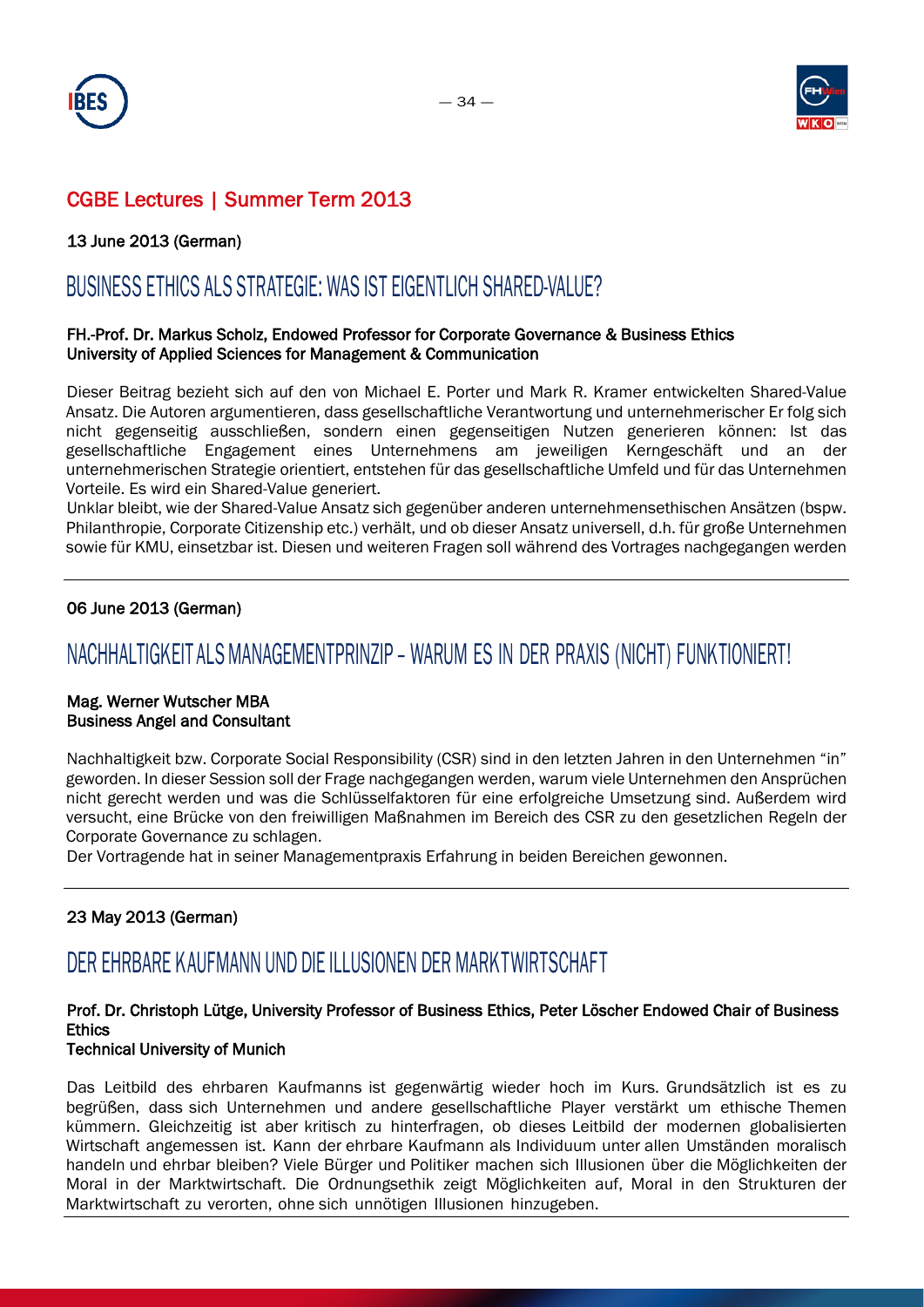



### 16 May 2013 (German)

# BAD PHARMA – GOOD MEDICINE(S) DAS REPUTATIONSDILEMMA DER PHARMAINDUSTRIE

#### Dr. Ronald Pichler, External Affairs Director GlaxoSmithKline Pharma GmbH

Die forschende pharmazeutische Industrie er forscht und entwickelt Arzneimittel die Krankheiten bekämpfen, Krankheitssymptome lindern, Lebensqualität steigern und Lebenserwartung verlängern können. Sie investiert konstant den höchsten Anteil aller Industrien in Forschung und Entwicklung (höchste R&D/Sales Ratio), leistet einen signifikant positiven Beitrag zur EU-Handelsbilanz, ist strengstens reguliert und kämpft dennoch mit massiven Herausforderungen im Bereich Reputation und Image. Was sind die Gründe für dieses "Reputationsdilemma" und wie begegnet die forschende Pharmaindustrie den steigenden Anforderungen im Bereich Ethik? Was kann, was darf, was muss ein Unternehmen der forschenden Pharmaindustrie zur Stärkung der Reputation überhaupt tun? Im Rahmen einer interaktiven Session sollen Denkanstöße gegeben und Lösungsansätze erarbeitet werden

### 09 May 2013 (German)

# WIE LEADERSHIP DIE ENERGIE EINER ORGANISATION FÜR STRATEGISCHE INITIATIVEN WIE CSR MOBILISIEREN UND ERHALTEN KANN

### Dr. Bernd Vogel, Associate Professor of Leadership & Organisational Behaviour Henley Business School, University of Reading

Warum platzen manche Unternehmen vor Energie und zeigen dauerhaft Leistung und Erfolg mit ihren Produkten, Dienstleistungen und strategischen Initiativen, während andere Unternehmen unter Stagnation, Trägheit und andauernden internen Kämpfen leiden?

Unsere Forschungserkenntnisse und Praxiserfahrungen zeigen, dass ein entscheidender Faktor das ist, was wir die Energie von Unternehmen nennen: Das Ausmaß in den Organisationen kollektiv ihre emotionalen, kognitiven und verhaltensbezogenen Kräfte für die entscheidenden Initiativen und gemeinsamen Ziele aktiviert haben – und wie Führungskräfte damit umgehen!

Die Veranstaltung wird Ihnen Erkenntnisse aus über 10 Jahren Forschung sowie Zusammenarbeit mit Unternehmen zeigen. Wir werden unterschiedliche Energiezustände in Organisationen beleuchten und zeigen, welche Leistungsimplikationen diese für Unternehmen und ihre strategischen Initiativen haben. Abschließend zeige ich Ihnen praxiserprobte Führungsinstrumente und Aktivitäten, mit denen Sie das kollektive Engagement und die Energie im Unternehmen für Ihre strategischen Initiativen, wie CSR, mobilisieren können. Falls Ihre Neugierde geweckt ist, lassen Sie sich doch einfach schon vorher mit einem Interview für die Veranstaltung auf folgender Website inspirieren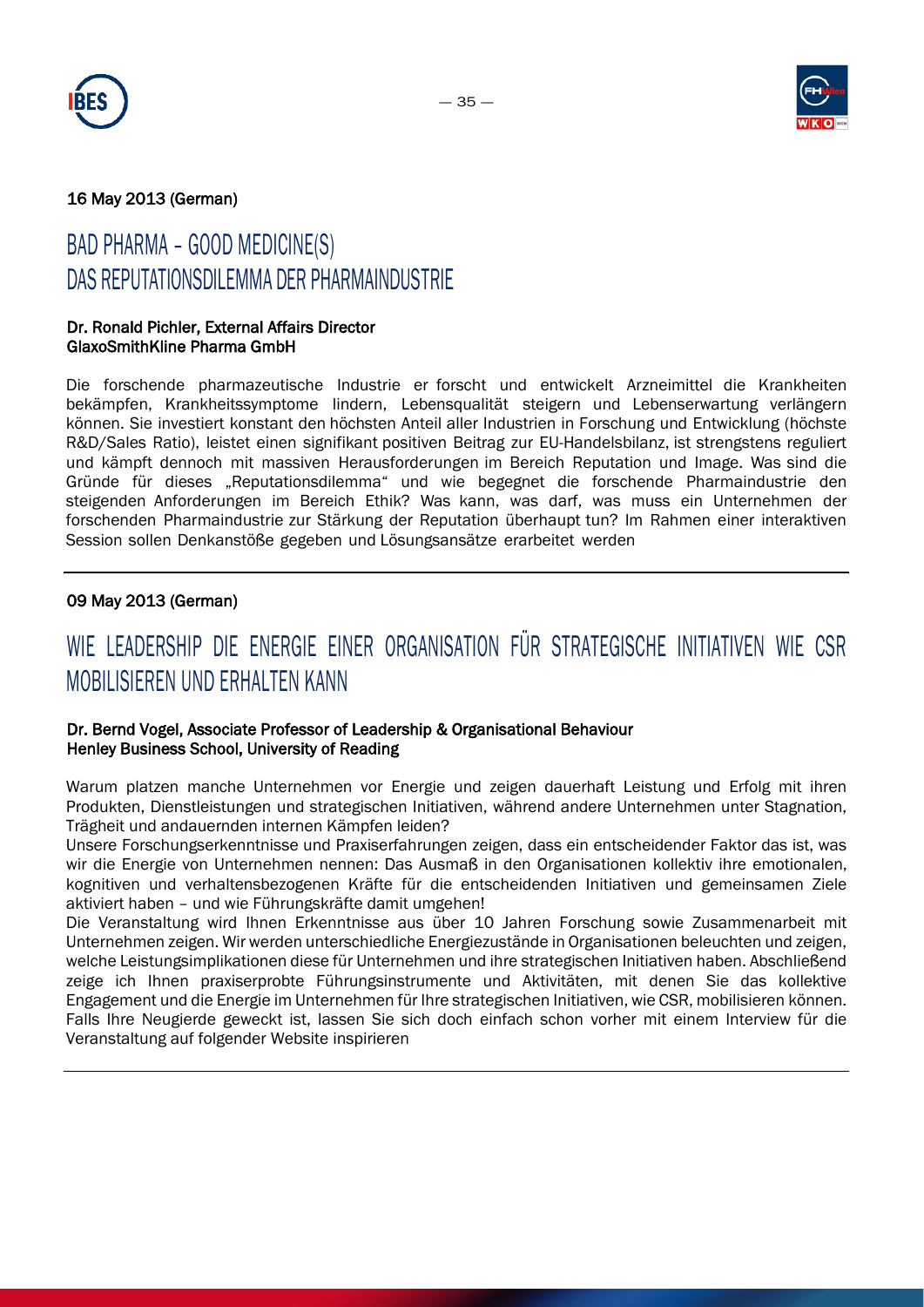



### 25 April 2013 (German)

# DIE UNTERNEHMENSETHIK ALS INSTRUMENT UND WAS DIE ÜBERNAHME GESELLSCHAFT- LICHER UND ÖKOLOGISCHER VERANTWORTUNG NOCH BEDEUTEN KÖNNTE

### FH.-Prof. Dr. Markus Scholz, Endowed Professor for Corporate Governance & Business Ethics University of Applied Sciences for Management & Communication

Das Thema Unternehmensethik wird zunehmend populärer. Unternehmen investieren in Governance- und Ethikprogramme und mittlerweile haben quasi alle international führenden Business Schools und Wirtschaftsuniversitäten unternehmensethische Themen in ihre Curricula aufgenommen.

Diese einführende Veranstaltung hinterfragt, ob Unternehmen überhaupt Verantwortung für gesellschaftliche und ökologische Themen übernehmen können und aus welchen Gründen sie dieser Verantwortung ggf. nachkommen sollten. Es wird außerdem der Frage nachgegangen, ob sich ethisches Verhalten und unternehmerische Interessen gegenseitig ausschließen. In diesem Zusammenhang werden erste Skizzen für ein Management von unternehmensethischen Themen präsentiert

Diese Veranstaltung gibt den Auftakt für die mittlerweile zweite vom 25. April bis 13. Juni an der FHWien der WKW stattfindende Ringvorlesung zum Thema Corporate Governance und Business Ethics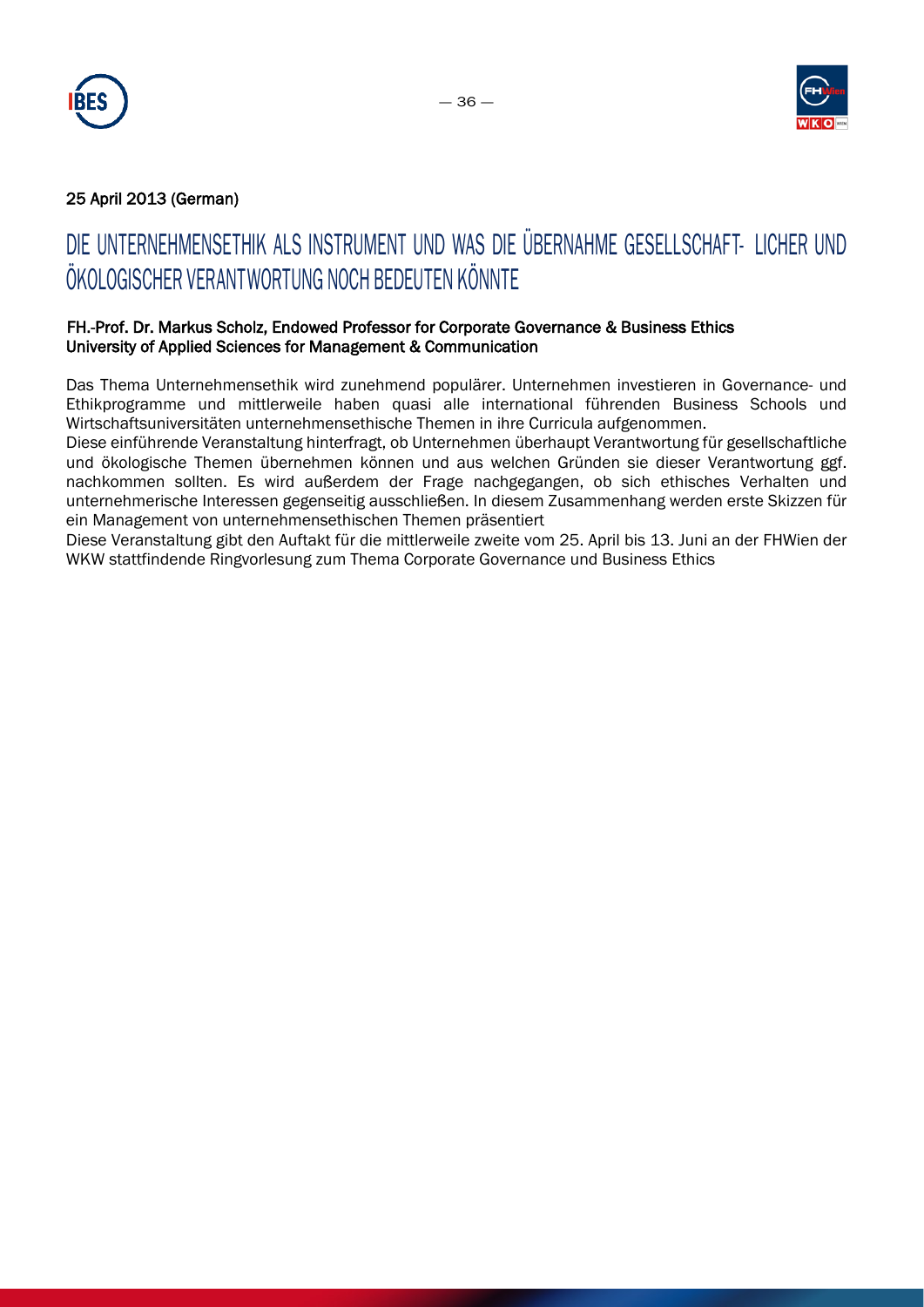



### 06 December 2012 (German)

# VOM EHRBAREN KAUFMANN ZUR UNTERNEHMENSVERANTWORTUNG. ANMERKUNGEN ZUR UNTERNEHMENSETHIK IM ALLGEMEINEN UND CSR IM MITTELSTAND IM BESONDEREN

### Prof. Dr. Thomas Beschorner, Professor for Business Ethics & Director of the Institute for Business Ethics University of St. Gallen

Thomas Manns 1901 erschienener Roman "Die Buddenbrooks" hat wie keine andere literarische Darstellung das Bild des "ehrbaren Kaufmanns" geprägt. Die Figur des Kaufmanns Johann Buddenbrook ist standfest, umsichtig, asketisch, ein gut kalkulierender wie auch berechenbarer Geschäftspartner, gerechter Arbeitgeber und eine Stütze der Gesellschaft. Diese Umschreibungen mögen zunächst etwas altmodisch, zugleich aber auch intuitiv richtig für Fragestellungen zur Corporate Social Responsibility anmuten, wie ein Appell an das Gute im Menschen. Wer wollte nicht ein wenig von dem edlen Charakter eines Johann Buddenbrook haben? Doch bei näherer Betrachtung schwinden die Gewissheiten, für die der "ehrbare Kaufmann" seit Jahrhunderten unverändert zu stehen scheint. Der kritische Blick wirft Fragen auf, etwa für was die Metapher im engeren Sinne steht und inwieweit sie einem modernen Verständnis von Unternehmensverantwortung standhält? In dem Vortrag wird argumentiert, dass es heute einer erweiterten Sichtweise des "ehrbaren Kaufmanns" hin zu einer umfassenderen Unternehmensverantwortung bedarf, wozu schrittweise Perspektiven entwickelt werden

### 29 November 2012 (German)

### ERFOLG DURCH VIELFALT

### Dipl.-Ök. Kai Teckentrup, CEO Teckentrup GmbH & Co. KG

Vielfalt im Unternehmen ist längst Realität. Menschen verschiedener nationaler Herkunft, Religion, verschiedenen Geschlechts, etc. bieten Unternehmen Potentiale, die in der Regel nicht gezielt genutzt werden. Diversity Management ist ein Managementansatz, der versucht Vorteile zu nutzen, die aus Vielfalt entstehen und Nachteile abzubauen. Heute wird Diversity Management von großen Unternehmen genutzt. Im Mittelstand jedoch sind Konzepte dazu meist nicht angekommen. Am Beispiel Teckentrup zeigt sich, wie auch im Mittelstand Diversity Management lebbar ist und dass es weniger kostet, sich mit Vielfalt zu beschäftigen als dies nicht zu tun. Teckentrup hat zudem in Zusammenarbeit mit weiteren Unternehmen aus Ostwestfalen ein regionales Netzwerk geschaffen. Denn oft sind Konzepte nur dann sinnvoll umzusetzen, wenn sie in einer Vielzahl von Unternehmen genutzt werden.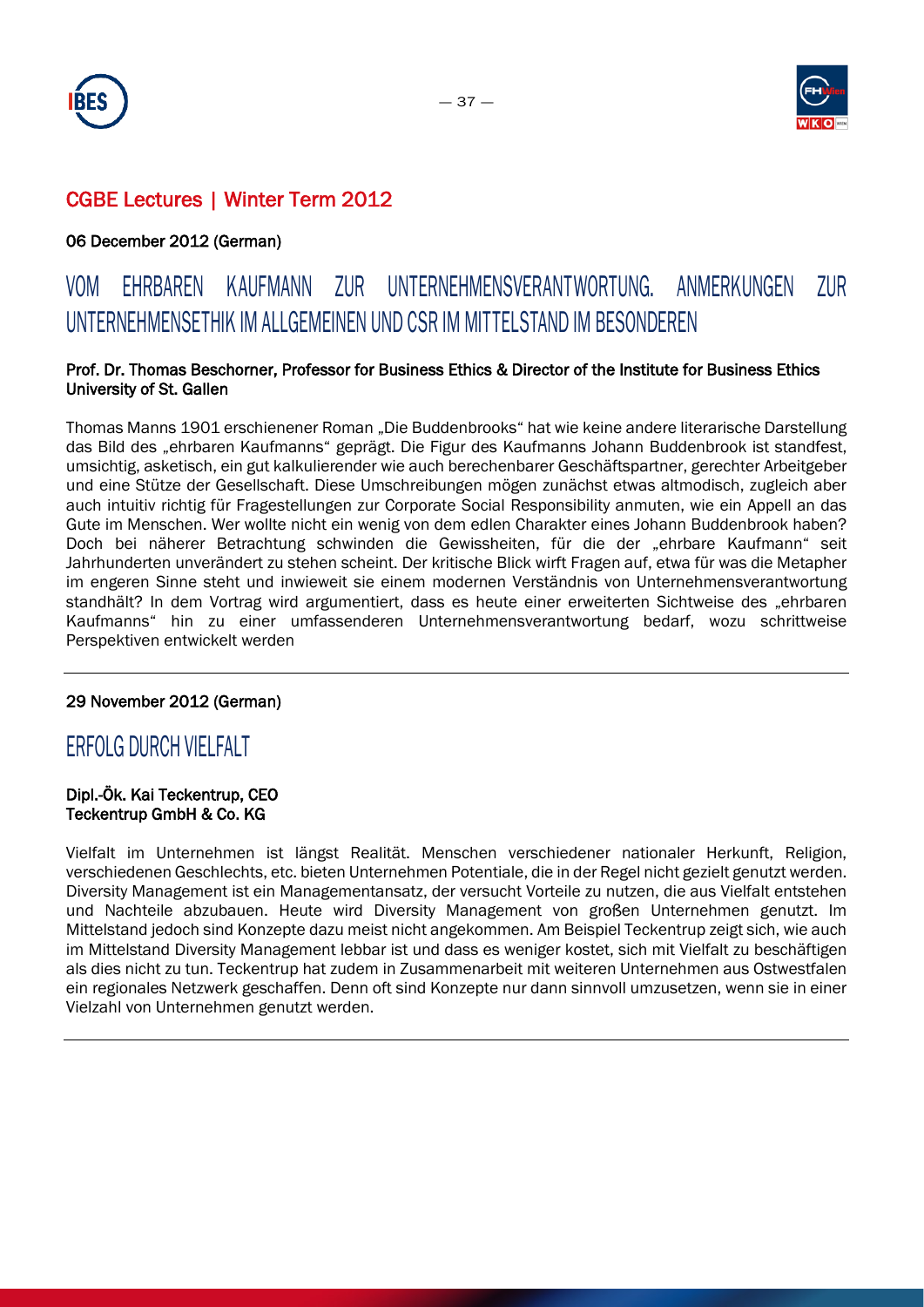



### 22 November 2012 (German)

### DIE NACHHALTIGKEITSSTRATEGIE VON SIEMENS

#### Dr. Beate Andres, CEO Siemens AG Austria

"Für augenblicklichen Gewinn verkaufe ich die Zukunft nicht!"

Dieser oft zitierte Satz stammt von Firmengründer Werner von Siemens und markiert den Beginn der Nachhaltigkeitsdokumentation bei Siemens.

Ein globaler Konzern, der in mehr als 190 Ländern tätig ist und rund 360.000 Mitarbeiter beschäftigt, übernimmt als sogenannter Corporate Citizen Verantwortung für Umwelt und Gesellschaft und erhebt Nachhaltigkeit zur Firmenstrategie. Wie managt ein Unternehmen wie Siemens Nachhaltigkeit weltweit? Steckt dahinter ein rein philanthropischer Ansatz oder bedarf es für die langfristige Verankerung von Nachhaltigkeit in einem Unternehmen einer stärkeren Geschäftsorientierung?

Der folgende Beitrag versucht mit den Punkten

- Überblick über das Unternehmen Siemens
- Das Siemens Sustainability Programm
- Initiativen aus dem Cluster Central Eastern Europe
- Siemens: Integrative Initiative
- Stakeholder Action

diese und andere Fragen zu beleuchten.

#### 22 November 2012 (German)

### CSR STANDARDS

#### Leo Hauska, CEO Hauska & Partner Group

Im Spannungsfeld zwischen freiwilligem Engagement und gesetzlicher Verpflichtung entwickelte sich für das Managent der gesellschaftlichen Verantwortung (Corporate Social Responsibility – CSR) ein eigenes Normensystem. Die Veranstaltung gibt einen Überblick über die "musts", "nice-to-haves" und verbleibende Handlungsspielräume.